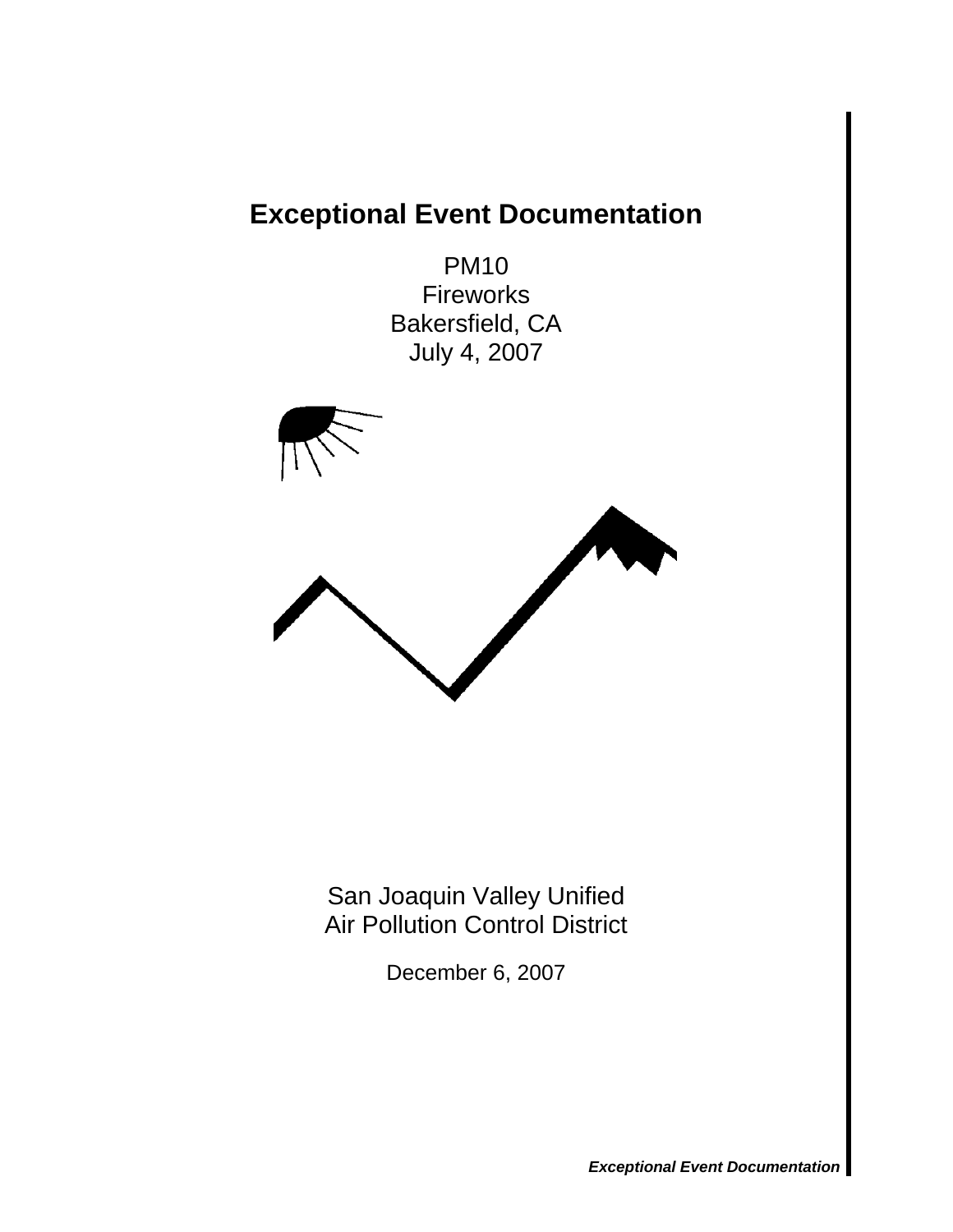**Prepared By**  Gary Arcemont, Senior Air Quality Specialist/Meteorologist

**Approved By**  Scott Nester, Director of Planning Stephen Shaw, Supervising Air Quality Specialist

*San Joaquin Valley Unified Air Pollution Control District 1990 E. Gettysburg Avenue Fresno, California 93726* 

*(559) 230-5800* 

*www.valleyair.org*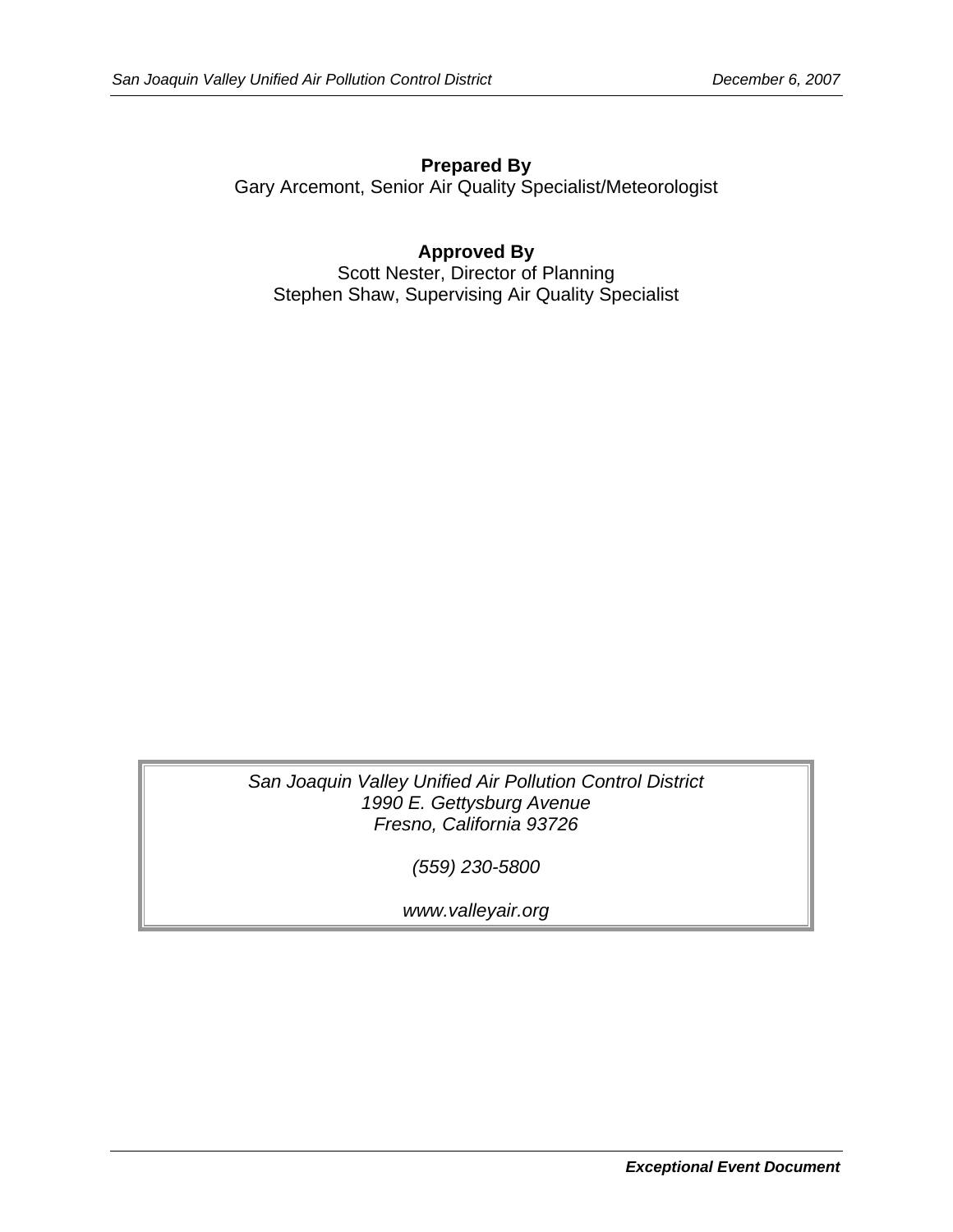# **TABLE OF CONTENTS**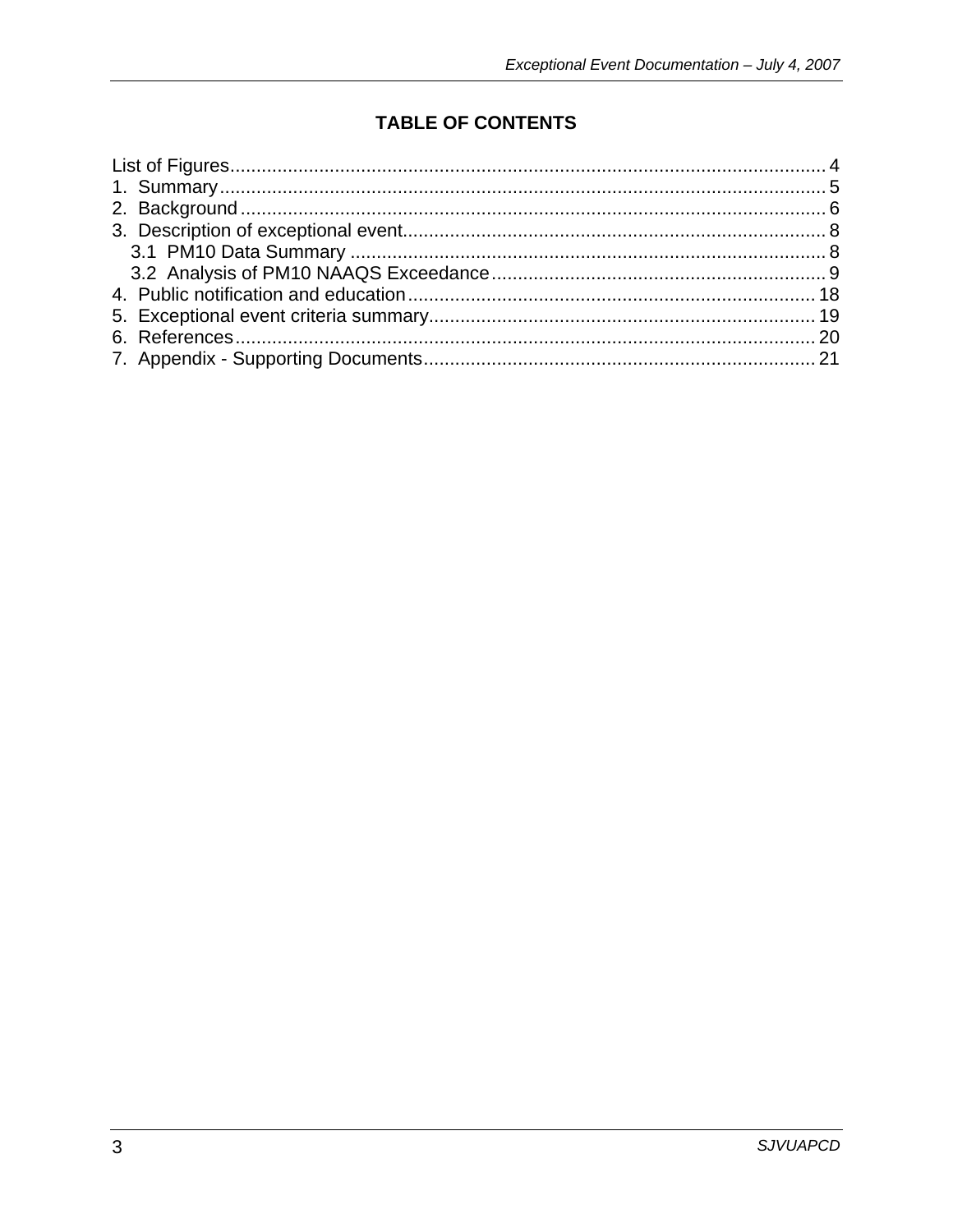# **LIST OF FIGURES**

<span id="page-3-0"></span>

| Figure 6. Filter based 24-hour PM2.5 concentrations in the San Joaquin Valley Air |  |
|-----------------------------------------------------------------------------------|--|
|                                                                                   |  |
| Figure 7. Maximum 24 hour averaged PM2.5 in the San Joaquin Valley Air Basin for  |  |
|                                                                                   |  |

# **LIST OF TABLES**

| Table 1. July 2 to 8, 2007 PM10 daily averages in $\mu$ g/m <sup>3</sup> recorded by continuous    |  |
|----------------------------------------------------------------------------------------------------|--|
|                                                                                                    |  |
| Table 2. PM10 daily averages in $\mu$ g/m <sup>3</sup> recorded by Federal Reference Method filter |  |
|                                                                                                    |  |
| Table 3. July 4 and 5, 2007 PM10, wind direction and wind speed (mph) 13                           |  |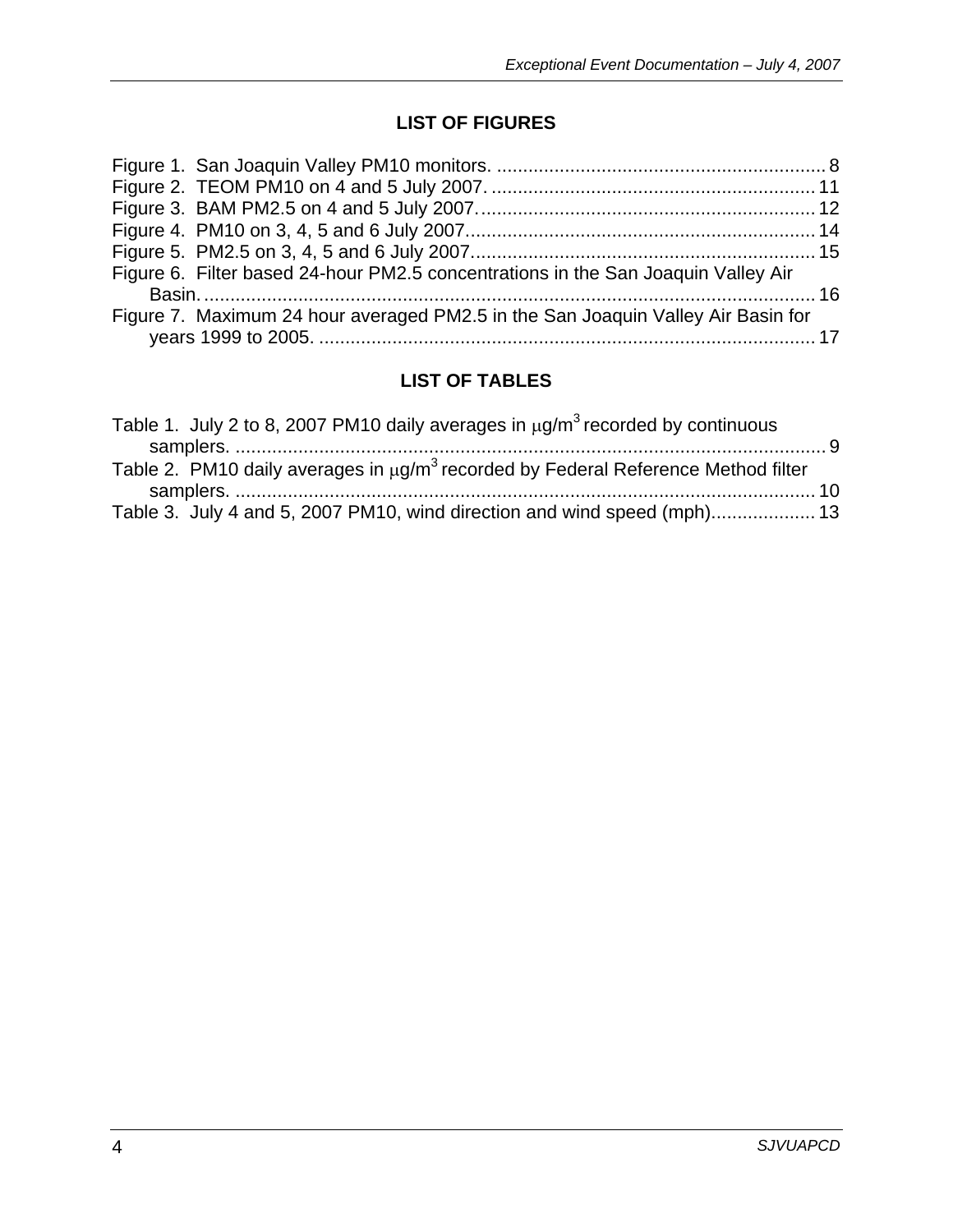### <span id="page-4-0"></span>**1. SUMMARY**

A PM10 exceedance recorded in the San Joaquin Valley on July 4, 2007 meets the criteria for an exceptional event as defined by federal policies. This report demonstrates that without the exceptional event, there would not have been an exceedance of the PM10 National Ambient Air Quality Standard (NAAQS) in Bakersfield, CA on July 4, 2007.

PM2.5 and PM10 concentrations increased significantly during the evening of July 4 due to fireworks emissions. PM2.5 and PM10 concentrations remained very high into the early morning of July 5. Although a combination of several factors contributed to the total PM10 concentrations, the District concludes that the exceedance would not have occurred in the absence of emissions from fireworks. Exceptional event documentation for exceedances of the PM2.5 NAAQS will be provided in a separate report.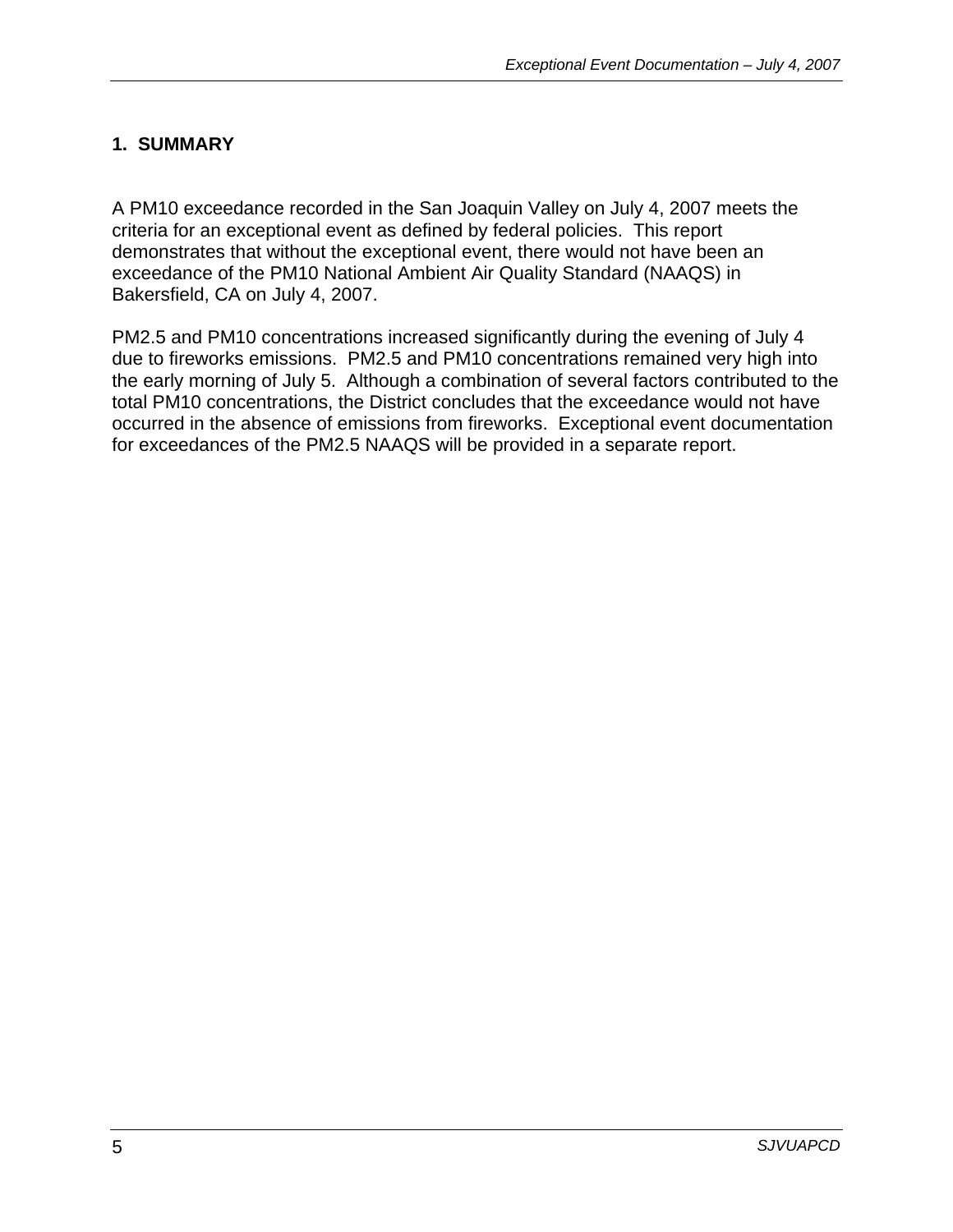# <span id="page-5-0"></span>**2. BACKGROUND**

In the March 22, 2007 Federal Register, the Environmental Protection Agency (EPA) presented the final rule addressing the review and handling of air quality monitoring data influenced by exceptional events. Exceptional events are events for which the normal planning and regulatory process established by the Clean Air Act (CAA) is not appropriate. In this rulemaking action, EPA finalized the proposal to:

- Implement section 319(b)(3)(B) and section 107(d)(3) authority to exclude air quality monitoring data from regulatory determinations related to exceedances or violations of the NAAQS; and,
- Avoid designating an area as nonattainment, redesignating an area as nonattainment, or reclassifying an existing nonattainment area to a higher classification if a State adequately demonstrates that an exceptional event has caused an exceedance or violation of a NAAQS.

The EPA requires states to take reasonable measures to mitigate the impacts of an exceptional event. In accordance with the language in section 319, EPA defines the term "exceptional event'' to mean an event that:

- (i) Affects air quality;
- (ii) Is not reasonably controllable or preventable;
- (iii) Is an event caused by human activity that is unlikely to recur at a particular location or a natural event; and
- (iv) Is determined by EPA through the process established in the regulations to be an exceptional event.

The EPA treats emissions due to fireworks displays in a manner similar to exceptional events. Some national and/or cultural traditions, such as July 4th Independence Day and the Chinese New Year have long included fireworks displays as important elements of their observances. While this issue is not specifically covered in CAA section 319, EPA believes that Congress did not intend to require EPA to consider air quality violations associated with such cultural traditions in regulatory determinations.

Fireworks displays can in some circumstances be potentially significant sources of air pollutant emissions. For this reason, reasonable precautions are taken to minimize exposures to emissions from fireworks displays. Such precautions may include alerting the public to the potential for short-term air quality impacts that may result from the discharge of fireworks at large displays.

The District concludes that the use of fireworks displays was integral to significant traditional July 4 events, and will flag air quality data associated with July 4 fireworks events. In the official EPA database (AQS), PM10 data will be flagged with the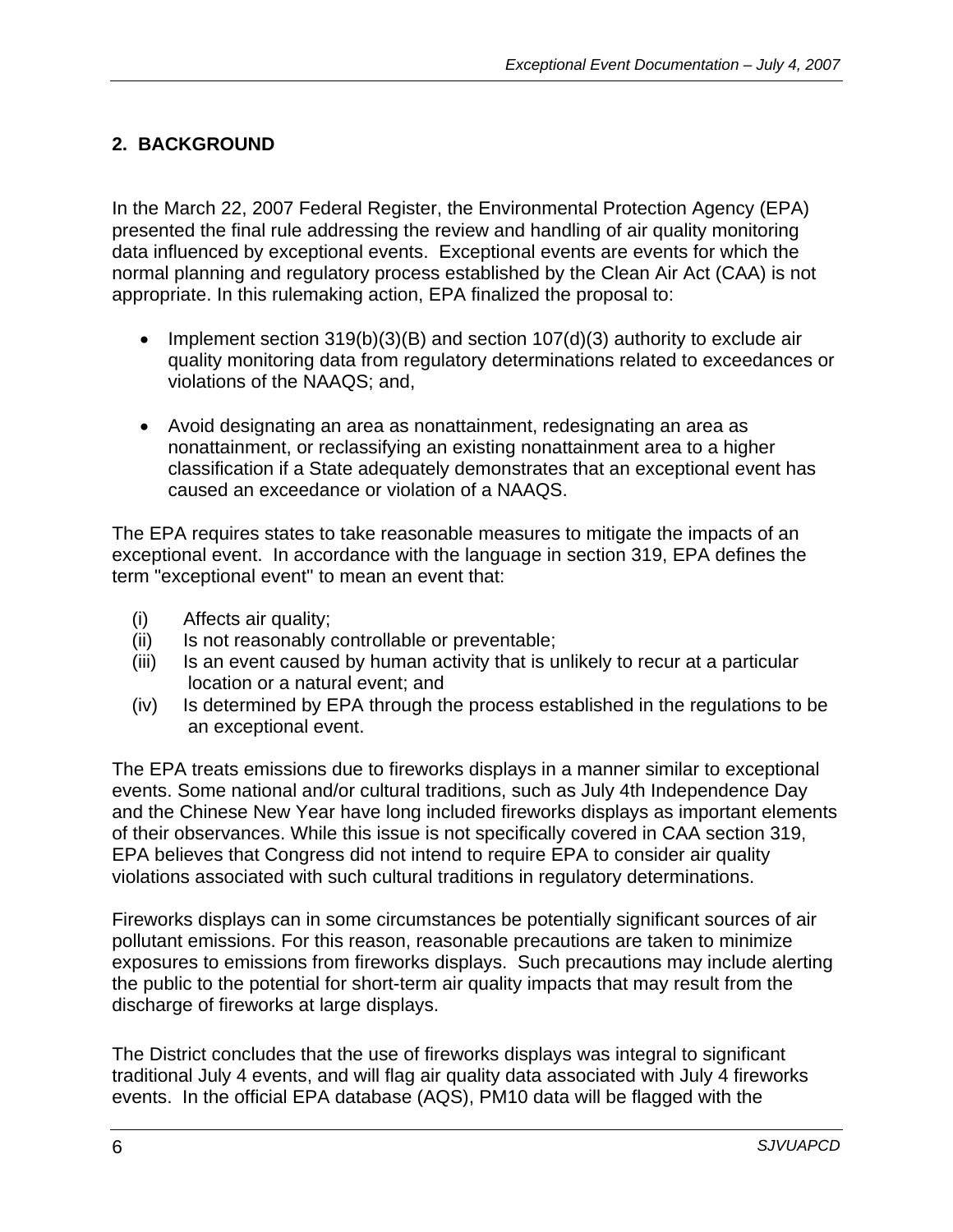"OTHER" flag, and a comment will be included to indicate the data was influenced by fireworks emissions.

Data flagging serves multiple purposes. According to the 1986 U. S. Environmental Protection Agency (EPA) guidance document, *Guideline on the Identification and Use of Air Quality Data Affected by Exceptional Events*, knowledge and understanding of what data represent are critical in the overall air quality process*.* The major thrust of a data flagging system is information exchange, and data flags are meant to prevent the misuse of data. Flagging the July 4, 2007 exceedance will ensure that the data is not misinterpreted.

EPA notes that natural events, which are one form of exceptional events according to this definition, may recur, sometimes frequently (e.g., western wildfires). For the purposes of this rule, EPA defines "natural event'' as an event in which human activity plays little or no direct causal role to the event in question. The EPA recognizes that over time, certain human activities may have had some impact on the conditions which later give rise to a "natural'' air pollution event. However, EPA does not believe that small historical human contributions should preclude an event from being deemed "natural.''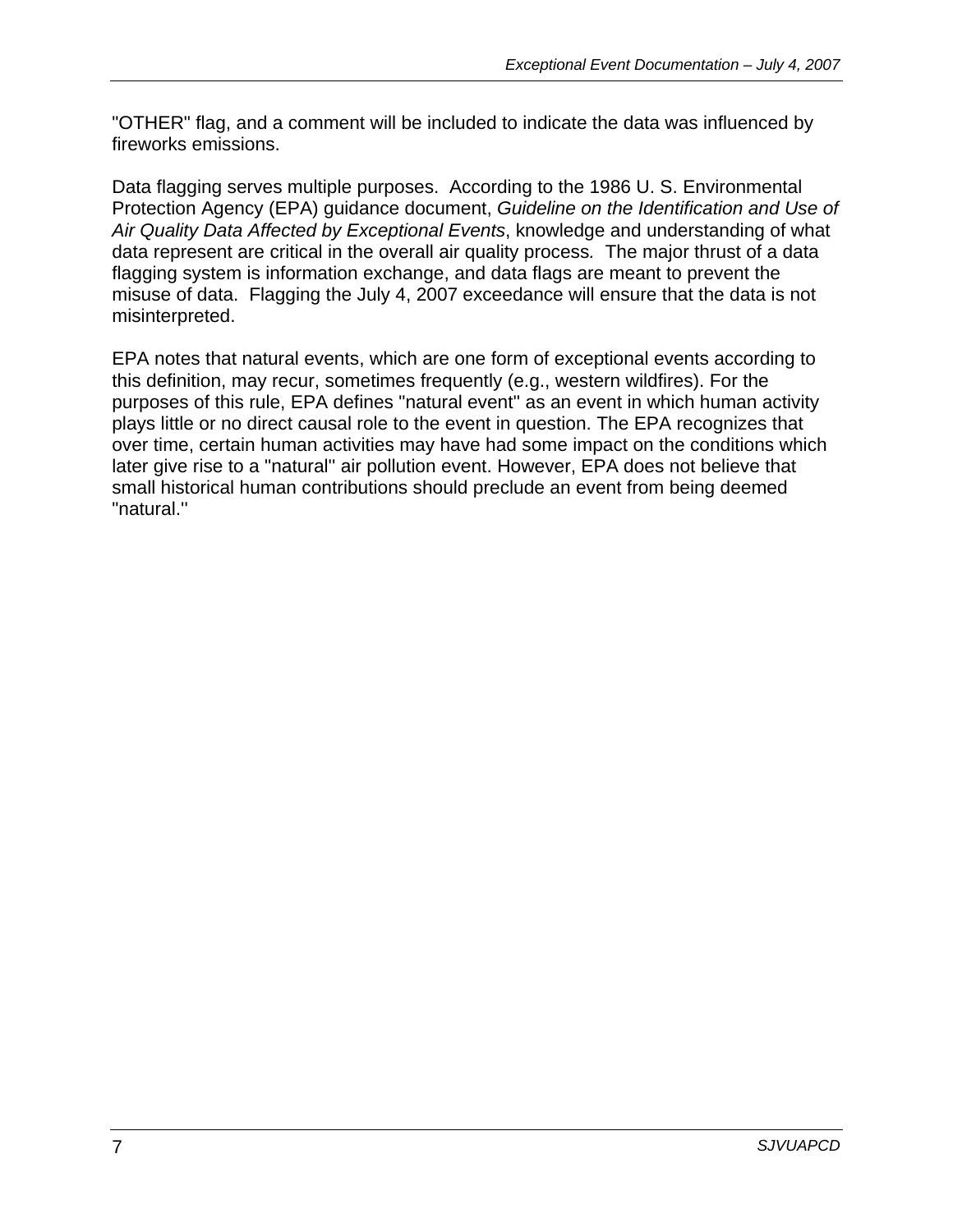# <span id="page-7-0"></span>**3. DESCRIPTION OF EXCEPTIONAL EVENT**

# **3.1 PM10 Data Summary**

On July 4, 2007, a Federal Equivalent Method (FEM) sampler recorded concentrations in excess of the 24-hour NAAQS for PM10 in the San Joaquin Valley. On July 4, 2007, the 24-hour averaged PM10 concentration reached 172  $\mu$ g/m $^3$  at Bakersfield-Golden State Highway. The PM10 NAAQS is 150  $\mu$ g/m<sup>3</sup> rounded to the nearest 10  $\mu$ g/m<sup>3</sup>, which equates to 155  $\mu$ g/m<sup>3</sup>. A map of San Joaquin Valley monitoring stations is provided in Figure 1.



#### **Figure 1. San Joaquin Valley PM10 monitors.**

The District collects hourly PM10 concentrations recorded by PM10 Tapered Element Oscillating Microbalance (TEOM) type monitors. The District collects hourly PM2.5 concentrations recorded by Beta Attenuation Mass (BAM) type monitors. The California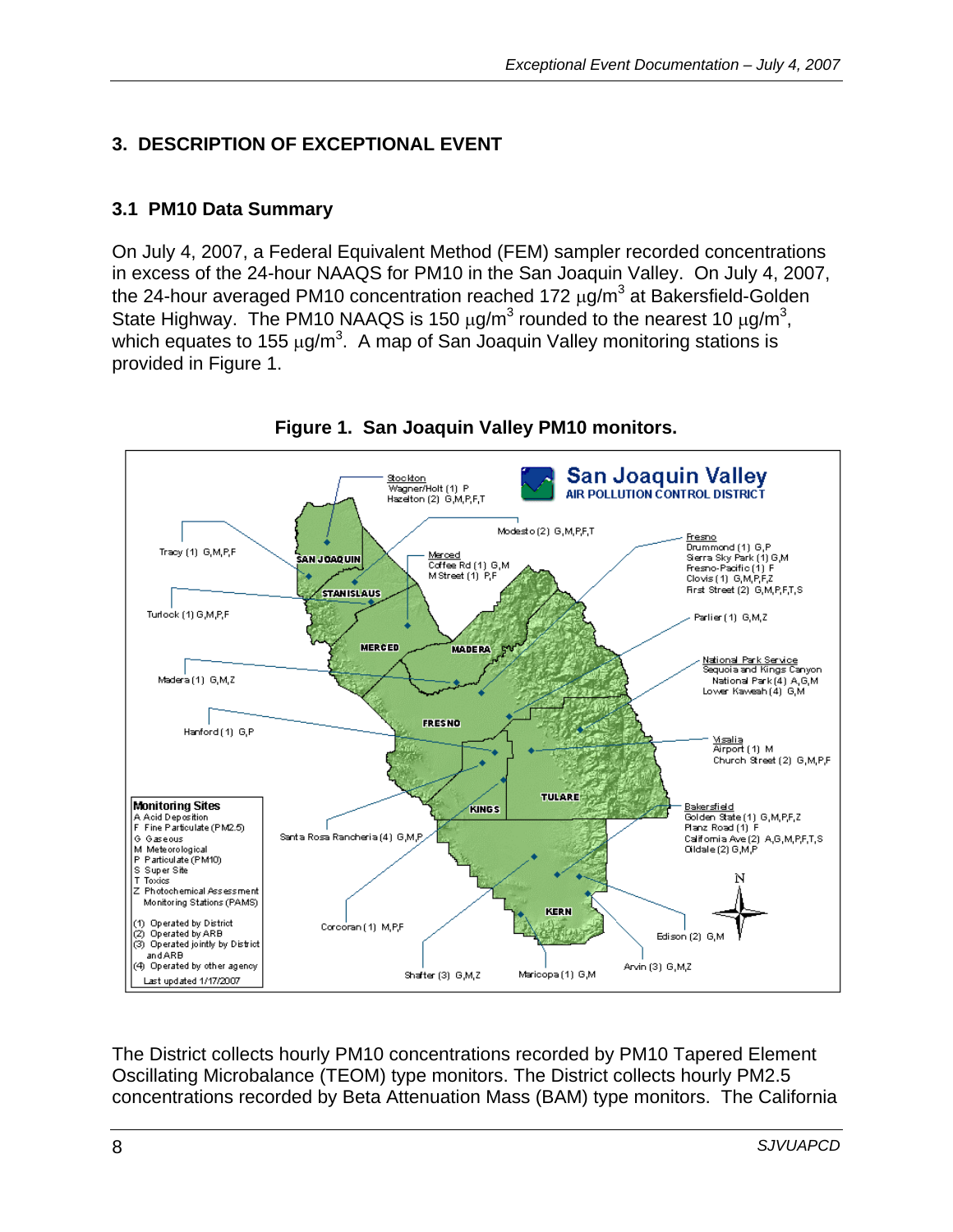<span id="page-8-0"></span>Air Resources Board (CARB) operates BAM monitors to measure PM10 and PM2.5. PM10 concentrations recorded by continuous analyzers on July 2 to 8, 2007 are presented Table 1. EPA certifies TEOM type monitors to be equivalent to FRM monitors (EQPM-1090-079). TEOM monitors are located at Tracy, Corcoran and Bakersfield-Golden State Highway. CARB operates a BAM PM10 monitor at the Fresno-First Street monitoring station. Table 1 indicates the PM10 increased significantly on July 4 and July 5 in some parts of the San Joaquin Valley due to fireworks emissions.

| <b>Station</b>        | <b>Type</b> | Jul 2 | Jul <sub>3</sub> | Jul 4 | Jul 5      | Jul<br>6 | Jul 7          | Jul 8 |
|-----------------------|-------------|-------|------------------|-------|------------|----------|----------------|-------|
| <b>Tracy</b>          | TEOM        | 23    | 16               | 21    | 41         | 34       | 26             | 26    |
| Corcoran              | TEOM        | 39    | 46               | 128   | 76         | 67       | 4 <sup>1</sup> | 33    |
| <b>Fresno - First</b> | <b>BAM</b>  | 34    | 33               | $18*$ | <b>INV</b> | 62       | 43             | 36    |
| <b>Street</b>         |             |       |                  |       |            |          |                |       |
| <b>Bakersfield -</b>  | TEOM        | 46    | 53               | 172   | 87         | 66       | 47             | 31    |
| <b>Golden State</b>   |             |       |                  |       |            |          |                |       |

TEOM data is identified by the beginning time of the sample. BAM data is identified by the end time of the sample. INV- There is insufficient valid data to be a valid 24-hour average. \* Hours 20-23 were invalidated by CARB and are not included in the 24-hour average. Fresno - First Street PM10 data for July 4 hour 20 to July 5 hour 22 was invalidated by CARB.

#### **Table 1. July 2 to 8, 2007 PM10 daily averages in** μ**g/m3 recorded by continuous samplers.**

PM10 concentrations for Federal Reference Method (FRM) sampler measurements on June 29, 2007, July 5, 2007, and July 11, 2007 are shown in Table 2. The Santa Rosa Rancheria Tribal EPA operates the Santa Rosa Rancheria monitor. The filter samples were collected every six days in June and July. If a sample was not collected on the regularly schedule measurement day, a makeup sample was collected on another day. The District will submit particulate data into the CARB database by the required deadline. The NAAQS was not exceeded on July 5, 2005 because the PM10 daily average did not reach 155  $\mu$ g/m<sup>3</sup> at any monitoring station.

# **3.2 Analysis of PM10 NAAQS Exceedance**

In the southern San Joaquin Valley, PM2.5 and PM10 concentrations increased significantly during the evening of July 4 due to fireworks emissions (see Figure 2 and 3). PM2.5 and PM10 concentrations remained very high into the early morning of July 5. In magnitude, PM10 concentrations were similar to PM2.5 concentrations, indicating that PM10 was composed primarily of smoke from fireworks emissions. On July 4, 2007, PM2.5 and PM10 increased to very high concentrations during the evening when fireworks are typically ignited, as shown in Figure 3. This event coincided with a period of stagnant conditions in the early morning hours of July 5, which resulted in PM2.5 and PM10 concentrations remaining high into the early morning hours of July 5. Meteorological data is provided in Table 3 that shows winds were light at times in some areas on the evening of July 4 and the early morning of July 5.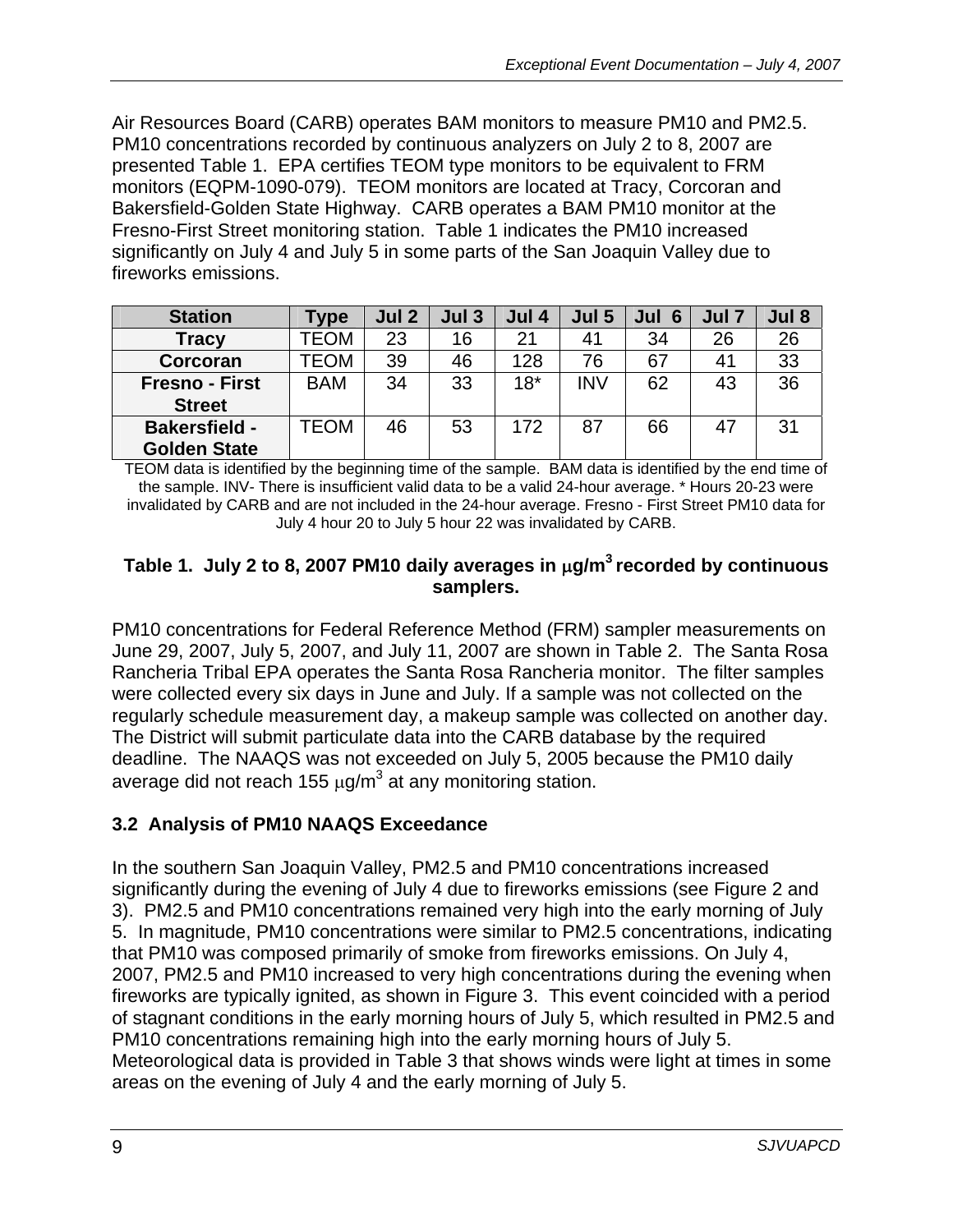<span id="page-9-0"></span>

| <b>Station</b>       | June 29, 2007      | <b>July 5, 2007</b> | <b>July 11, 2007</b> |
|----------------------|--------------------|---------------------|----------------------|
| <b>Stockton -</b>    | 15                 | 33                  | 17                   |
| <b>Wagner Holt</b>   |                    |                     |                      |
| Stockton -           | 14                 | 37                  | 17                   |
| <b>Hazelton</b>      |                    |                     |                      |
| <b>Modesto</b>       | 16                 | 48                  | 19                   |
| <b>Turlock</b>       | 20                 | 60                  | 20                   |
| <b>Merced</b>        | 22                 | Scheduled, but not  | 23                   |
|                      |                    | collected           |                      |
| Fresno -             | 23                 | 78                  | 35                   |
| <b>Drummond</b>      |                    |                     |                      |
| Fresno -             | 17                 | 107                 | 27                   |
| <b>First Street</b>  |                    |                     |                      |
| <b>Clovis</b>        | 18                 | 116                 | 28                   |
| Corcoran             | 34                 | 71                  | 37                   |
| <b>Hanford</b>       | 31                 | 97                  | Filter damage        |
| <b>Santa Rosa</b>    | 33                 | 81                  | 41                   |
| <b>Rancheria</b>     |                    |                     |                      |
| <b>Visalia</b>       | 32                 | 58                  | 44                   |
| <b>Oildale</b>       | 37                 | 57                  | 26                   |
| <b>Bakersfield -</b> | 41                 | Sample time out of  | 53                   |
| Golden               |                    | limits              |                      |
| <b>State Hwy.</b>    |                    |                     |                      |
| <b>Bakersfield -</b> | Scheduled, but not | 66                  | 32                   |
| <b>California</b>    | collected          |                     |                      |
| Ave.                 |                    |                     |                      |

#### **Table 2. PM10 daily averages in** μ**g/m3 recorded by Federal Reference Method filter samplers.**

In some northern parts of the District, PM concentrations were significantly lower. Some locations, such as Tracy, have fireworks bans (see Tracy Municipal Code 3.04.010 - 3.04.170). Lower PM concentrations are likely due partly to the fireworks ban and partly due to slightly higher winds during the evening of July 4 in these areas (see Stockton meteorological data in Table 3). At Tracy, the PM10 concentration was low on the evening of July 4 and increased in the early morning of July 5, which indicates possible transport of fireworks smoke to Tracy from surrounding areas.

Profiler and surface meteorological data provided in the appendix indicates winds were weakest in the southern San Joaquin Valley and higher in the northern San Joaquin Valley and Sacramento Valley. The stagnant conditions in the southern San Joaquin Valley increased the potential for fireworks emissions to remain in city centers of the major metropolitan areas, such as Bakersfield and Fresno.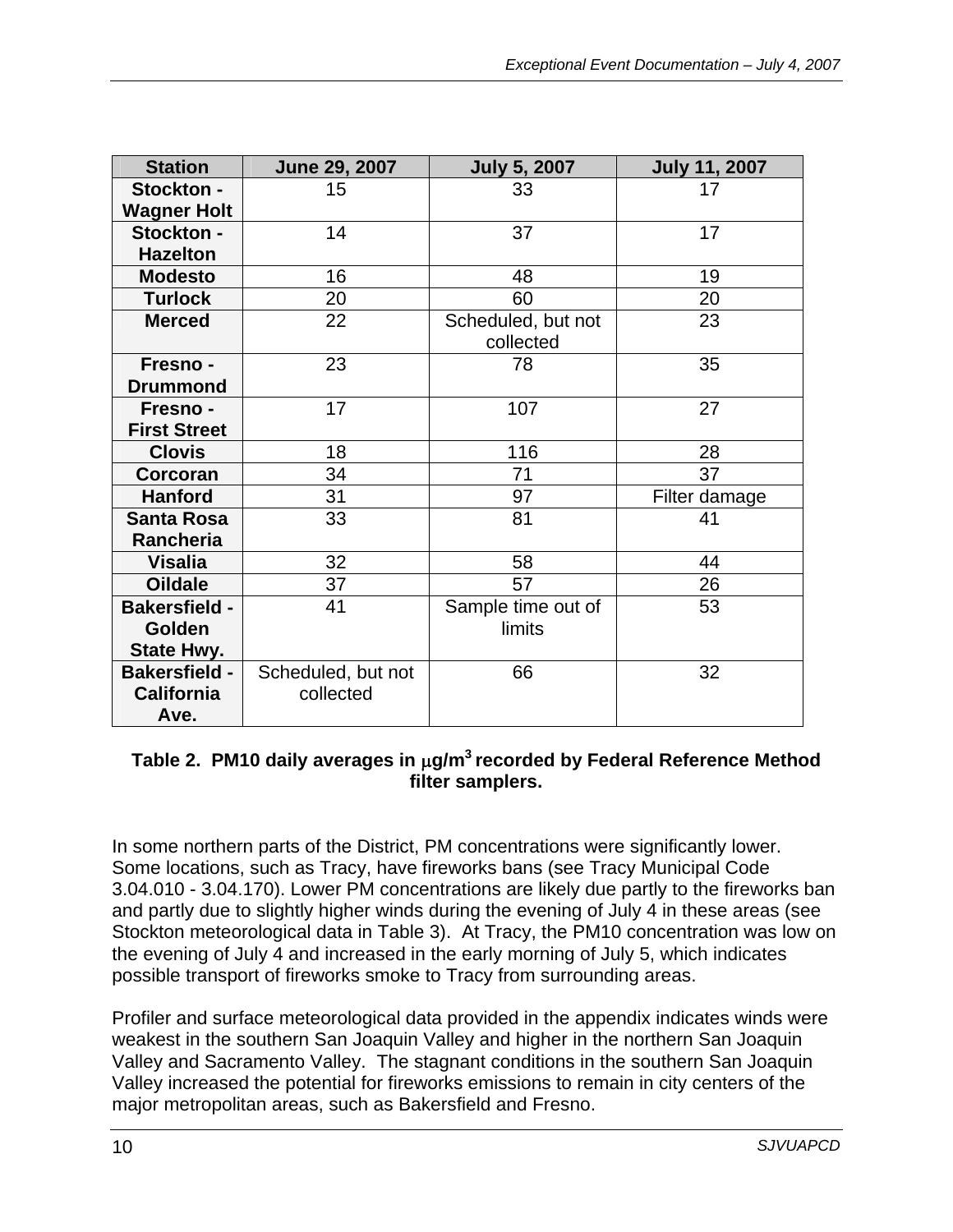<span id="page-10-0"></span>

TEOM data is identified by the beginning time of the sample. Data is subject to revision.

**Figure 2. TEOM PM10 on 4 and 5 July 2007.**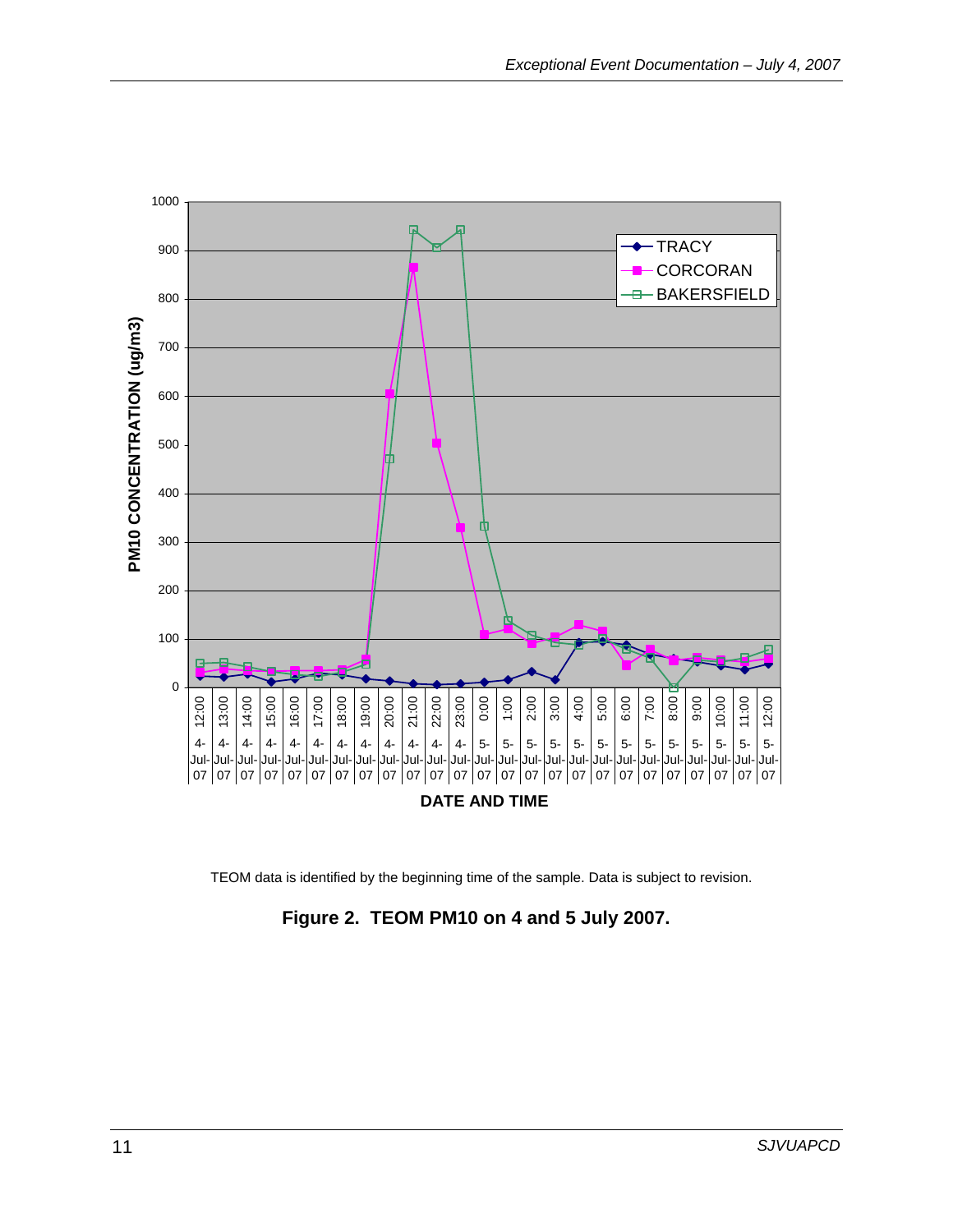<span id="page-11-0"></span>

BAM data is identified by the ending time of the sample. Data is subject to revision.

**Figure 3. BAM PM2.5 on 4 and 5 July 2007.**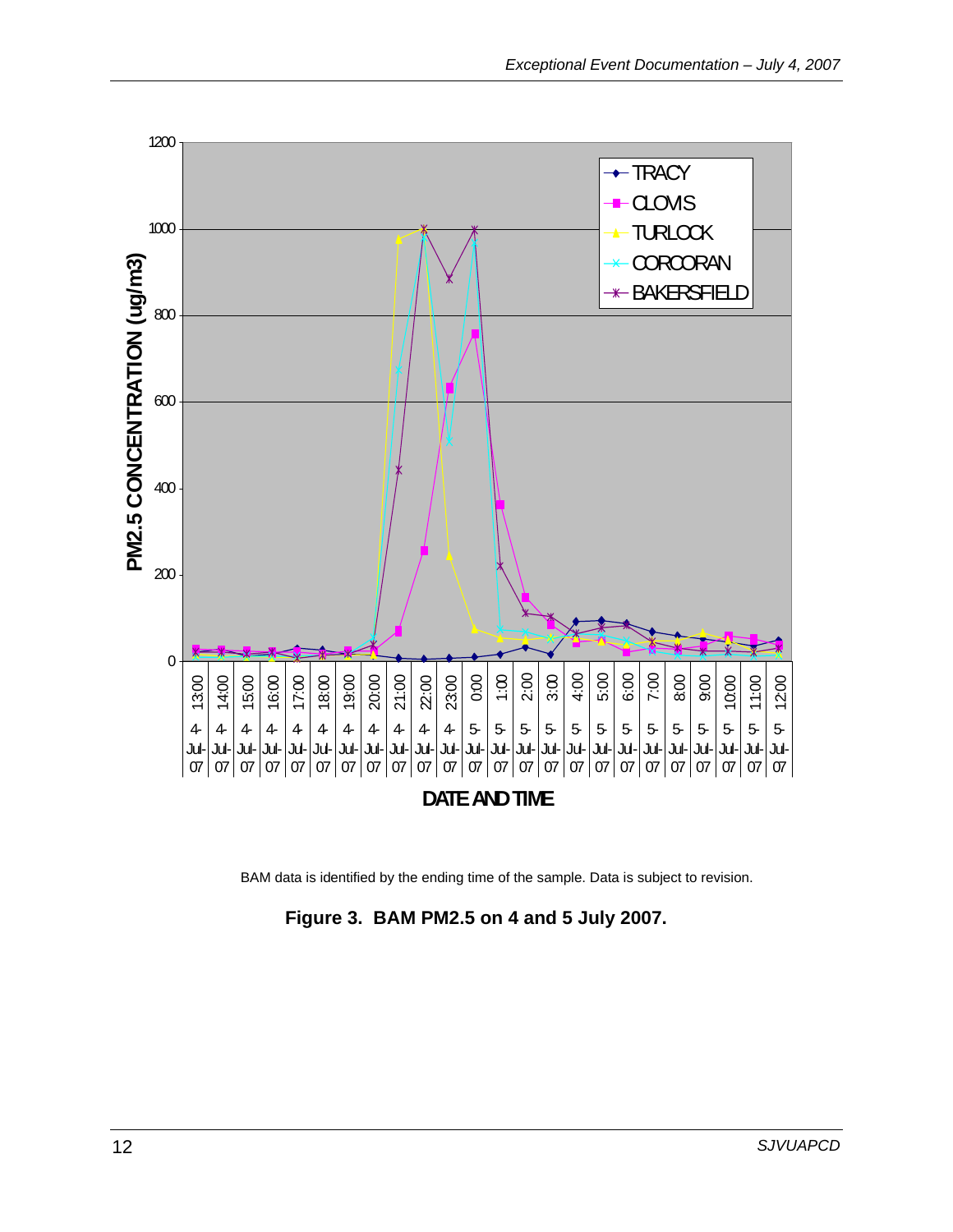<span id="page-12-0"></span>

| Day and              | <b>Bakersfield</b>     | <b>Bakersfield</b> | Corcoran               | <b>Hanford</b>   | <b>Tracy</b>           | <b>Stockton</b>  |
|----------------------|------------------------|--------------------|------------------------|------------------|------------------------|------------------|
| <b>Hour</b>          | <b>PM10</b>            | <b>Meadows</b>     | <b>PM10</b>            | <b>WD/WS</b>     | <b>PM10</b>            | <b>WD/WS</b>     |
|                      | $\mu$ g/m <sup>3</sup> | <b>WD/WS</b>       | $\mu$ g/m <sup>3</sup> |                  | $\mu$ g/m <sup>3</sup> |                  |
| <b>July 4, 6 PM</b>  | 32                     | WNW 9              | 37                     | NNW <sub>9</sub> | 26                     | <b>NNW 13</b>    |
| <b>July 4, 7 PM</b>  | 48                     | <b>NW 5</b>        | 58                     | WNW <sub>7</sub> | 18                     | <b>NNW 10</b>    |
| <b>July 4, 8 PM</b>  | 471                    | WNW <sub>3</sub>   | 605                    | WNW <sub>3</sub> | 14                     | <b>NW 13</b>     |
| <b>July 4, 9 PM</b>  | 943                    | NNW <sub>3</sub>   | 866                    | <b>CALM</b>      | 8                      | <b>WNW 12</b>    |
| <b>July 4, 10 PM</b> | 906                    | NNE <sub>6</sub>   | 504                    | <b>CALM</b>      | 6                      | WNW <sub>8</sub> |
| July 4, 11 PM        | 943                    | <b>CALM</b>        | 329                    | <b>CALM</b>      | 8                      | W 6              |
| <b>MIDNIGHT</b>      | 332                    | ESE <sub>3</sub>   | 109                    | <b>CALM</b>      | 11                     | WNW <sub>3</sub> |
| <b>July 5, 1 AM</b>  | 138                    | $E_3$              | 121                    | <b>CALM</b>      | 16                     | ENE <sub>7</sub> |
| <b>July 5, 2 AM</b>  | 108                    | E <sub>5</sub>     | 91                     | <b>CALM</b>      | 33                     | ENE <sub>6</sub> |
| <b>July 5, 3 AM</b>  | 93                     | <b>CALM</b>        | 104                    | <b>CALM</b>      | 16                     | <b>CALM</b>      |
| <b>July 5, 4 AM</b>  | 88                     | <b>CALM</b>        | 129                    | <b>CALM</b>      | 93                     | <b>CALM</b>      |
| <b>July 5, 5 AM</b>  | 101                    | <b>CALM</b>        | 116                    | <b>CALM</b>      | 95                     | <b>CALM</b>      |
| <b>July 5, 6 AM</b>  | 79                     | <b>CALM</b>        | 46                     | <b>CALM</b>      | 88                     | <b>CALM</b>      |

|  |  | Table 3. July 4 and 5, 2007 PM10, wind direction and wind speed (mph). |  |
|--|--|------------------------------------------------------------------------|--|
|  |  |                                                                        |  |

MIDNIGHT is Midnight to 12:59:59 AM, Pacific Standard Time. WS = Wind speed (mph). WD = Wind direction. Data is preliminary and subject to revision. Sustained wind speed listed in this table is a 10 minute average recorded by the National Weather Service. Weather data was obtained from the National Weather Service website (weather.gov). TEOM samplers at District monitoring stations recorded PM10 data listed in this table. TEOM data is identified by the beginning time of the sample. BAM data is identified by the end time of the sample. See Figure 1 for a map of station locations.

Figures 4 and 5 present plots of PM10 and PM2.5 from noon on July 3, 2007 to noon on July 6, 2007 to show that particulate concentrations for days before and after the fireworks event were significantly lower than during the fireworks event. It is apparent from these plots that fireworks had a significant effect on particulate concentration on the evening of July 4 and the morning of July 5. A similar trend is evident in the filter based particulate date presented in Table 2. PM10 was much lower on the monitoring days before and after July 5.

Figure 6 is a plot of filter based 24-hour PM2.5 concentrations in Fresno and Bakersfield measured on June 20 to July 12, 2007. A significant spike in the particulate concentration occurs on July 4 and 5, indicating fireworks smoke significantly influenced particulate concentrations.

Figure 7 is a plot of maximum 24-hour averaged PM2.5 concentrations in the District for years 1999 to 2005. The plot examines the period from June 20 to July 12. Once again, a significant spike in the particulate concentration occurs on July 4 and 5 in the 1999 to 2005 particulate data, indicating fireworks smoke influenced particulate concentrations on July 4 and 5 in past years.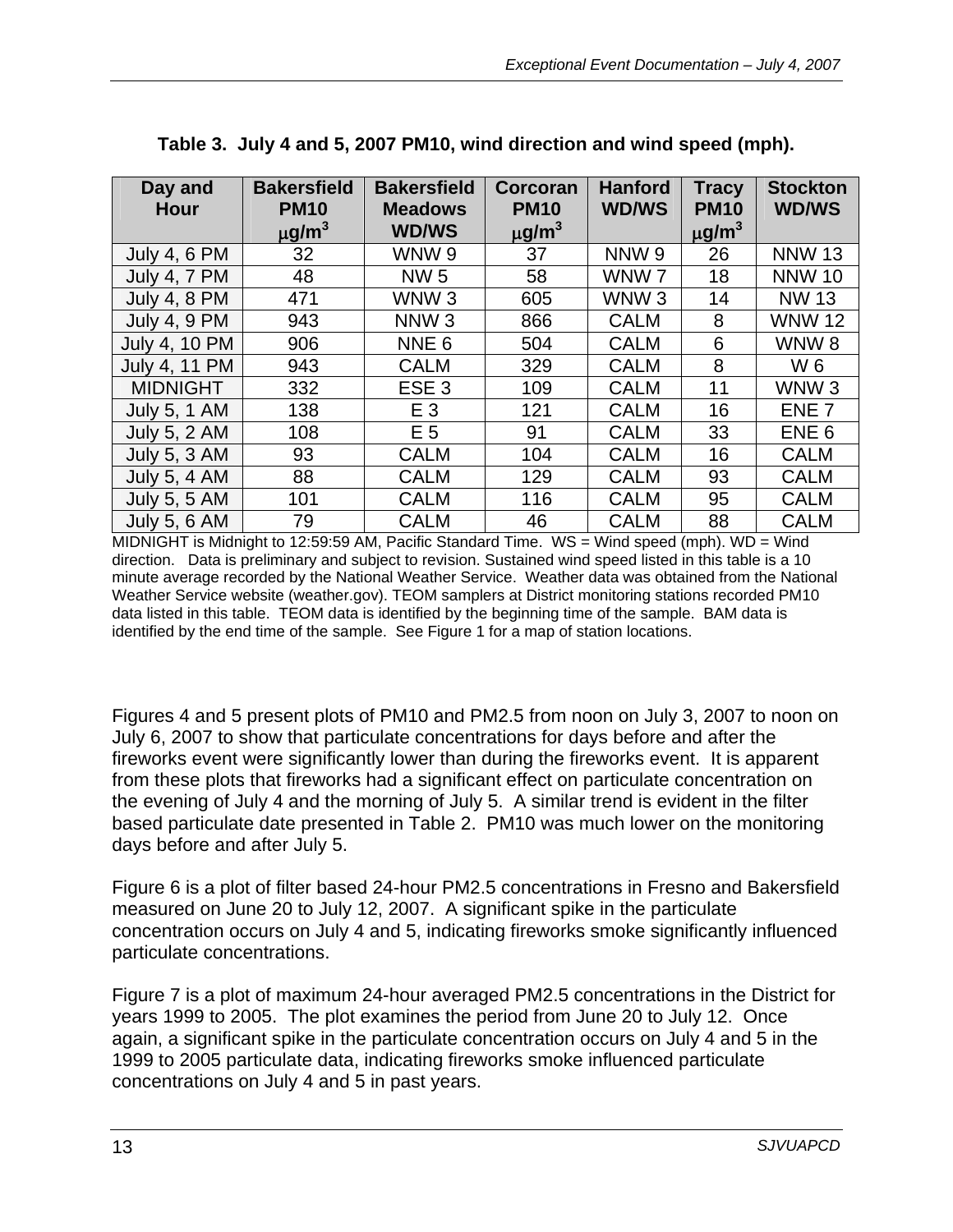<span id="page-13-0"></span>

Data is subject to revision.

**Figure 4. PM10 on 3, 4, 5 and 6 July 2007.**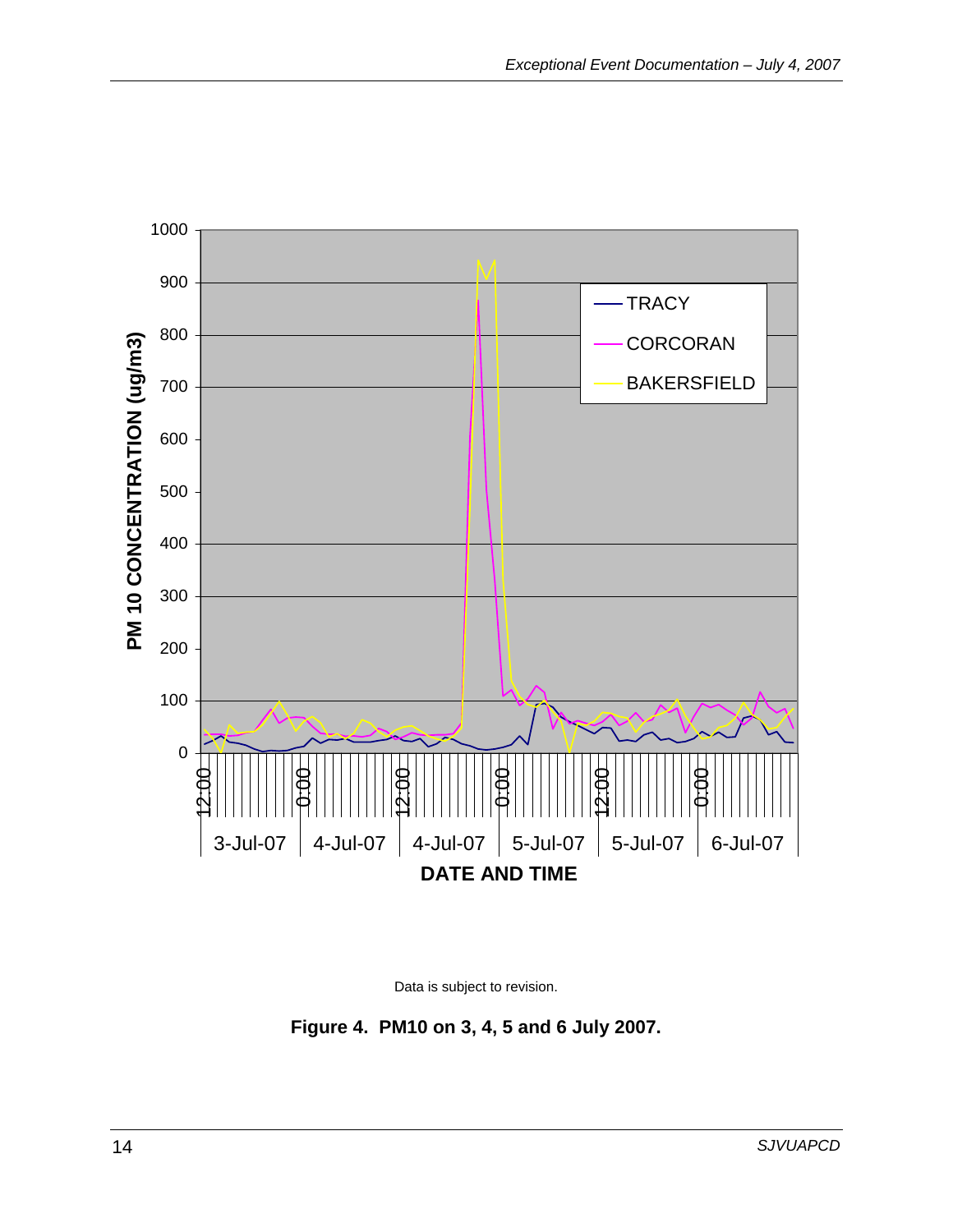<span id="page-14-0"></span>



**Figure 5. PM2.5 on 3, 4, 5 and 6 July 2007.**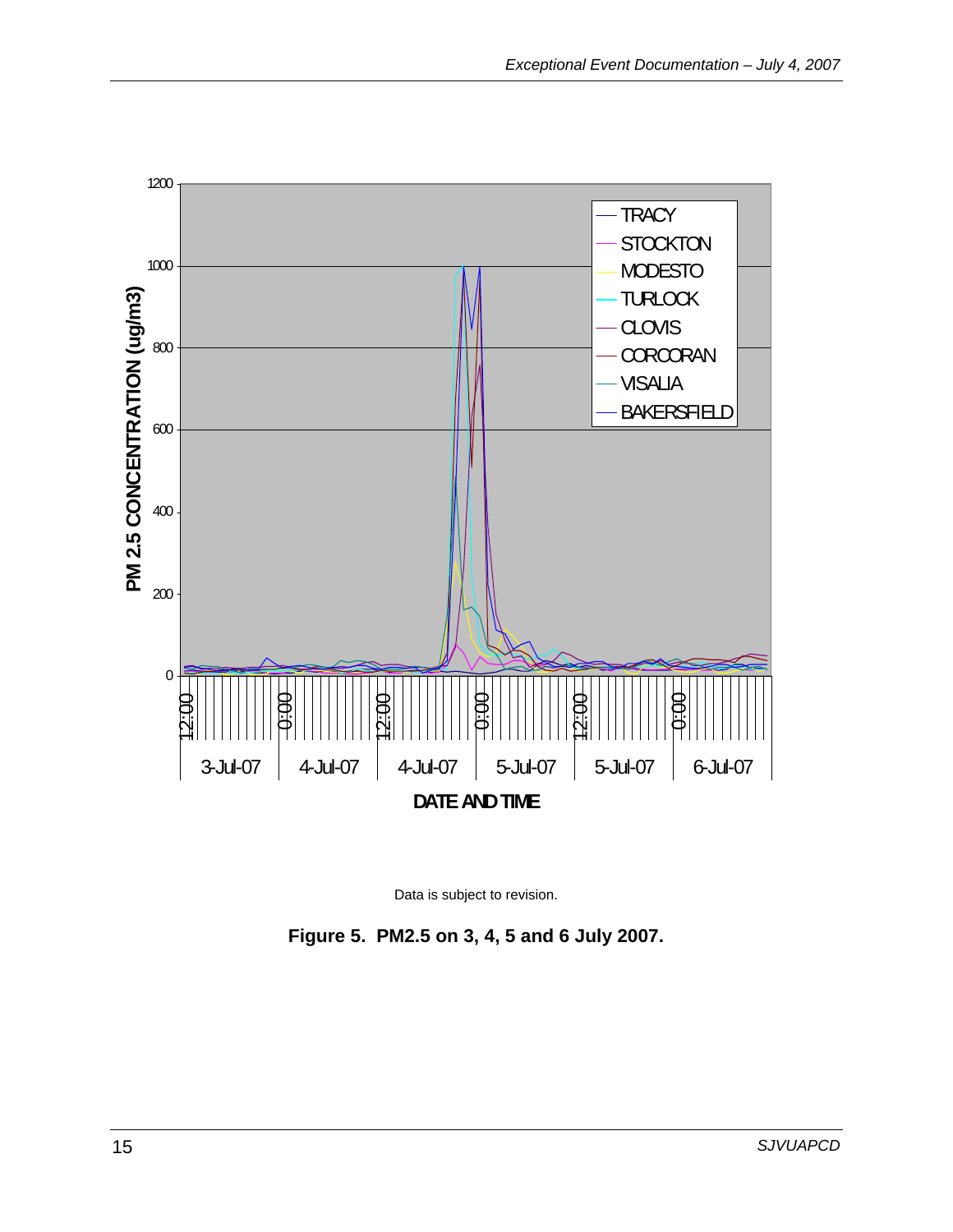<span id="page-15-0"></span>

Data is subject to revision.

#### **Figure 6. Filter based 24-hour PM2.5 concentrations in the San Joaquin Valley Air Basin for June 20 to July 12, 2007.**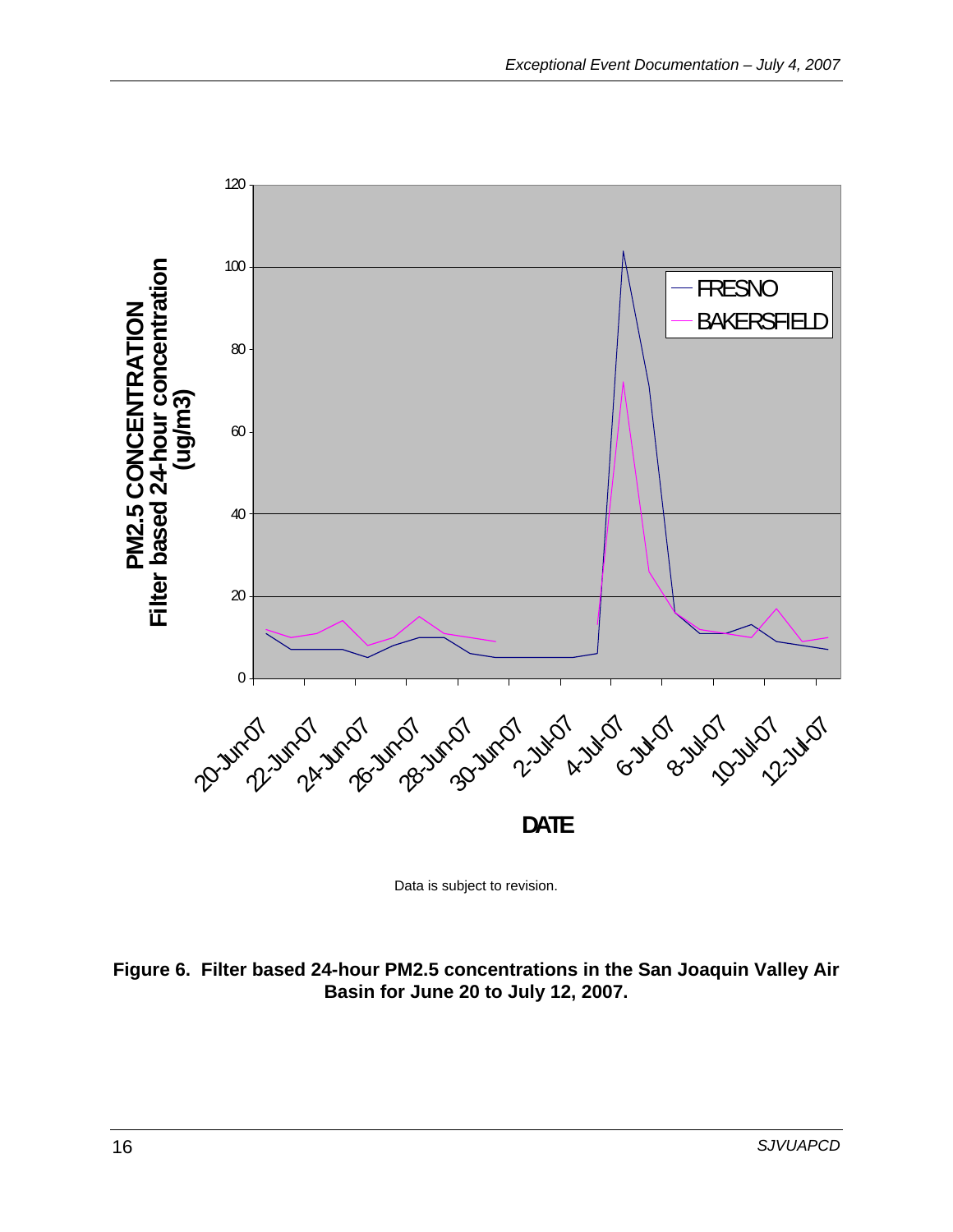<span id="page-16-0"></span>

Unofficial data - Data is subject to revision.

**Figure 7. Maximum 24-hour averaged PM2.5 in the San Joaquin Valley Air Basin for years 1999 to 2005.**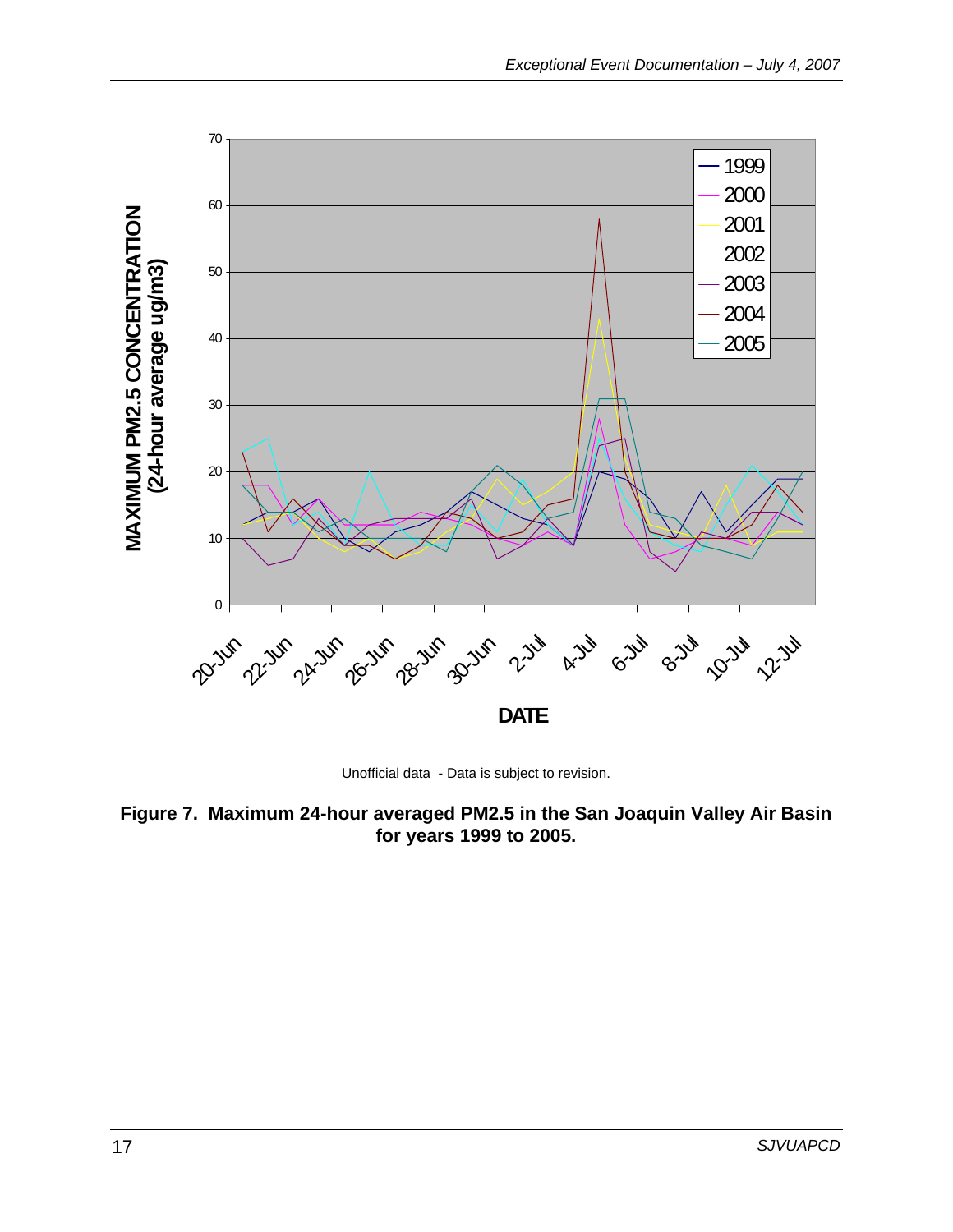# <span id="page-17-0"></span>**4. PUBLIC NOTIFICATION AND EDUCATION**

As stated in the EPA rule, States must assure that reasonable measures were taken to protect the public from the emissions created by the fireworks display. Under this rule, state and local air districts are also strongly encouraged to institute educational programs that alert the public to the health effects associated with exposure to emissions from fireworks displays.

The District issued a press release on July 3 to educate the public on the health concerns generated by fireworks emissions. A similar message was posted on the District website. A copy of these products are provided in the appendix (section 6).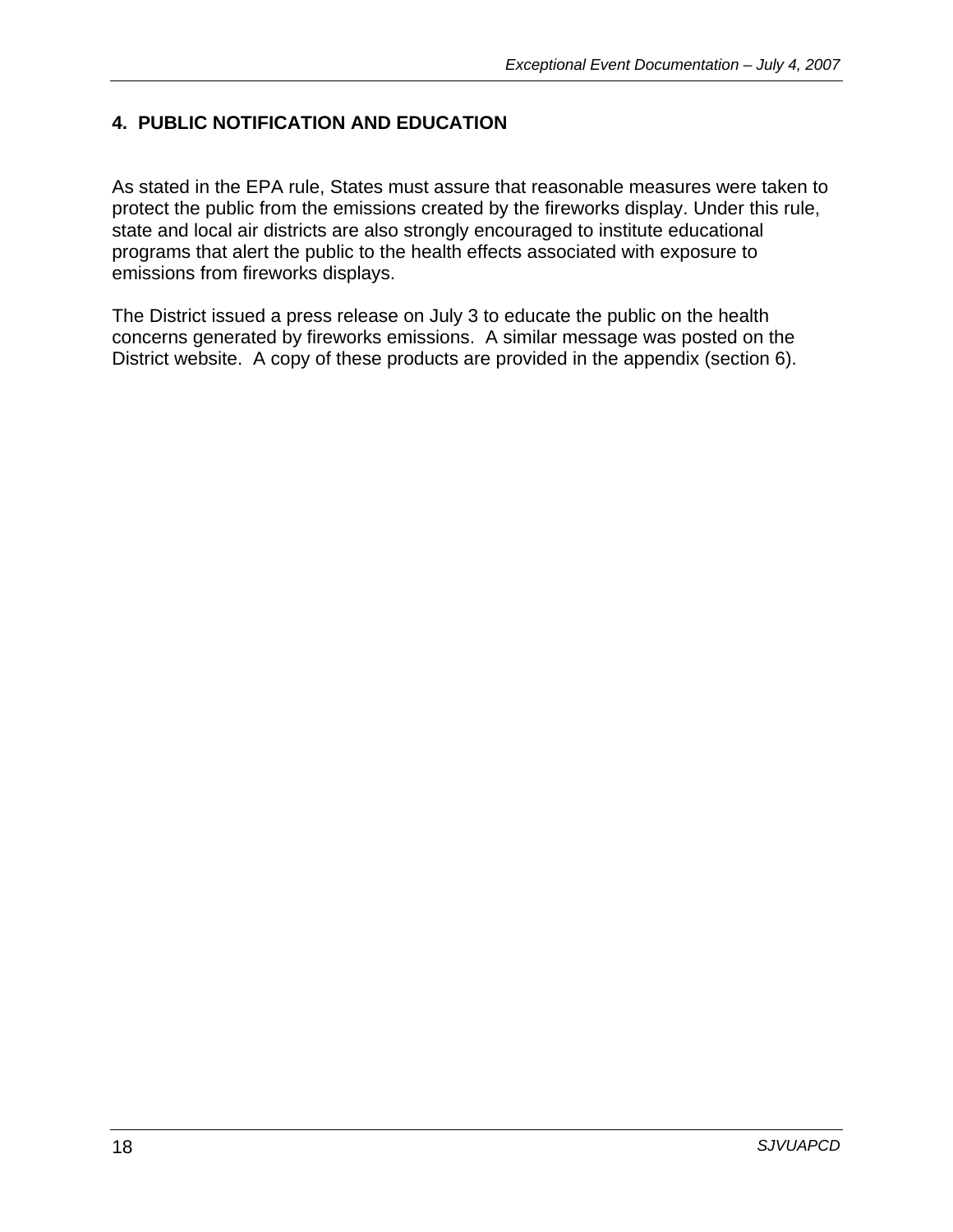# <span id="page-18-0"></span>**5. EXCEPTIONAL EVENT CRITERIA SUMMARY**

The District demonstrated that the exceedance of the PM10 NAAQS in Bakersfield on July 4, 2007 satisfied the following exceptional event criteria:

1) The event affected air quality.

Figures 2 through 6 display the impact of fireworks emissions on air quality on July 4 and 5, 2007. PM10 and PM2.5 concentrations in Bakersfield were low until 8 pm on July 4, when the PM10 and PM2.5 rapidly increased to very high concentrations during the part of the evening when fireworks are typically ignited.

2) There is a clear causal connection between the exceedances and the claimed exceptional event.

The causal connection was demonstrated by showing the dramatic increase in hourly PM concentrations that coincide with the fireworks event.

3) The event is associated with measured concentration in excess of normal historical fluctuations including background.

Figure 7 demonstrates fireworks emissions have impacted air quality in past years (1999-2005), in a manner similar to the July 4, 2007 event. PM concentrations are typically higher than normal on July 4 and 5 due to fireworks emissions.

4) There would have been no exceedance "but for" the event.

There are several indications that there would have been not been an exceedance of the PM10 NAAQS in Bakersfield on July 4, 2007 in the absence of fireworks emissions. Data presented in this report presents the impact of fireworks emissions on air quality on July 4 and 5. PM10 and PM2.5 concentrations in Bakersfield were low until 8 pm on July 4, 2007, when the PM10 and PM2.5 rapidly increased to very high concentrations during the part of the evening when fireworks are typically ignited.

The Tracy PM10 monitor reported very low PM10 concentrations (6 to 8 ug/m3) during the same time frame (July 4, from 9 to 11 PM, see Table 3) that the Bakersfield PM10 monitor reported extremely high PM10 concentrations (906 to 943 ug/m3). The City of Tracy has a fireworks ban in place. Lower PM concentrations in Tracy are likely due partly to the fireworks ban and partly due to slightly higher winds during the evening of July 4 in these areas.

Based on the data provided in this report, the District concludes that there would not have been an exceedance of the PM10 NAAQS in Bakersfield on July 4, 2007 if fireworks emissions were not present.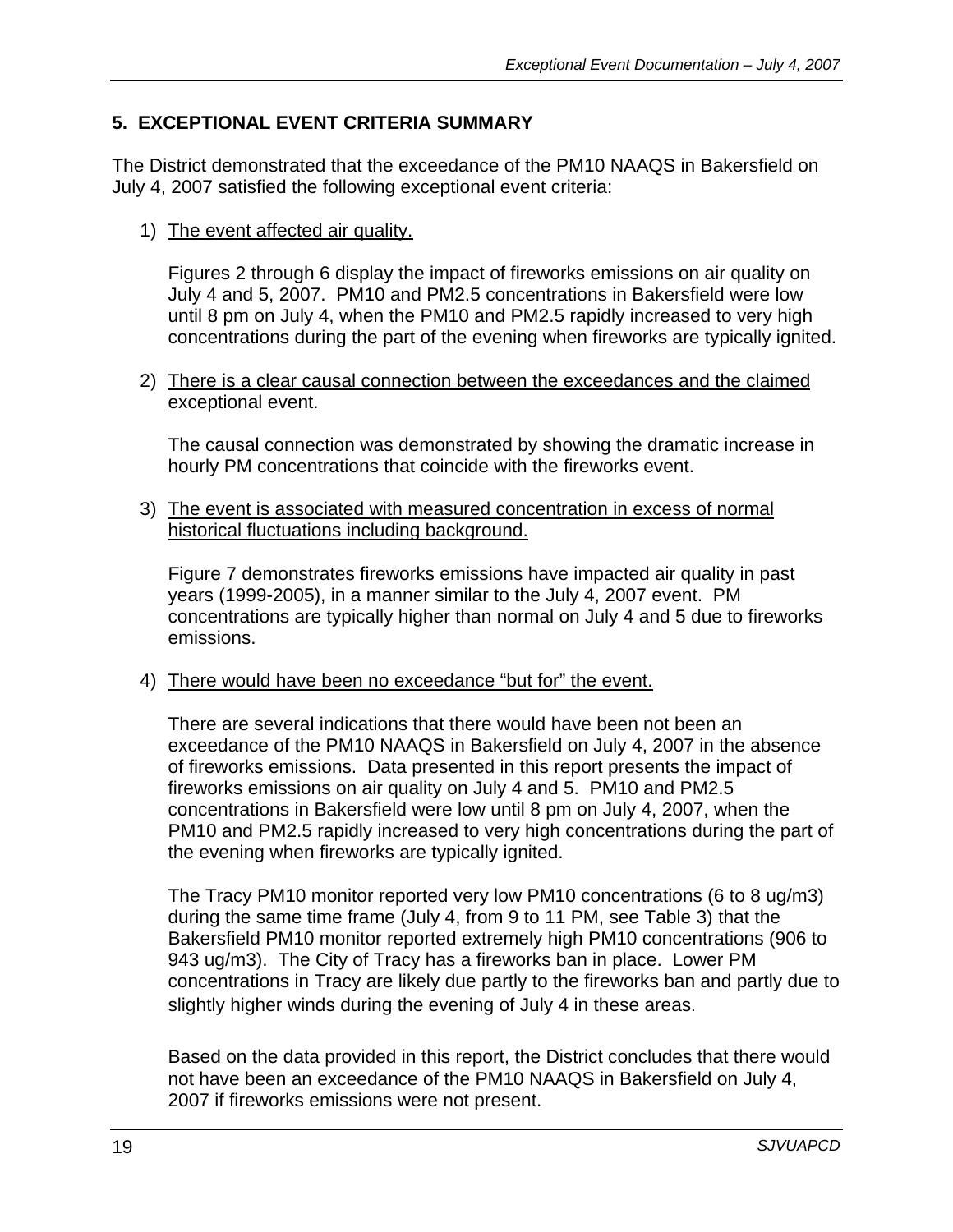### <span id="page-19-0"></span>**6. REFERENCES**

California Air Resources Board (ARB): AQMIS data base.

City of Tracy Municipal Code: Sections 3.04.010 - 3.04.170.

Environmental Protection Agency (EPA): AQS data base.

Environmental Protection Agency (EPA): Guideline on the Identification and Use of Air Quality Data Affected by Exceptional Events. July 1986.

Environmental Protection Agency (EPA): Memorandum: Areas Affected by PM10 Natural Events. May 1996.

Federal Register: March 22, 2007 (Volume 72, Number 55)], [Rules and Regulations],[Page 13559-13581] From the Federal Register Online via GPO Access [wais.access.gpo.gov], [DOCID:fr22mr07-14], Environmental Protection Agency, 40 CFR Parts 50 and 51, [EPA-HQ-OAR-2005-0159; FRL-8289-5], RIN 2060-AN40, Treatment of Data Influenced by Exceptional Events.

Lewis, R. (2007): Telephone Conversation, California Air Resources Board.

Mesowest: Historical meteorological data, <http://www.met.utah.edu/mesowest/>

National Oceanic and Atmospheric Administration (NOAA): ESRL/Physical Sciences Division, Profiler Data.

National Oceanic and Atmospheric Administration (NOAA): Surface weather maps.

National Oceanic and Atmospheric Administration (NOAA): Weather data, http://www.weather.gov.

Naval Postgraduate School, Department of Meteorology: Profiler Data, http://www.weather.nps.navy.mil/profiler/coastprof.html.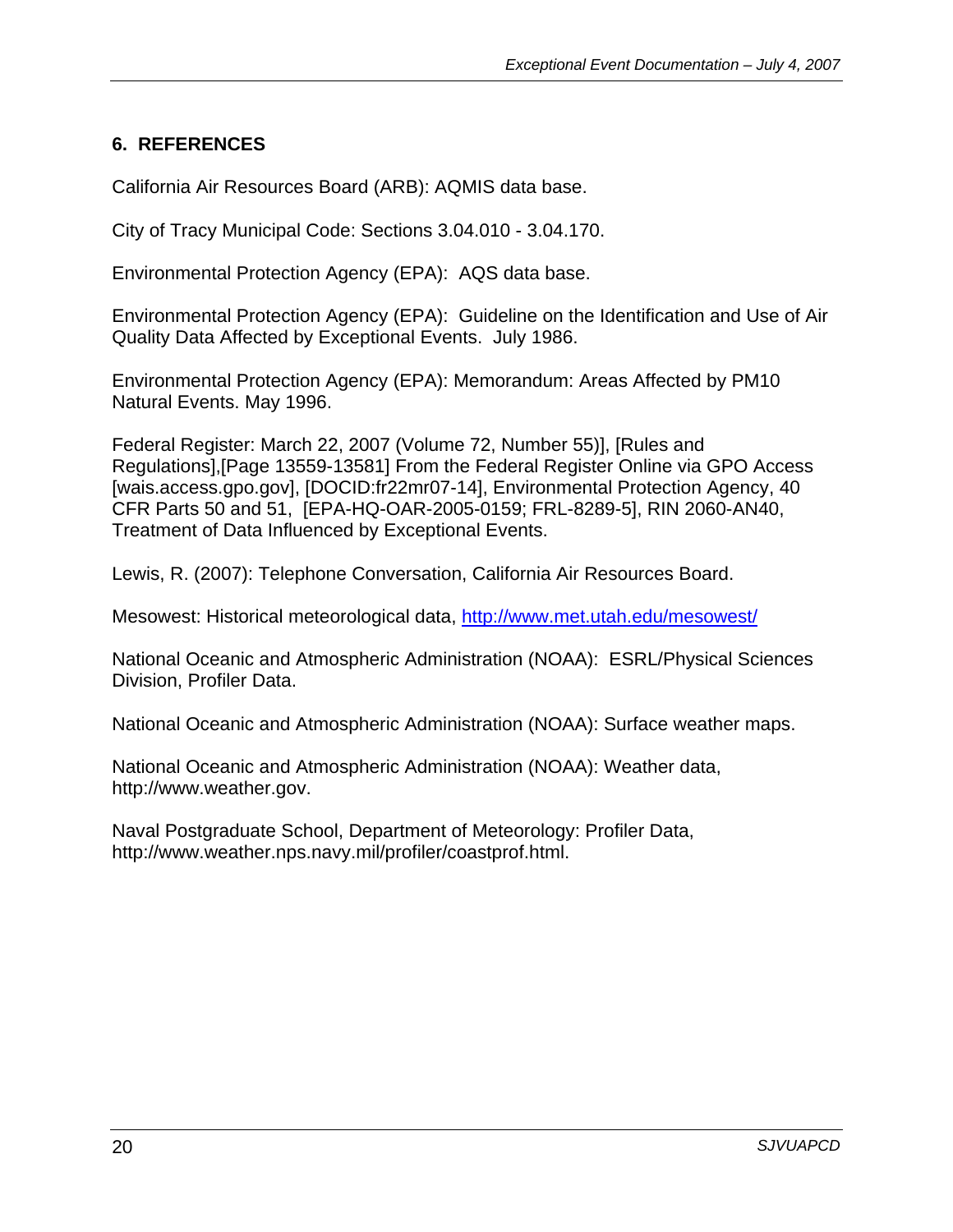# <span id="page-20-0"></span>**7. APPENDIX - SUPPORTING DOCUMENTS**

#### **Press release issued July 3, 2007**

-----Original Message-----

| <b>From:</b> | <b>Janelle Schneider</b>       |
|--------------|--------------------------------|
| Sent:        | Tuesday, July 03, 2007 8:54 AM |
| Subject:     | July 4 cautionary statement    |

The following news release was issued today to media Valley-wide.



# **News Release**

 **07-03-07 For Immediate Release**

# **TO: Local News, Health and Weather sections**

# **Fireworks prompt caution**

Celebrations may elevate air-pollution levels

Officials at the San Joaquin Valley Air Pollution Control District are reminding Valley residents that July 4 fireworks can temporarily increase air pollution and to take appropriate cautionary measures, as individual health conditions dictate.

"During prime time for fireworks displays [9-10 p.m.], we usually see increases in levels of particulate pollution," specifically, particles 10 microns and smaller (PM10) and even tinier particles (PM 2.5), said Shawn Ferreria, air-quality analyst for the Air District.

Although these levels typically dissipate by midnight, elevated pollution levels can last until morning, depending on meteorological conditions.

Particle pollution of 10 microns and smaller may be harmful to people with heart or lung disease, and children and elderly people are also more susceptible to consequences of high particulate levels. Residents of the eight-county air basin should keep their own health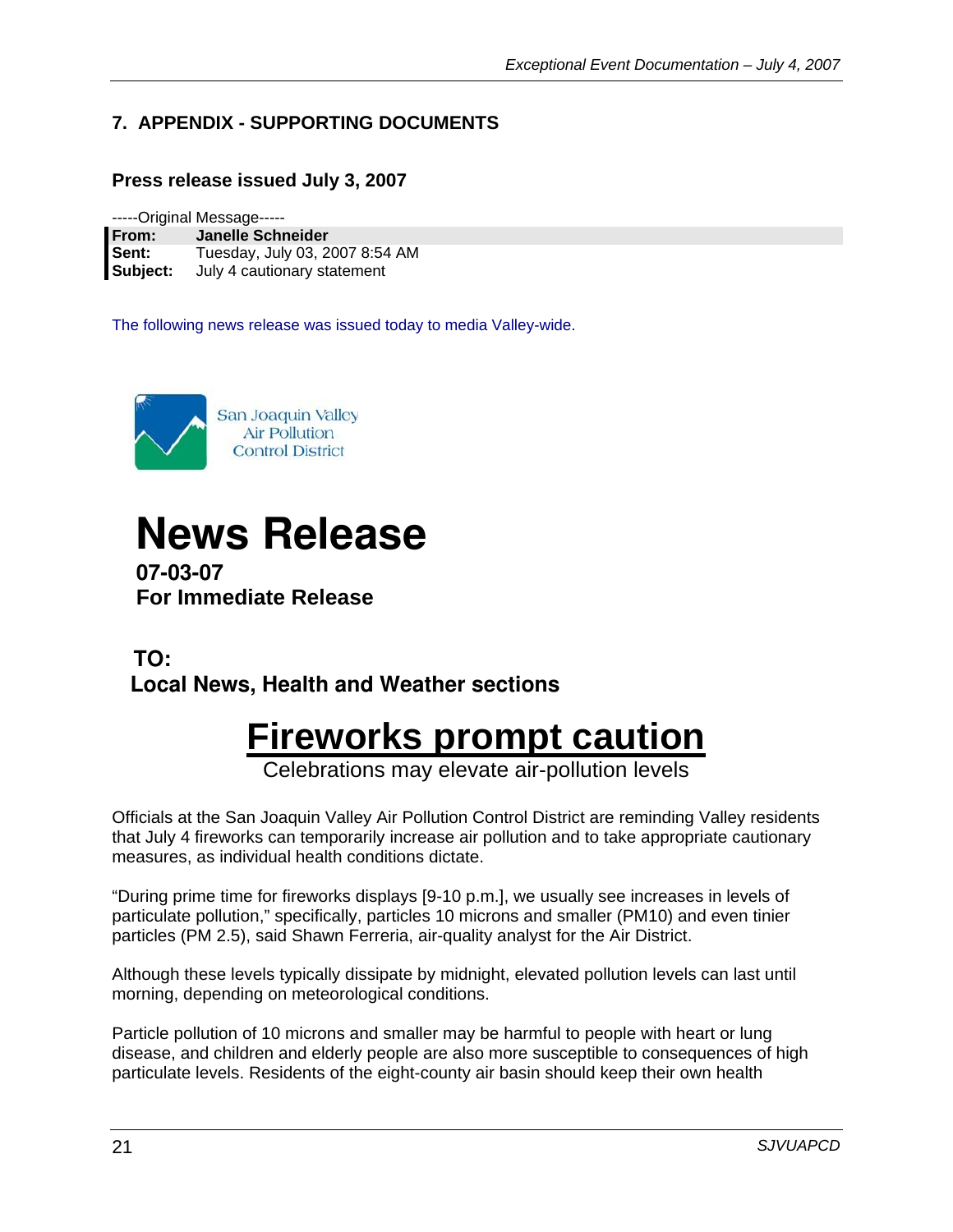conditions in mind when viewing neighborhood fireworks displays or attending large fireworks shows

July 4 air-quality forecasts for each county will be available at 4:30 p.m. Tuesday at www.valleyair.org <http://www.valleyair.org> and by calling 1-800-SMOG INFO (766-4463).

The Valley Air District covers eight counties including San Joaquin, Stanislaus, Merced, Madera, Fresno, Kings, Tulare and the valley portion of Kern. For more information, visit <http://www.valleyair.org> or call the nearest District office: Modesto (209) 557-6400, Fresno (559) 230-6000 and Bakersfield (661) 326-6900.

**Janelle Schneider**  *Public Information Representative*  San Joaquin Valley Air Pollution Control District 1990 E. Gettysburg Fresno, CA 93726-0244 559-230-5853 / fax 559-230-6111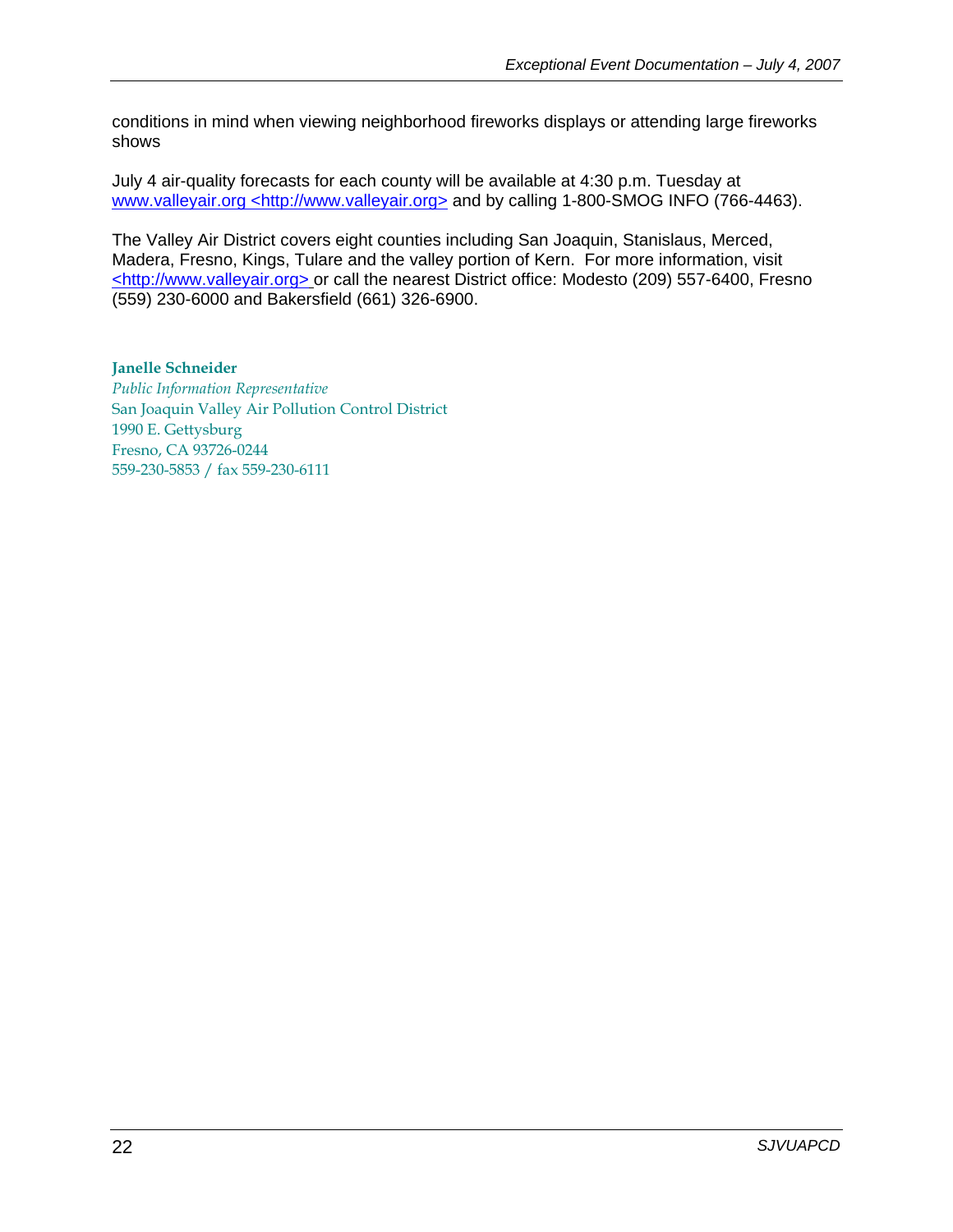On July 3, 2007, the following statement was posted on the home page of valleyair.org, the District website:

Fireworks and Air Quality

#### **Celebrations may elevate air-pollution levels**

Officials at the San Joaquin Valley Air Pollution Control District are reminding Valley residents that July 4 fireworks can temporarily increase air pollution and to take appropriate cautionary measures, as individual health conditions dictate.

"During prime time for fireworks displays (9-10 p.m. the July 4th evening), we usually see increases in levels of particulate pollution," specifically, particles 10 microns and smaller (PM10) and even tinier particles (PM 2.5), said Shawn Ferreria, air-quality analyst for the Air District.

Although these levels typically dissipate by midnight, elevated pollution levels can last until morning, depending on meteorological conditions.

Particle pollution of 10 microns and smaller may be harmful to people with heart or lung disease, and children and elderly people are also more susceptible to consequences of high particulate levels. Residents of the eight-county air basin should keep their own health conditions in mind when viewing neighborhood fireworks displays or attending large fireworks shows. Residents should contact their local government agency (either city or county) to determine the legality of fireworks in their area.

Children, elderly people and people with existing health conditions are especially susceptible to harmful health consequences of exposure to high levels of particulates. People with heart or lung diseases should follow their doctors' advice for dealing with episodes of unhealthy air quality.

The Valley Air District covers eight counties including San Joaquin, Stanislaus, Merced, Madera, Fresno, Kings, Tulare and the valley portion of Kern. For more information call the nearest District office: Modesto (209) 557-6400, Fresno (559) 230-6000 and Bakersfield (661) 326-6900.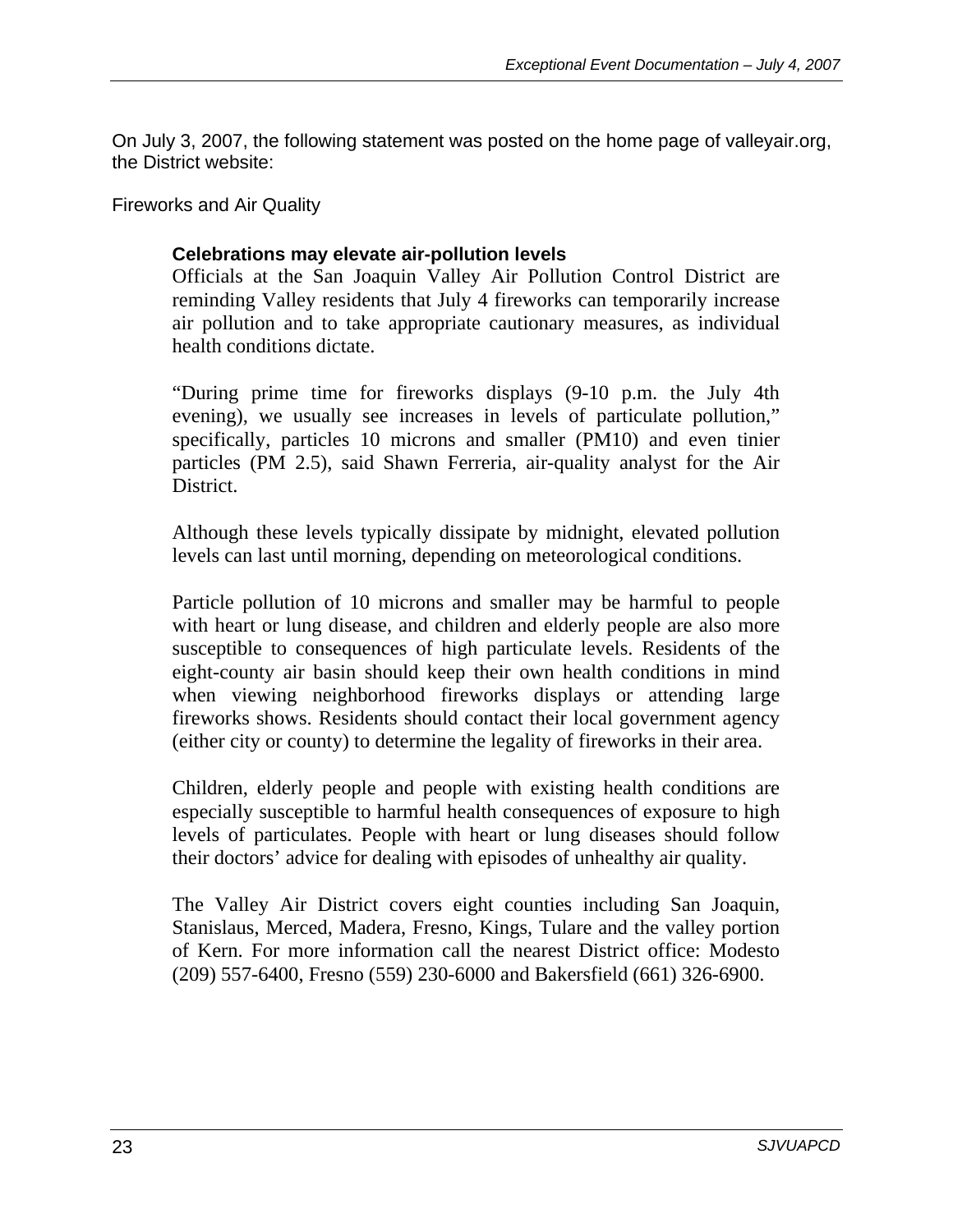### **Profiler Data**

Time is in UTC (Coordinated Universal Time, also abbreviated with "Z" or "GMT") is also called Greenwich Mean Time (Mean Solar Time at the Royal Observatory in Greenwich, England). Greenwich Mean Time is eight hours ahead of Pacific Standard Time (PST) and seven hours ahead of Pacific Daylight Time (PDT). For example, 12 UTC or 12 Z is 4 AM PST or 5 AM PDT.

Wind barbs point in the direction "from" which the wind is blowing. A circle represents calm conditions. Flags (straight lines) attached at the end of the wind barbs indicate wind speed. Each short flag represents 5 knots, and each long flag represents 10 knots. A long flag and a short flag represent 15 knots, simply by adding the value of each flag together (10 knots  $+5$  knots = 15 knots). The color-coded speed scale is also provided on top of the plot. A triangular flag at the end of a wind barb represents a 50 knot wind.

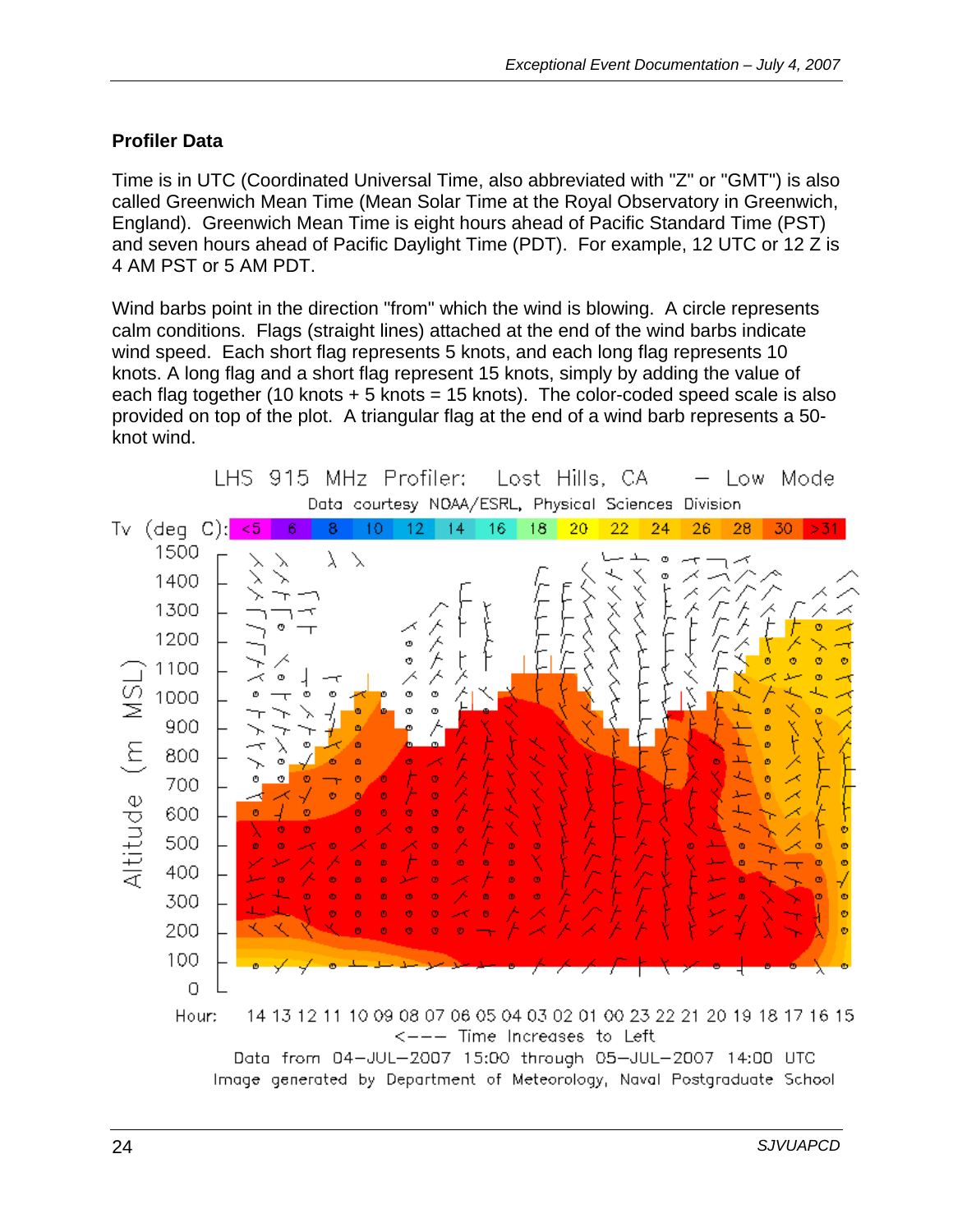

This profile recorded at Lost Hills in Western Kern County indicates winds were light and variable (0 to 5 knots) in the first 500 meters above ground level from 03 UTC (Z) (8 PM PDT, July 4, 2007) through 14 UTC (Z) (7 AM PDT, July 5, 2007). 07 UTC (Z) corresponds to midnight.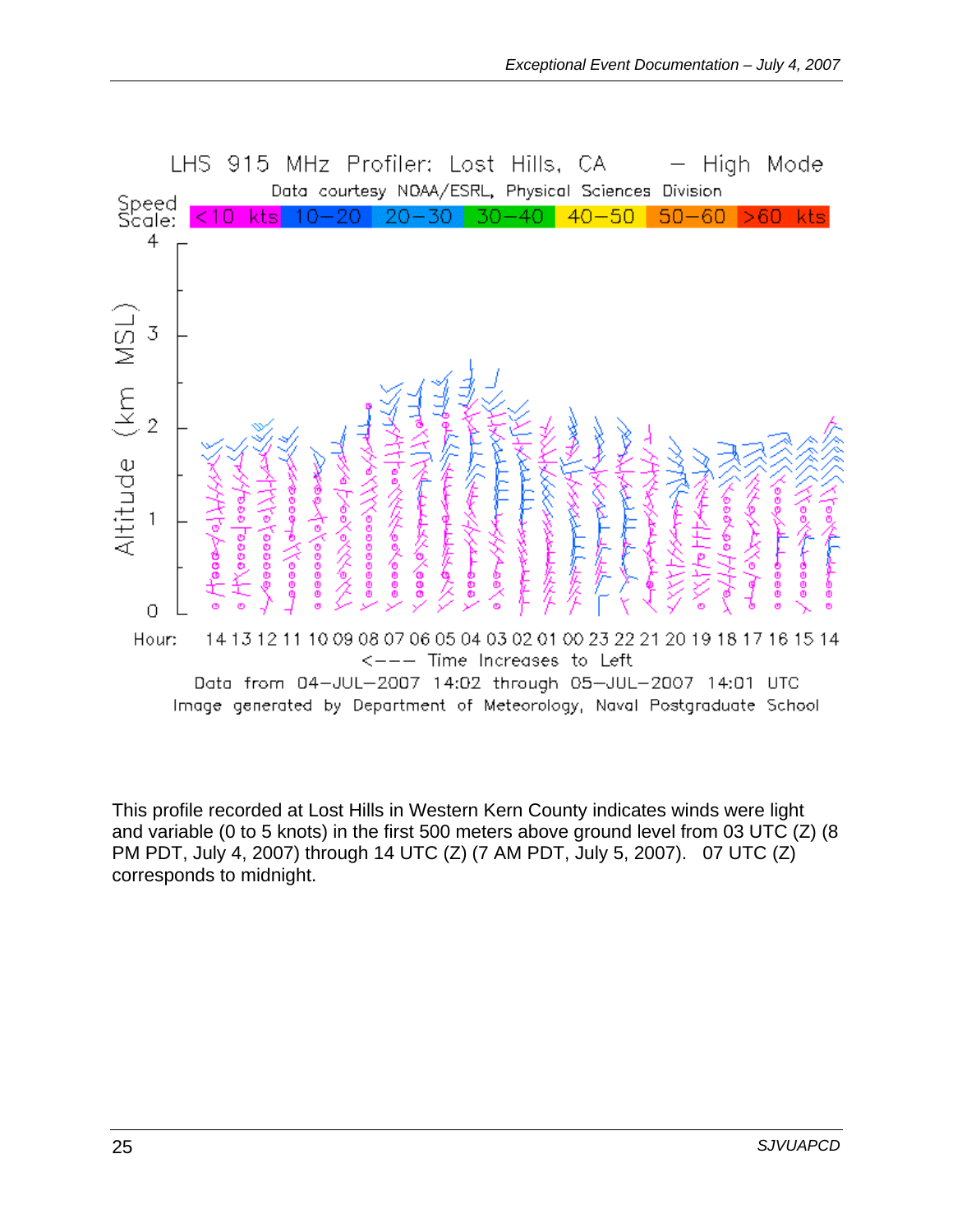|                                |                                                                                                                           | VIS |                            | 915                                                                      |                  |                            |                                                     |                                                             | MHz Profiler:                             |   |        | Visalia, CA            |    |    |        |        | .ow                                                                                                                                |                            | Mode |        |
|--------------------------------|---------------------------------------------------------------------------------------------------------------------------|-----|----------------------------|--------------------------------------------------------------------------|------------------|----------------------------|-----------------------------------------------------|-------------------------------------------------------------|-------------------------------------------|---|--------|------------------------|----|----|--------|--------|------------------------------------------------------------------------------------------------------------------------------------|----------------------------|------|--------|
|                                |                                                                                                                           |     |                            | Data courtesy San Joaquin Valley Unified Air Pollution Control           |                  |                            |                                                     |                                                             |                                           |   |        |                        |    |    |        |        |                                                                                                                                    | District                   |      |        |
| Tv                             | $(\text{deg } C):$                                                                                                        |     | $5$                        | 6                                                                        | 8                |                            | 10                                                  | 12                                                          | 14                                        |   | 16     | 18                     | 20 | 22 | 24     | 26     | 28                                                                                                                                 | 30                         | >31  |        |
| $\frac{1}{2}$<br>Ξ<br>Altitude | 1500<br>1400<br>1300<br>1200<br>1100<br>1000<br>900<br>800<br>700<br>600<br>500<br>400<br>300<br>200<br>100<br>O<br>Hour: |     | X<br>ø<br>ø<br>o<br>Φ<br>Φ | Ø<br>۰<br>۰<br>O<br>Φ<br>ο<br>۰<br>۰<br>ø<br>۰<br>Ø<br>16 15 14 13 12 11 | O<br>σ<br>۰<br>O | ٥<br>٥<br>٥<br>٥<br>σ<br>Ø | Ø<br>٥<br>O<br>Φ<br>o<br>۰<br>٥<br>o<br>ø<br>O<br>٥ | D<br>O<br>o<br>O<br>o<br>ø<br>۰<br>o<br>Φ<br><u>&lt;---</u> | Ø<br>o<br>o<br>o<br>۰<br>ø<br>ø<br>Ø<br>Φ | o | o<br>۰ | Time Increases to Left |    |    | Ø<br>ø | Ф<br>Ø | o<br>10 09 08 07 06 05 04 03 02 01 00 23 22 21 20 19 18 17 16<br><u> Data from 04–JUL–2007 16:05 through 05–JUL–2007 16:05 UTC</u> | O<br>ø<br>Φ<br>O<br>Φ<br>Ō |      | Ø<br>ø |

Data from 04—JUL—2007 16:05 through 05—JUL—2007 16:05 UTC Image generated by Department of Meteorology, Naval Postgraduate School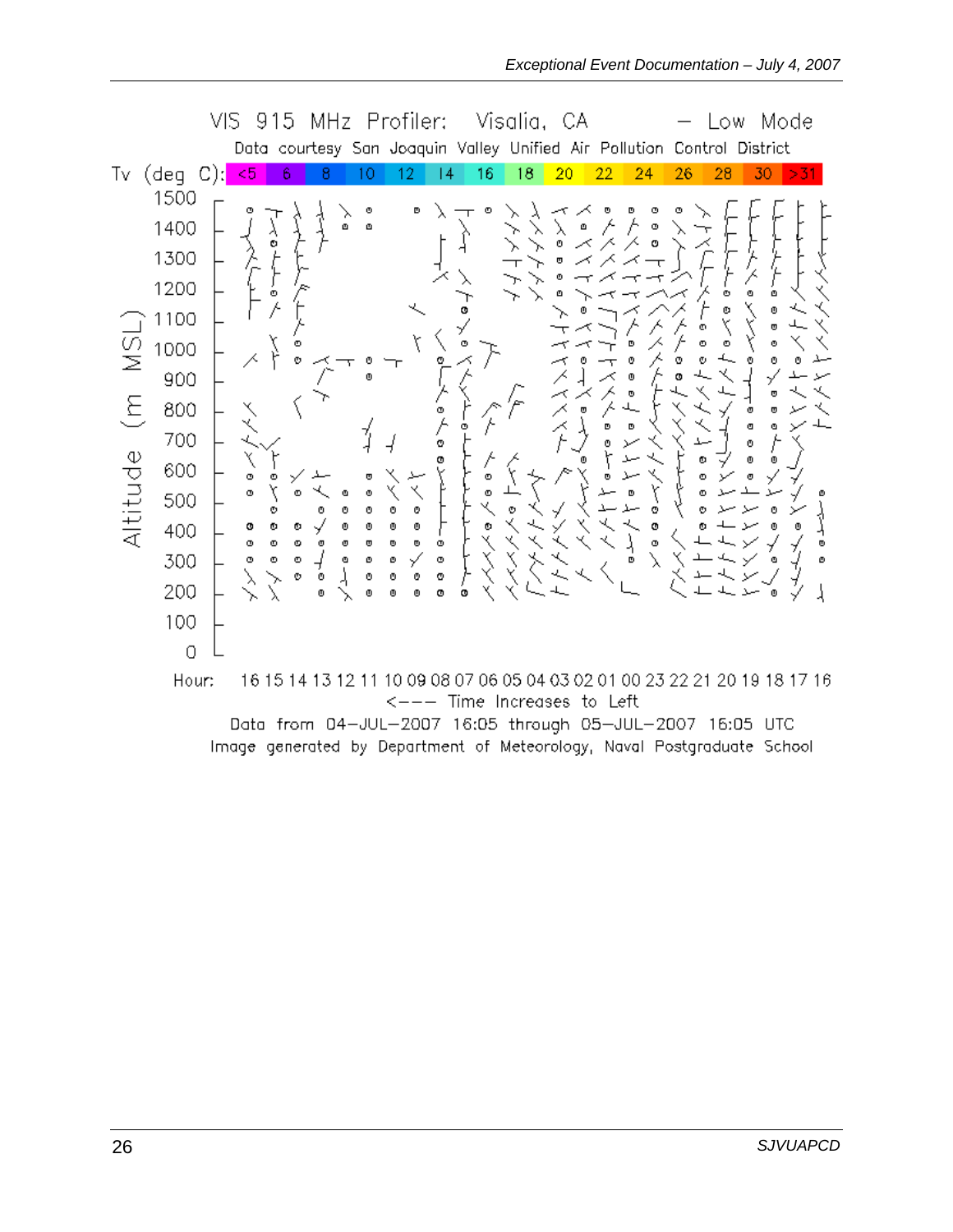

This profile recorded at Visalia in Tulare County indicates winds were mostly light (0 to 5 knots) in the first 500 meters above ground level from 04 UTC (Z) (9 PM PDT, July 4, 2007) through 16 UTC (Z) (9 AM PDT, July 5, 2007). 07 UTC (Z) corresponds to midnight.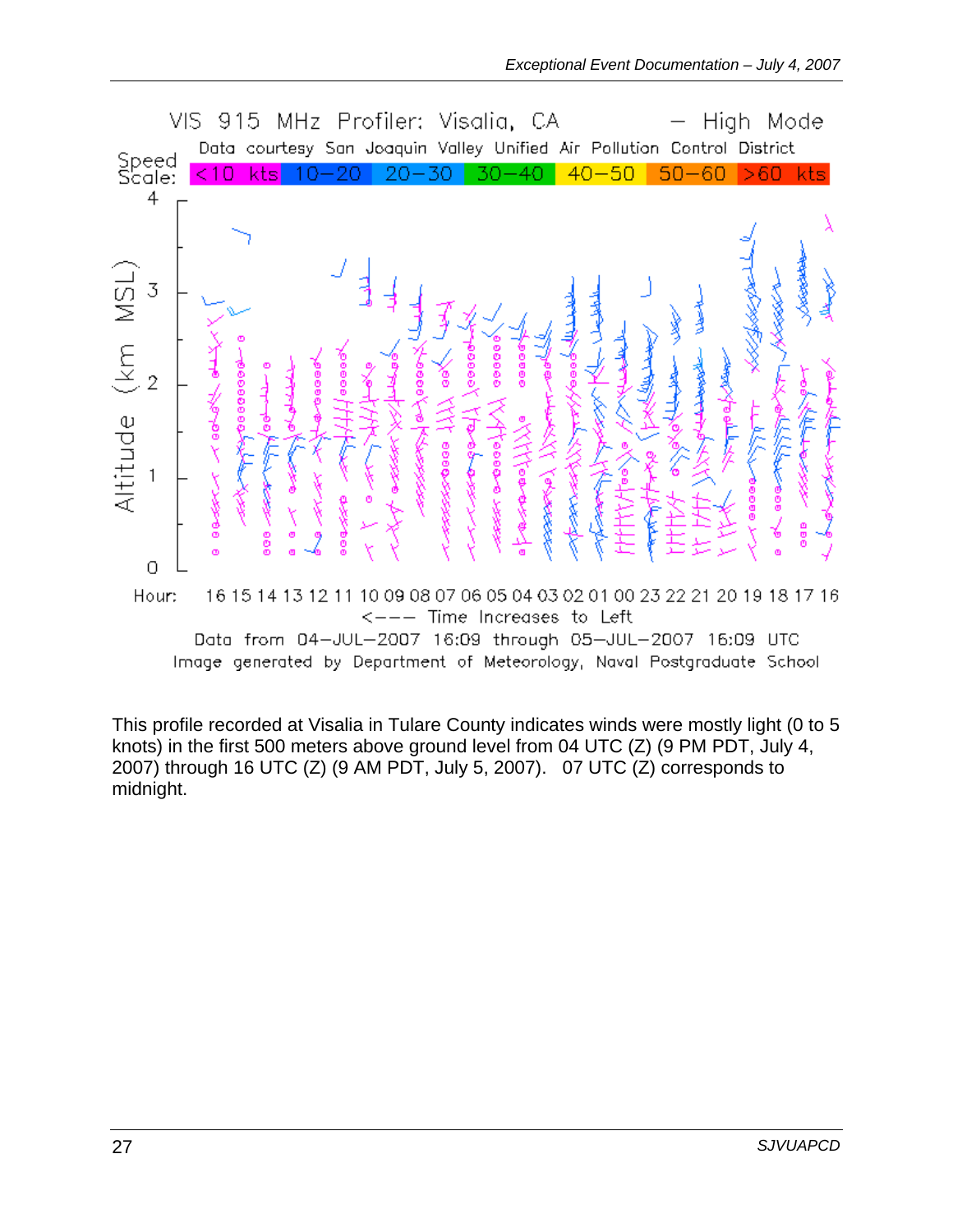

Data from 04-JUL-2007 15:00 through 05-JUL-2007 14:00 UTC Image generated by Department of Meteorology, Naval Postgraduate School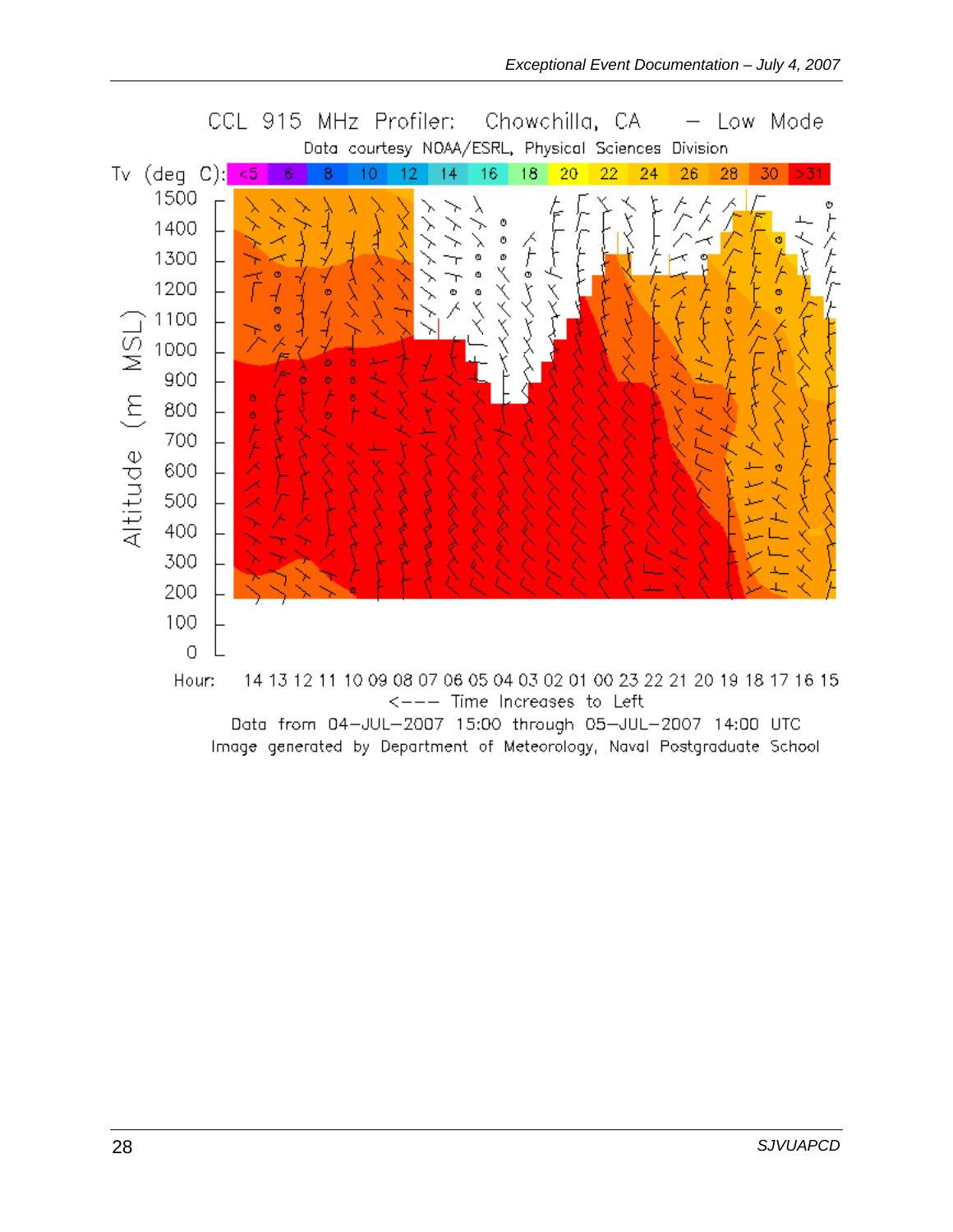

This profile recorded at Chowchilla in Madera County indicates winds were from the N to NW at 10 knots in the first 500 meters above ground level from 02 UTC (Z) (7 PM PDT, July 4, 2007) through 09 UTC (Z) (2 AM PDT, July 5, 2007). 07 UTC (Z) corresponds to midnight.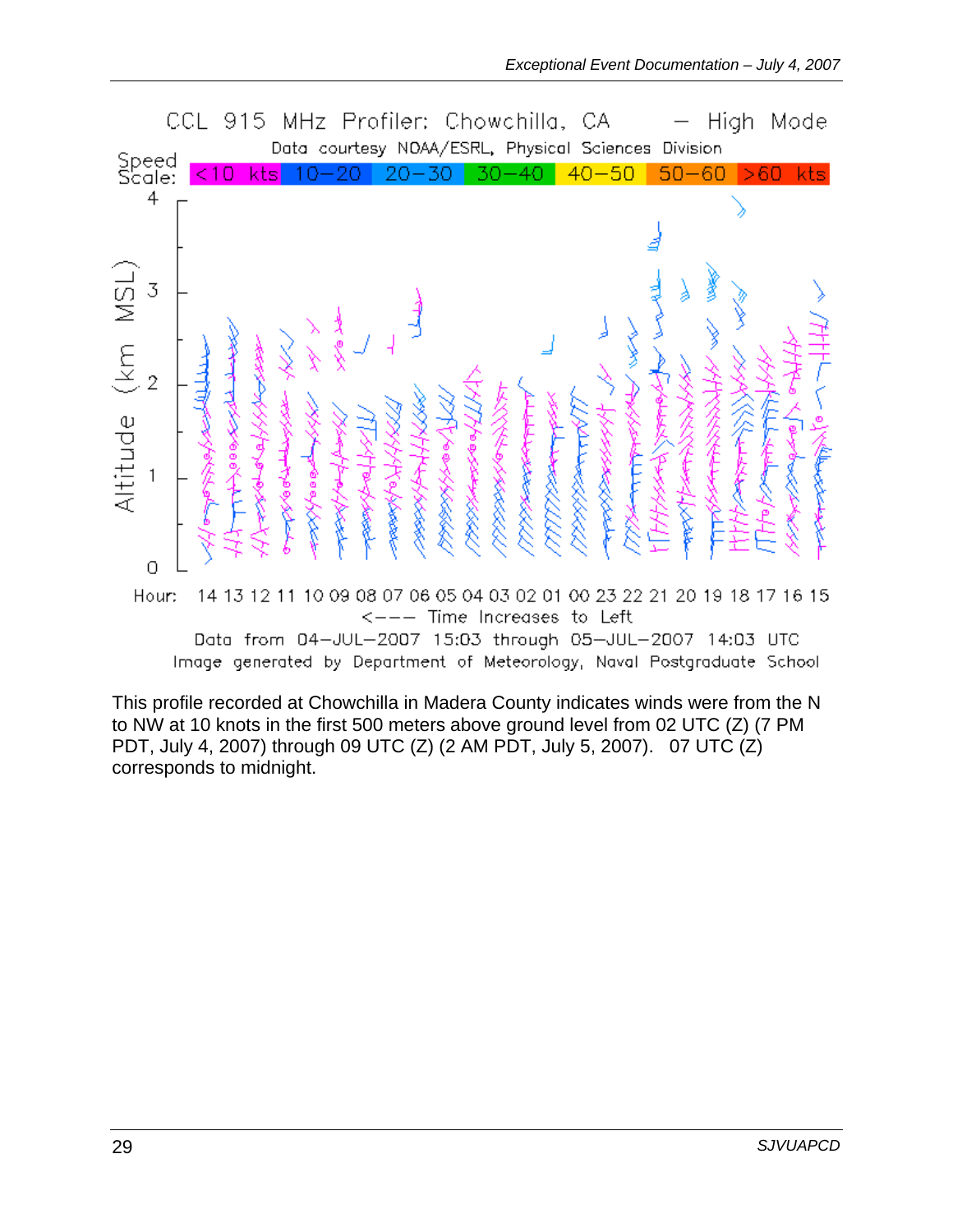

Data from 04-JUL-2007 15:10 through 05-JUL-2007 15:10 UTC Image generated by Department of Meteorology, Naval Postgraduate School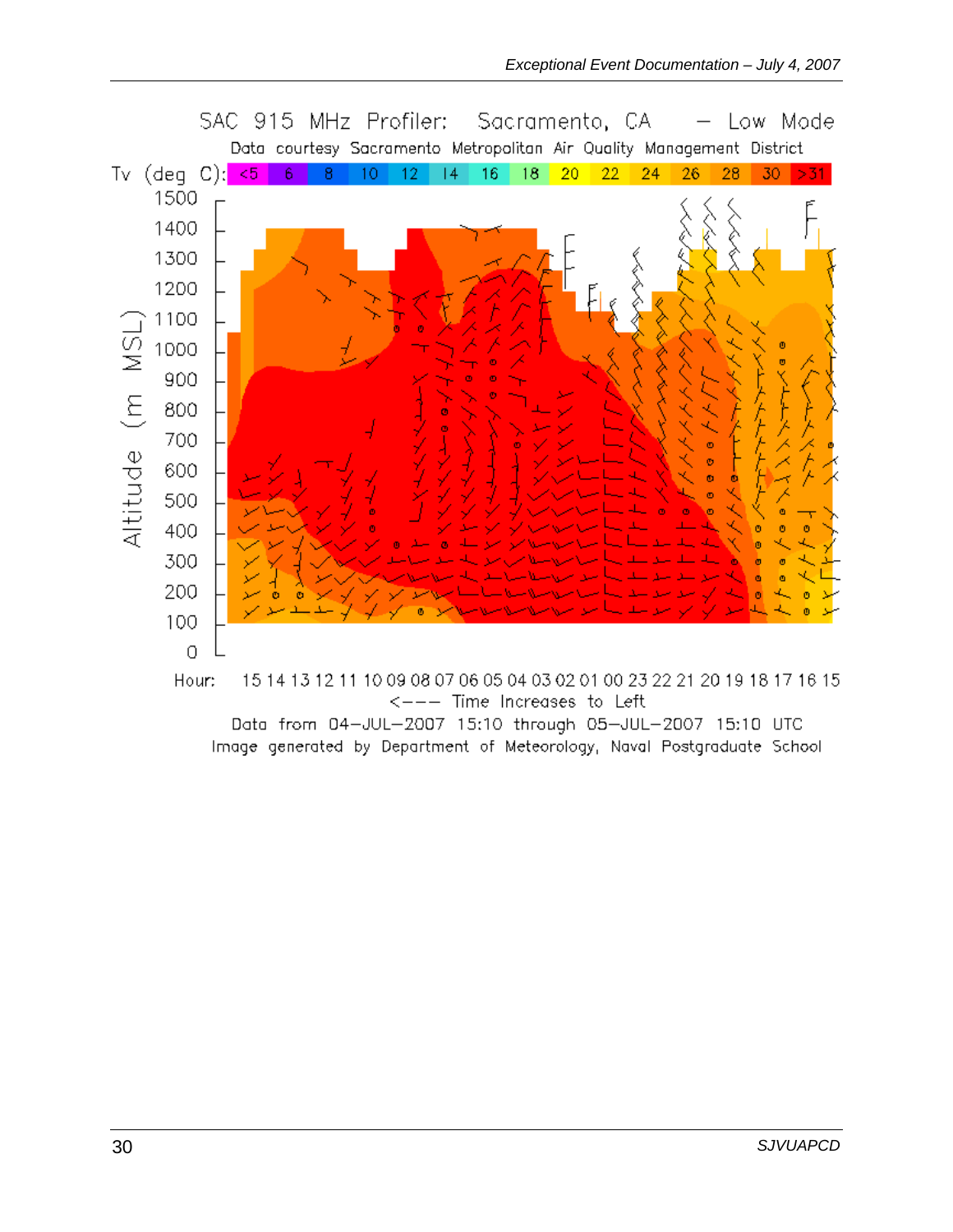

This profile recorded at Sacramento indicates winds were mostly from the WSW at 5 to 15 knots in the first 500 meters above ground level from 02 UTC (Z) (7 PM PDT, July 4, 2007) through 08 UTC (Z) (1 AM PDT, July 5, 2007). 07 UTC (Z) corresponds to midnight. A delta breeze was evident from 00 UTC (Z) (5 PM PDT, July 4, 2007) through 03 UTC (Z) (8 PM PDT, July 4, 2007).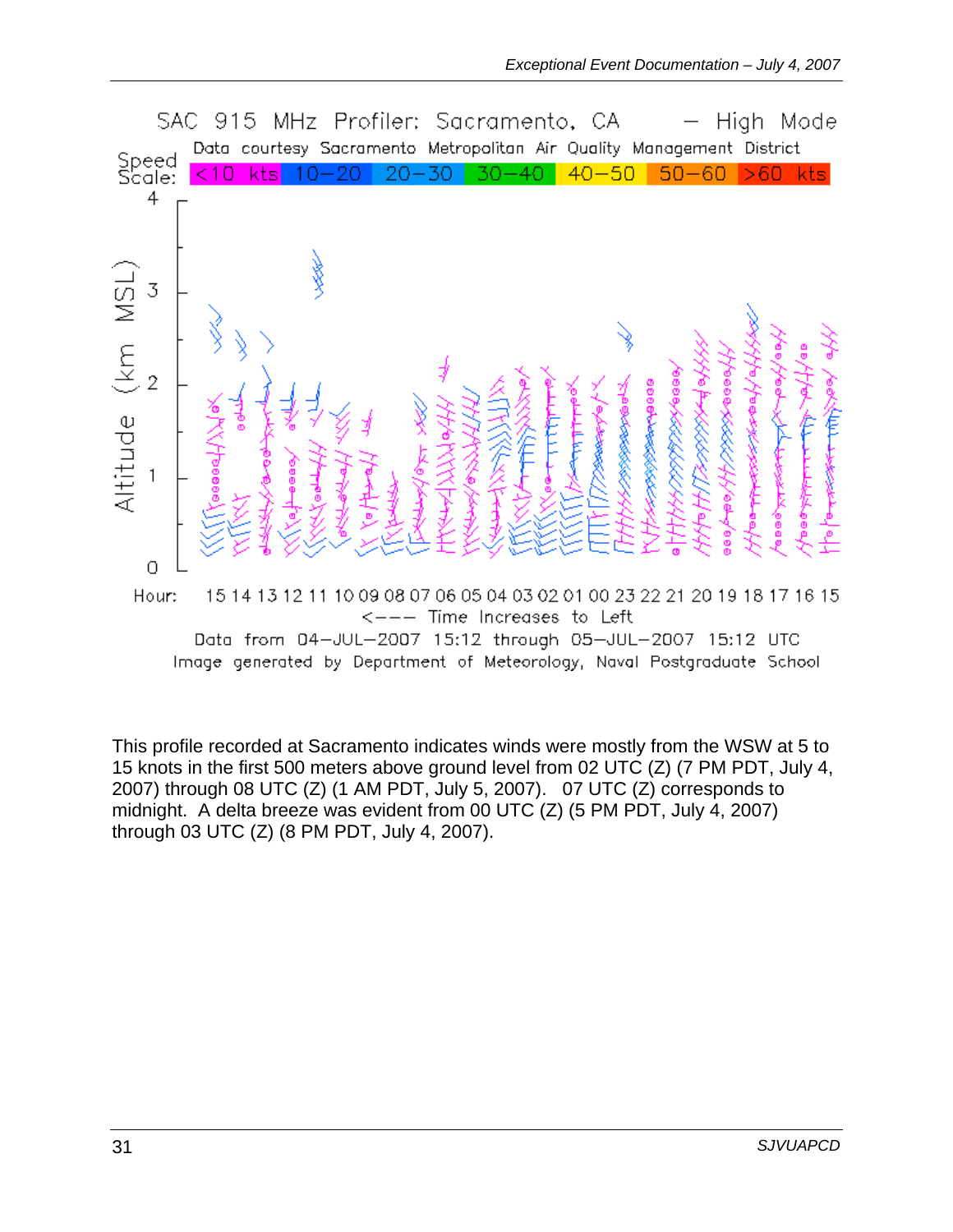#### **Surface Weather Maps**



Surface weather map for 5 PM PDT on July 4, 2007. A thermal trough of low pressure is centered over the Central Valley of California. Stagnant conditions are evident in the San Joaquin Valley.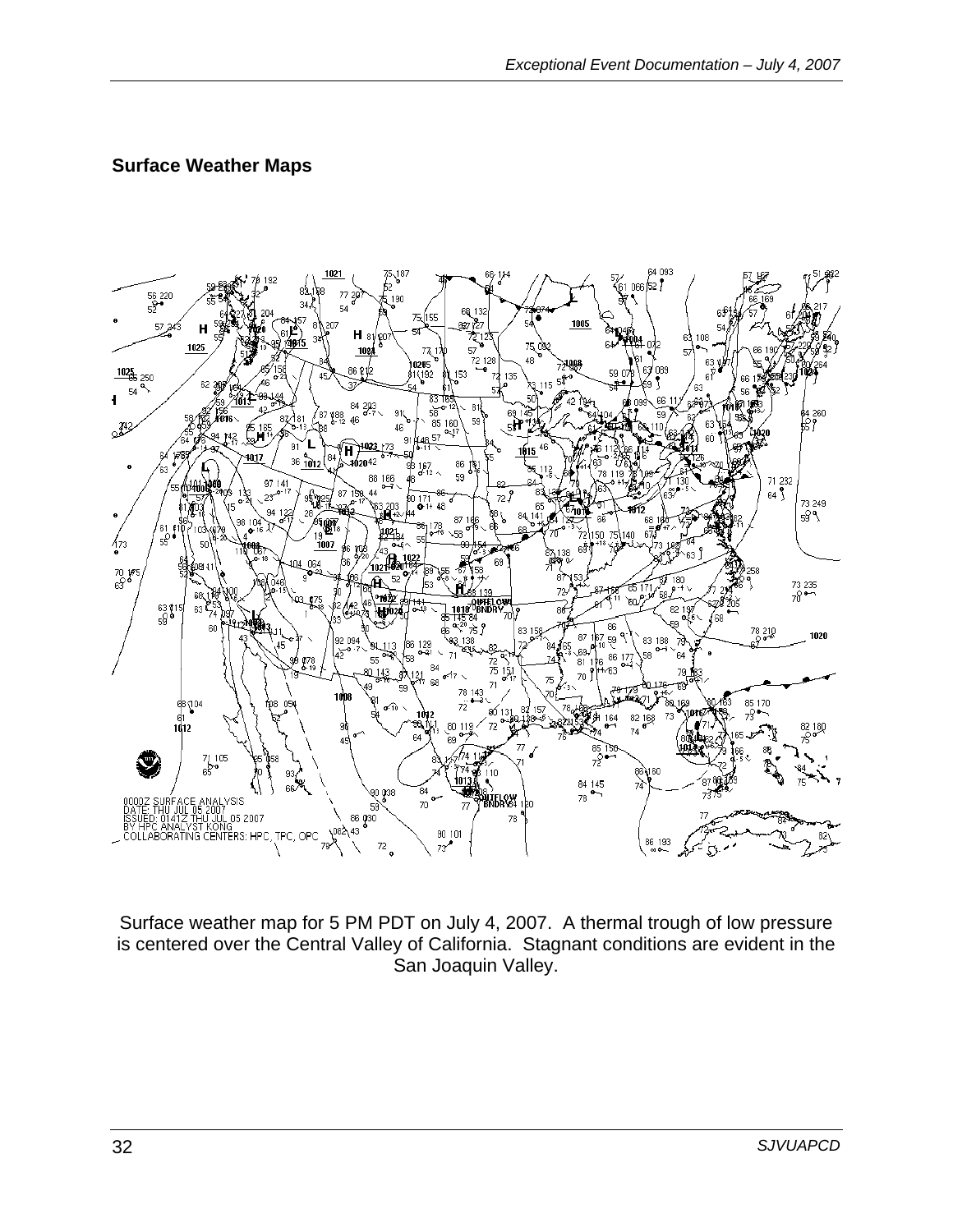

Surface weather map for 8 PM PDT on July 4, 2007.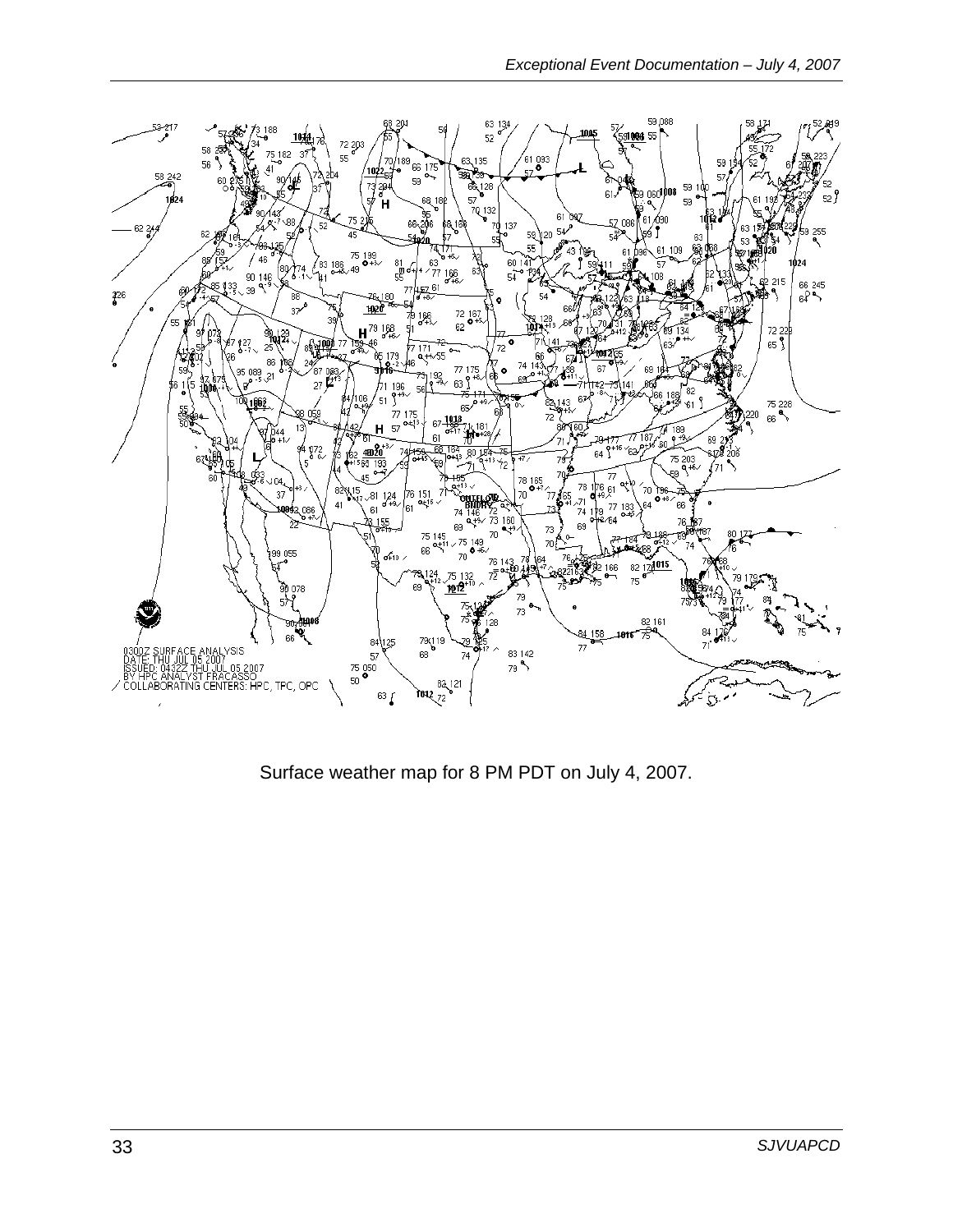![](_page_33_Figure_1.jpeg)

Surface weather map for 11 PM PDT on July 4, 2007.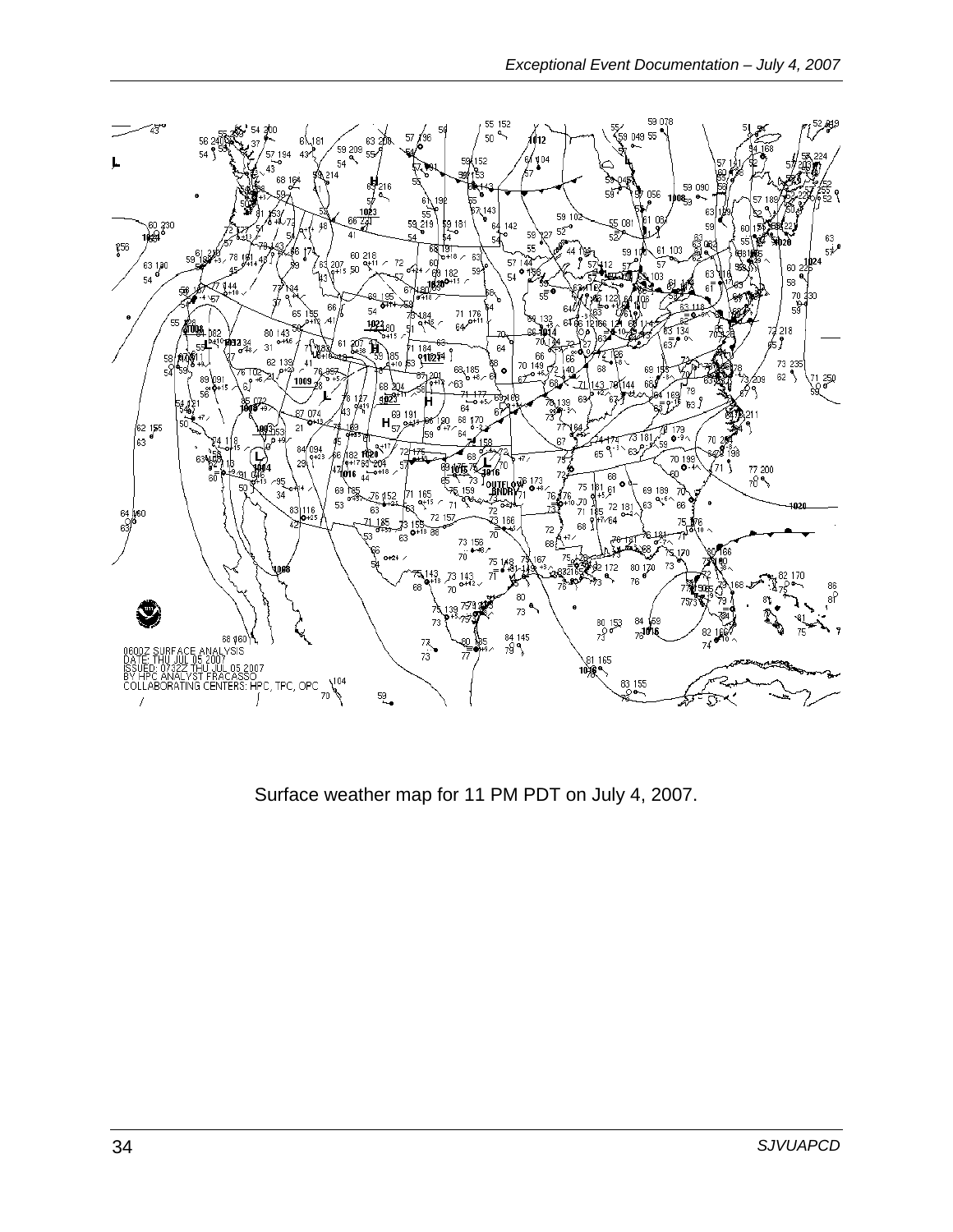![](_page_34_Figure_1.jpeg)

Surface weather map for 2 AM PDT on July 5, 2007.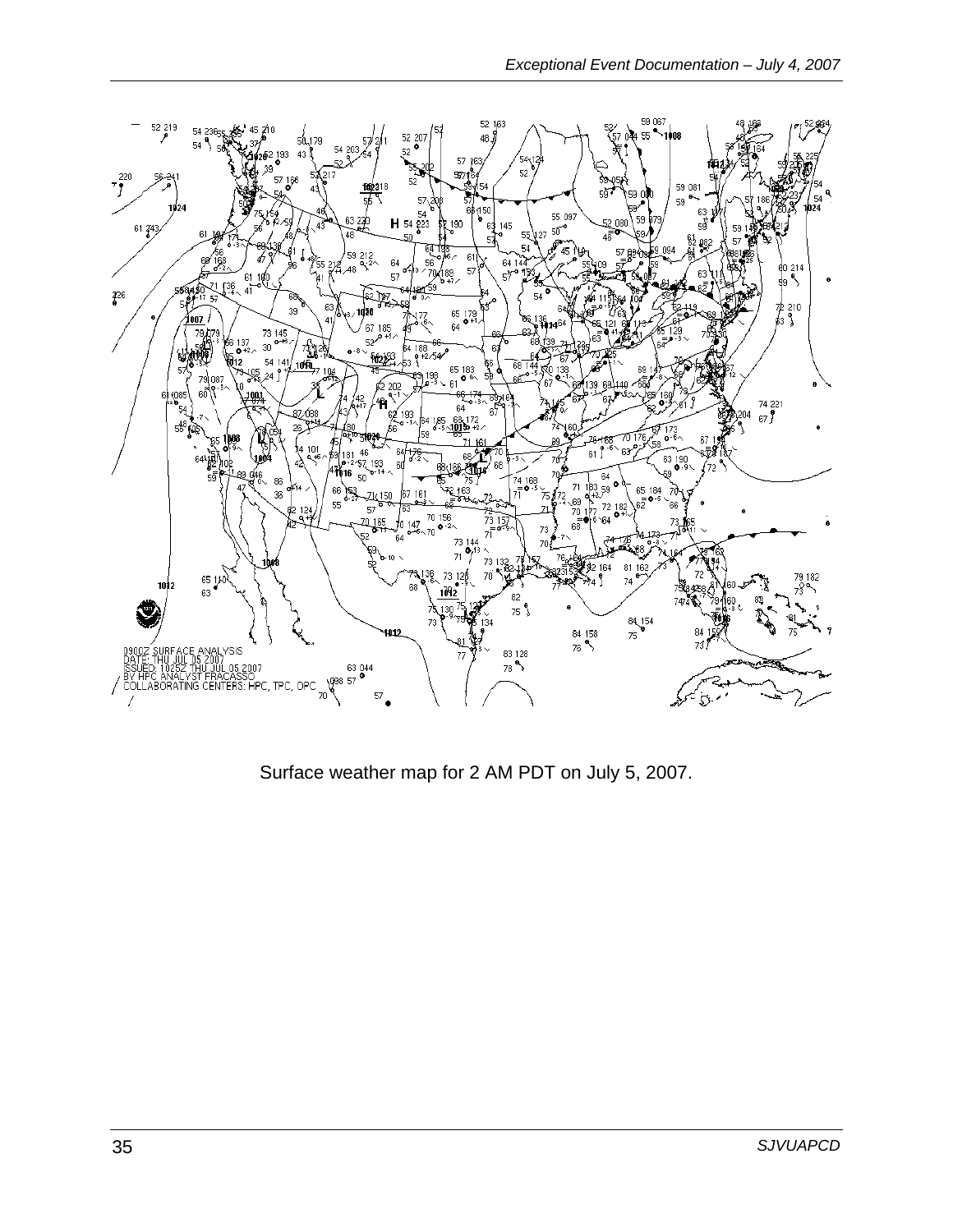![](_page_35_Figure_1.jpeg)

Surface weather map for 5 AM PDT on July 5, 2007.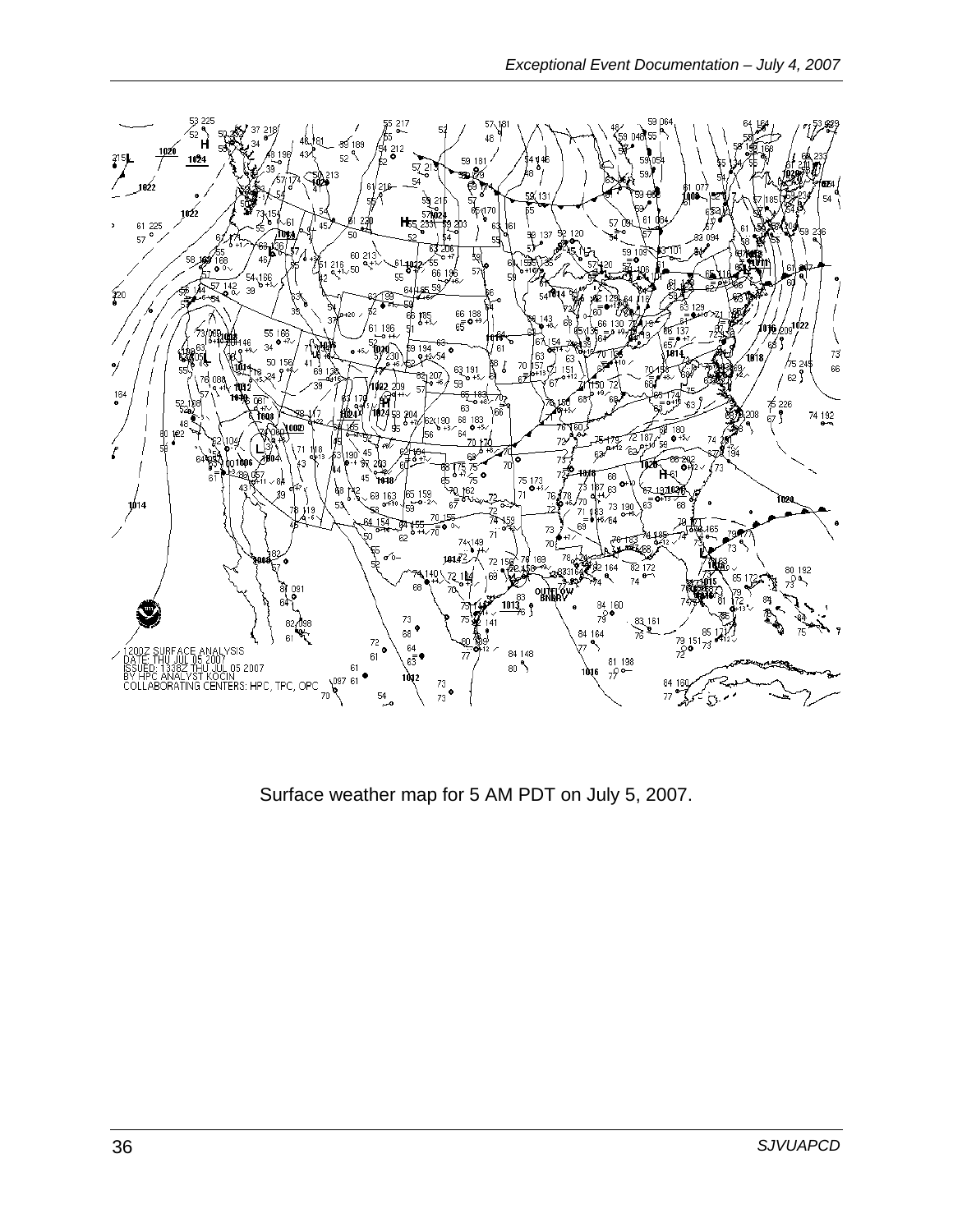#### **Surface Weather Observations**

Station locations are provided in Figure 1.

Data source: National Weather Service website, weather.gov

Key:

 $T =$ Temperature  $(F)$  $DP = Dew Point (F)$  $RH =$  Relative Humidity (%) WD = Wind Direction WS = Wind Speed (mph) VIS = Visibility (miles)  $Wx = Weather$ CLOUDS = Cloud cover (see cloud cover key below) Pressure = Surface Pressure in mb and inches of Hg and Altimeter setting Min Max Temp = Periodic Minimum Maximum Temperature (F) Flag = Data Quality Control Flag Precip = Precipitation, in inches,  $T = Trace$  (< 0.01 inch)  $G =$  Wind Gust (mph) 15G25 = 15 mph sustained wind with gust to 25 mph  $HZ = Haze$ BLDU = Blowing Dust BR = Light Fog RA = Moderate Rain (- denotes light, + denotes heavy, no sign denotes moderate)  $N = North$  $E = East$  $S =$  South  $W = West$ Cloud cover and height of cloud base  $CLR = Clear$ FEW = Few, 1-2 octas  $(1/8$  to  $2/8$  of sky covered  $)$ SCT = Scattered, 3-4 octas BKN = Broken, 5-7 octas OVC = Overcast, 8 octas

Example:

OVC010CB = Specifies cloud amount, height of cloud base and cloud type. This example is decoded as sky is OVERCAST, 010 denotes a cloud base of 1000 feet, cloud type CB is cumulonimbus.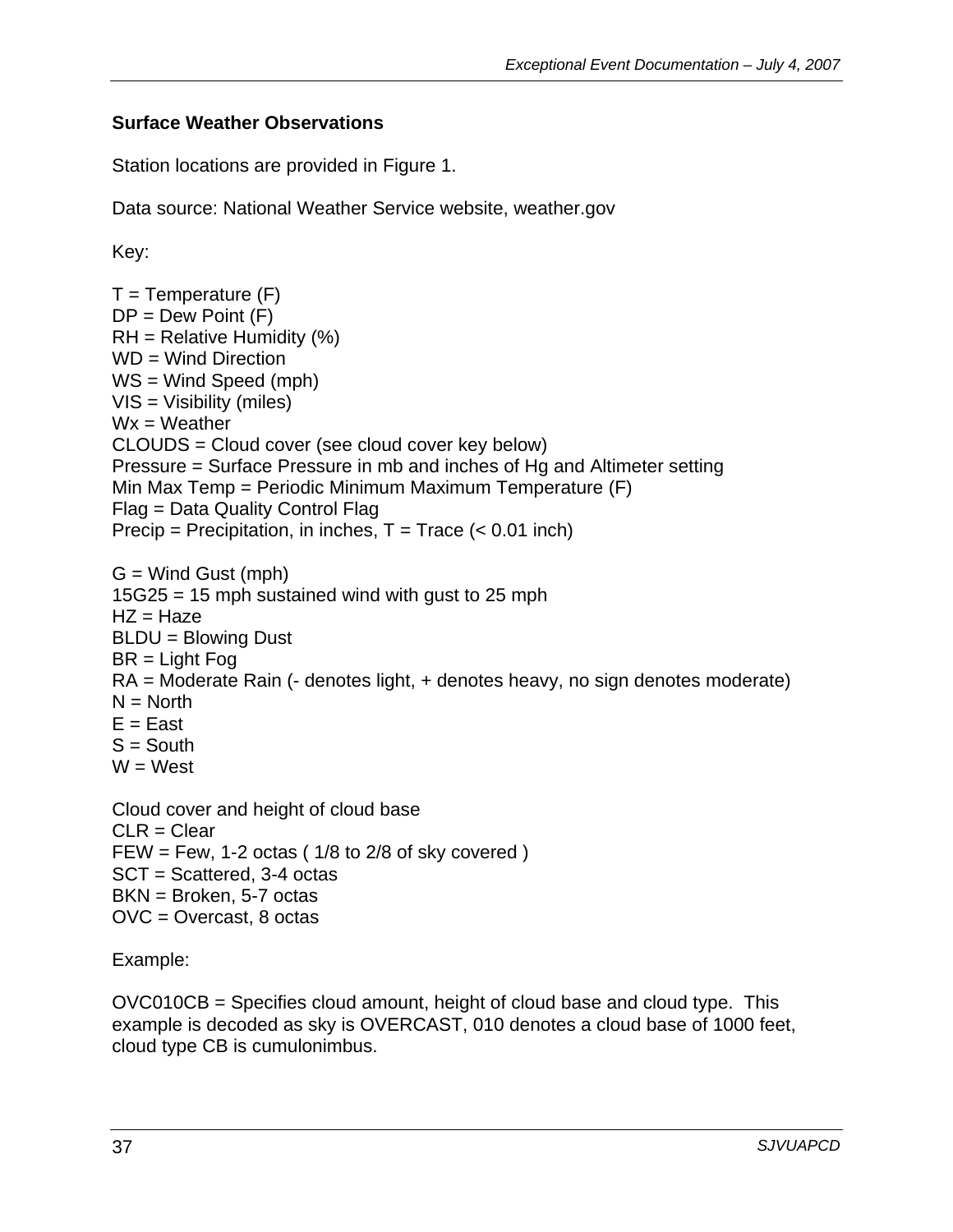| Fresno, CA                           |             |  |                        |                    |                                          |                                   |          |                            |  |                   |
|--------------------------------------|-------------|--|------------------------|--------------------|------------------------------------------|-----------------------------------|----------|----------------------------|--|-------------------|
| Date/Time                            |             |  | T DP RHWD              |                    | WS VIS Wx CLOUDS                         |                                   | Pressure |                            |  | Min Max Temp Flag |
| 06 Jul 12:56 am 86 62 45 WNW 7 10.00 |             |  |                        |                    | <b>FEW180</b>                            |                                   |          | 1007.6 29.77 29.424        |  | 111 75 OK         |
| 05 Jul 11:56 pm 89 60 38 WNW 5 10.00 |             |  |                        |                    | FEW180                                   |                                   |          | 1007.6 29.77 29.424        |  | ОK                |
| 05 Jul 10:56 pm 93 61 35 NW          |             |  |                        | 3 10.00            | <b>SCT180</b>                            |                                   |          | 1007.4 29.77 29.424 111 93 |  | OK.               |
| 05 Jul 9:56 pm                       |             |  | 95 57 28 WNW 5 10.00   |                    | <b>SCT180</b>                            |                                   |          | 1007.1 29.76 29.414        |  | OK.               |
| 05 Jul 8:56 pm                       |             |  | 98 56 25 WNW 3 10.00   |                    | <b>SCT180</b>                            |                                   |          | 1006.6 29.74 29.394        |  | OK.               |
| 05 Jul 7:56 pm                       | 105 48 15 W |  |                        | 8 10.00            | <b>SCT180</b>                            |                                   |          | 1005.9 29.72 29.375        |  | OK.               |
| 05 Jul 6:56 pm                       |             |  | 110 43 11 NNW 3 10.00  |                    | FEW060 SCT180 1005.5 29.71 29.365        |                                   |          |                            |  | <b>OK</b>         |
| 05 Jul 5:56 pm                       |             |  | 109 44 12 NW           | 3 10.00            | FEW060 SCT200 1005.7 29.72 29.375        |                                   |          |                            |  | OK.               |
| 05 Jul 4:56 pm                       |             |  | 109 47 13 VRBL 3 10.00 |                    | FEW060 SCT200 1006.1 29.73 29.384 110 95 |                                   |          |                            |  | 0K                |
| 05 Jul 3:56 pm                       |             |  | 109 49 14 NNW 6 10.00  |                    | FEW060 SCT200 1006.5 29.74 29.394        |                                   |          |                            |  | <b>OK</b>         |
| 05 Jul 2:56 pm                       |             |  | 108 53 17 WSW 7 10.00  |                    | FEW060 SCT200 1007.3 29.76 29.414        |                                   |          |                            |  | <b>OK</b>         |
| 05 Jul 1:56 pm                       |             |  | 106 52 17 VRBL 3 10.00 |                    | FEW060 SCT200 1007.8 29.78 29.434        |                                   |          |                            |  | <b>OK</b>         |
| 05 Jul 12:56 pm 102 53 20 CALM       |             |  |                        | 10.00              | FEW060 SCT200 1008.4 29.80 29.454        |                                   |          |                            |  | <b>OK</b>         |
| 05 Jul 11:56 am 99 55 23 SSW 5 10.00 |             |  |                        |                    | <b>FEW200</b>                            |                                   |          | 1009.1 29.82 29.474        |  | <b>OK</b>         |
| 05 Jul 10:56 am 96 57 27 S           |             |  |                        |                    | 5 6.00 HZ FEW200                         |                                   |          | 1009.4 29.83 29.483 96 75  |  | OK.               |
| 05 Jul 9:56 am                       |             |  | 92 58 32 SSE           | 6 7.00             | <b>FEW200</b>                            |                                   |          | 1009.5 29.83 29.483        |  | OK.               |
| 05 Jul 8:56 am                       |             |  | 88 55 33 ESE           | 6 10.00            | <b>FEW200</b>                            |                                   |          | 29.83 29.483               |  | OK.               |
| 05 Jul 7:56 am                       |             |  | 84 51 32 SSE           | 3 10.00            | <b>FEW200</b>                            |                                   |          | 1009.5 29.82 29.474        |  | <b>OK</b>         |
| 05 Jul 6:56 am                       |             |  | 79 55 44 CALM          | 10.00              | <b>CLR</b>                               |                                   |          | 1009.5 29.82 29.474        |  | OK.               |
| 05 Jul 5:56 am                       |             |  | 76 57 52 CALM          | 9.00               | <b>CLR</b>                               |                                   |          | 1009.2 29.82 29.474        |  | OK.               |
| 05 Jul 4:56 am                       | 76 57 52 SE |  |                        | 3 10.00            | <b>CLR</b>                               |                                   |          | 1008.8 29.81 29.464 89 76  |  | <b>OK</b>         |
| 05 Jul 3:56 am                       | 79 58 49 E  |  |                        | 3 10.00            | <b>CLR</b>                               |                                   |          | 1008.6 29.80 29.454        |  | <b>OK</b>         |
| 05 Jul 2:56 am                       | 79          |  | 60 52 ESE              | 3 6.00 HZ CLR      |                                          |                                   |          | 1008.8 29.81 29.464        |  | <b>OK</b>         |
| 05 Jul 1:56 am                       |             |  | 79 60 52 SE            | 3 4.00 HZ CLR      |                                          |                                   |          | 1008.7 29.80 29.454        |  | OK.               |
|                                      |             |  |                        |                    |                                          |                                   |          |                            |  |                   |
| 05 Jul 12:56 am 82 59 46 CALM        |             |  |                        | 7.00               | <b>CLR</b>                               |                                   |          | 1008.8 29.81 29.464        |  | 104 70 OK         |
| 04 Jul 11:56 pm 84 58 41 SE          |             |  |                        | 5 5.00 HZ CLR      |                                          |                                   |          | 1009.1 29.81 29.464        |  | OK.               |
| 04 Jul 10:56 pm 89 56 33 CALM        |             |  |                        | <b>4.00 HZ CLR</b> |                                          |                                   |          | 1009.1 29.81 29.464 104 89 |  | OK.               |
| 04 Jul 9:56 pm                       |             |  | 91 55 30 CALM          | <b>4.00 HZ CLR</b> |                                          |                                   |          | 1008.8 29.81 29.464        |  | OK.               |
| 04 Jul 8:56 pm                       | 93 54 27 W  |  |                        | 5 10.00            | <b>FEW200</b>                            |                                   |          | 1007.9 29.78 29.434        |  | OK.               |
| 04 Jul 7:56 pm                       | 97 53 23 W  |  |                        | 7 10.00            | <b>FEW200</b>                            |                                   |          | 1007.5 29.77 29.424        |  | <b>OK</b>         |
| 04 Jul 6:56 pm                       |             |  | 101 50 18 WNW 7 10.00  |                    | <b>FEW200</b>                            |                                   |          | 1007.3 29.76 29.414        |  | OK                |
| 04 Jul 5:56 pm                       |             |  | 103 48 16 WNW 8 10.00  |                    |                                          | FEW120 SCT200 1007.4 29.76 29.414 |          |                            |  | ОK                |
| 04 Jul 4:56 pm                       |             |  | 103 50 17 NW           | 9 10.00            | FEW120 SCT200 1007.9 29.78 29.434 103 90 |                                   |          |                            |  | OK                |
| 04 Jul 3:56 pm                       |             |  | 101 50 18 WNW 8 10.00  |                    | FEW120 SCT200 1008.4 29.79 29.444        |                                   |          |                            |  | OK                |
| 04 Jul 2:56 pm                       |             |  | 101 52 20 NW           | 9 10.00            | <b>CLR</b>                               |                                   |          | 1009.2 29.82 29.474        |  | OK                |
| 04 Jul 1:56 pm                       |             |  | 99 52 21 VRBL 6 10.00  |                    | <b>CLR</b>                               |                                   |          | 1009.9 29.84 29.493        |  | OK                |
| 04 Jul 12:56 pm 97 51 21 S           |             |  |                        | 7 10.00            | <b>CLR</b>                               |                                   |          | 1010.5 29.85 29.503        |  | OK                |
| 04 Jul 11:56 am 93 53 26 ESE         |             |  |                        | 6 10.00            | <b>CLR</b>                               |                                   |          | 1011.1 29.87 29.523        |  | OK                |
| 04 Jul 10:56 am 90 55 31 S           |             |  |                        | 5 10.00            | <b>CLR</b>                               |                                   |          | 1011.4 29.88 29.533 90 70  |  | OK                |
| 04 Jul 9:56 am                       |             |  | 86 55 35 SSE           | 8 8.00             | <b>CLR</b>                               |                                   |          | 1011.7 29.89 29.543        |  | <b>OK</b>         |
| 04 Jul 8:56 am                       |             |  | 82 54 38 ESE           | 6 10.00            | <b>CLR</b>                               |                                   |          | 1012.1 29.90 29.553        |  | <b>OK</b>         |
| 04 Jul 7:56 am                       |             |  | 77 56 48 CALM          | 10.00              | <b>CLR</b>                               |                                   |          | 1012.4 29.91 29.563        |  | OK                |
| 04 Jul 6:56 am                       |             |  | 72 57 59 CALM          | 10.00              | <b>CLR</b>                               |                                   |          | 1012.2 29.91 29.563        |  | OK.               |
| 04 Jul 5:56 am                       |             |  | 71 56 59 CALM          | 10.00              | <b>CLR</b>                               |                                   |          | 1012.0 29.90 29.553        |  | OK.               |
| 04 Jul 4:56 am                       |             |  | 72 55 55 CALM          | 10.00              | <b>CLR</b>                               |                                   |          | 1011.6 29.89 29.543 83 72  |  | OK.               |
| 04 Jul 3:56 am                       |             |  | 73 55 53 CALM          | 10.00              | <b>CLR</b>                               |                                   |          | 1011.7 29.89 29.543        |  | OK                |
|                                      |             |  |                        |                    |                                          |                                   |          |                            |  |                   |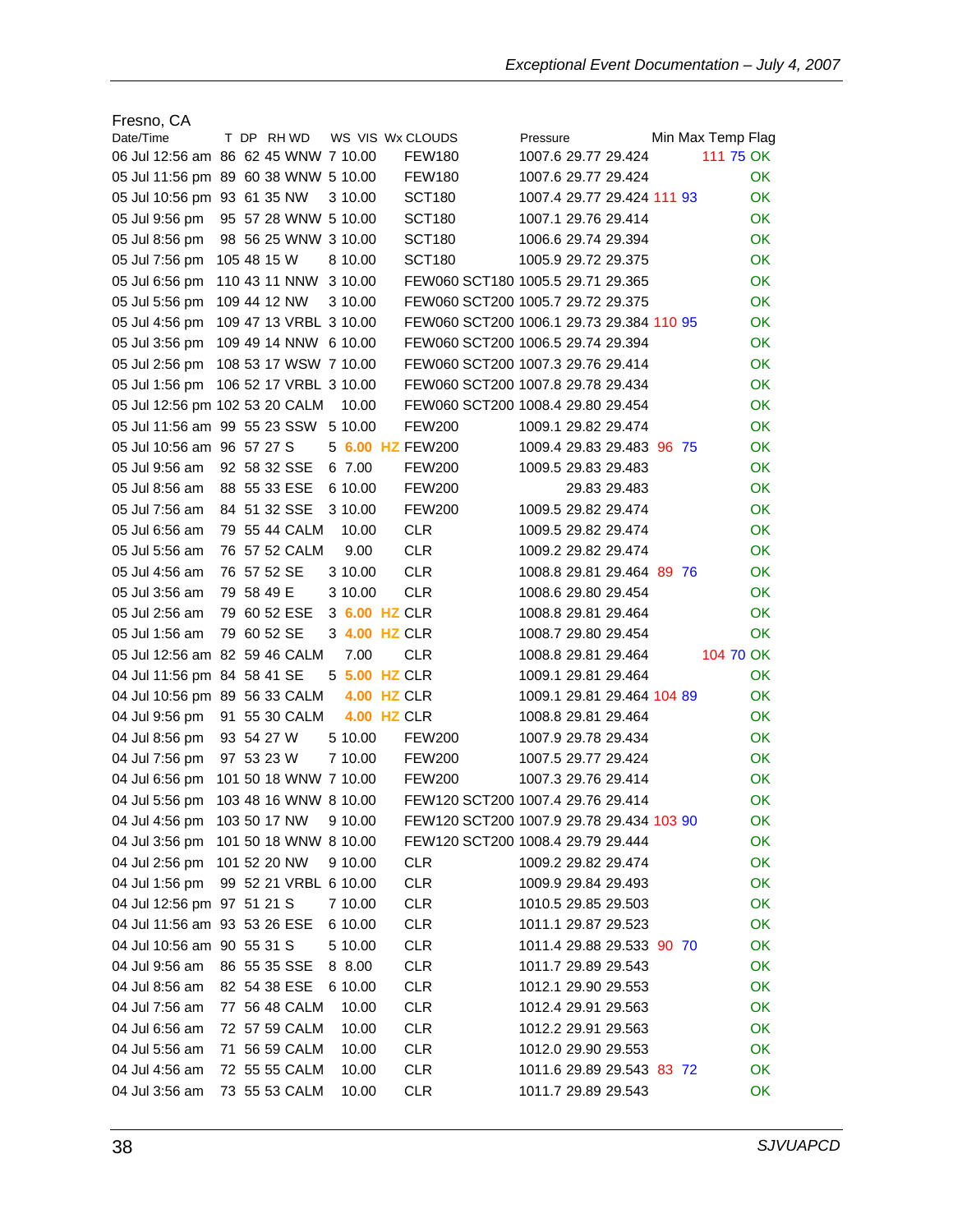| Bakersfield, CA                 |             |  |                       |   |                 |            |          |                                       |  |                   |           |
|---------------------------------|-------------|--|-----------------------|---|-----------------|------------|----------|---------------------------------------|--|-------------------|-----------|
| Date/Time                       |             |  | T DP RHWD             |   | WS VIS Wx CLOUD |            | Pressure |                                       |  | Min Max Temp Flag |           |
| 06 Jul 12:54 am 90 45 21 NNW    |             |  |                       | 8 | 10.00           |            |          | CLR 1008.4 29.80 29.264               |  | 108 78 OK         |           |
| 05 Jul 11:54 pm 92 48 22 N      |             |  |                       | 6 | 10.00           |            |          | CLR 1007.8 29.79 29.254               |  |                   | OK.       |
| 05 Jul 10:54 pm 93 55 28 NW     |             |  |                       | 6 | 10.00           |            |          | CLR 1007.7 29.79 29.254 108 93        |  |                   | OK        |
| 05 Jul 9:54 pm                  |             |  | 94 58 30 NW           | 3 | 10.00           |            |          | CLR 1007.1 29.77 29.235               |  |                   | OK.       |
| 05 Jul 8:54 pm                  |             |  | 98 55 24 NW           | 3 | 10.00           |            |          | CLR 1006.4 29.75 29.215               |  |                   | OK        |
| 05 Jul 7:54 pm                  |             |  | 102 61 26 NNW         | 5 | 10.00           |            |          | CLR 1005.9 29.73 29.195               |  |                   | <b>OK</b> |
| 05 Jul 6:54 pm                  |             |  | 105 61 24 WNW 7       |   | 10.00           |            |          | CLR 1005.7 29.73 29.195               |  |                   | OK        |
| 05 Jul 5:54 pm                  |             |  | 106 57 20 NW          | 8 | 10.00           |            |          | CLR 1005.5 29.72 29.185               |  |                   | OK.       |
| 05 Jul 4:54 pm                  |             |  | 108 50 15 WNW         |   | 12 10.00        |            |          | CLR 1006.0 29.73 29.195 108 97        |  |                   | OK.       |
| 05 Jul 3:54 pm                  |             |  | 107 57 20 NW          |   | 12 10.00        |            |          | CLR 1006.2 29.74 29.205               |  |                   | OK.       |
| 05 Jul 2:54 pm                  |             |  | 106 57 20 WNW 7       |   | 10.00           |            |          | CLR 1006.9 29.76 29.225               |  |                   | OK.       |
| 05 Jul 1:54 pm                  | 102 56 21 W |  |                       | 7 | 10.00           | CLR        |          | 29.78 29.245                          |  |                   | OK.       |
| 05 Jul 12:54 pm 101 54 21 CALM  |             |  |                       |   | 10.00           |            |          | CLR 1008.1 29.80 29.264               |  |                   | OK.       |
| 05 Jul 11:54 am 100 53 21 WSW 7 |             |  |                       |   | 10.00           |            |          | CLR 1008.6 29.81 29.274               |  |                   | <b>OK</b> |
| 05 Jul 10:54 am 98 53 22 VRBL 6 |             |  |                       |   | 10.00           |            |          | CLR 1009.0 29.82 29.284 98 78         |  |                   | <b>OK</b> |
| 05 Jul 9:54 am                  |             |  | 94 52 24 VRBL 3       |   | 10.00           |            |          | CLR 1009.2 29.83 29.294               |  |                   | OK        |
| 05 Jul 8:54 am                  |             |  | 90 52 28 CALM         |   | 10.00           | <b>CLR</b> |          | 29.84 29.304                          |  |                   | OK        |
| 05 Jul 7:54 am                  |             |  | 88 51 28 SSE          | 5 | 10.00           |            |          | CLR 1009.3 29.83 29.294               |  |                   | OK        |
| 05 Jul 6:54 am                  |             |  | 83 51 33 CALM         |   | 10.00           |            |          | CLR 1009.1 29.83 29.294               |  |                   | OK.       |
| 05 Jul 5:54 am                  |             |  | 80 51 37 CALM         |   | 9.00            |            |          | CLR 1008.7 29.81 29.274               |  |                   | OK.       |
| 05 Jul 4:54 am                  |             |  | 80 55 42 CALM         |   | 10.00           |            |          | CLR 1008.4 29.81 29.274 90 80         |  |                   | OK        |
| 05 Jul 3:54 am                  | 81          |  | 52 37 CALM            |   | 10.00           |            |          | CLR 1008.4 29.80 29.264               |  |                   | OK.       |
| 05 Jul 2:54 am                  | 81.         |  | 51 35 CALM            |   | 10.00           |            |          | CLR 1008.4 29.80 29.264               |  |                   | OK.       |
| 05 Jul 1:54 am                  | 87 51 29 E  |  |                       | 5 | 10.00           |            |          | CLR 1008.6 29.81 29.274               |  |                   | OK        |
| 05 Jul 12:54 am 85 51 31 E      |             |  |                       | 3 | 10.00           |            |          | CLR 1008.8 29.82 29.284               |  | 100 71 OK         |           |
| 04 Jul 11:54 pm 89 52 28 ESE    |             |  |                       | 3 | 10.00           |            |          | CLR 1009.1 29.82 29.284               |  |                   | OK        |
| 04 Jul 10:54 pm 91 54 29 CALM   |             |  |                       |   |                 |            |          | 5.00 HZ CLR 1009.1 29.83 29.294 99 89 |  |                   | OK        |
| 04 Jul 9:54 pm                  |             |  | 91 52 27 NNE          | 3 | 10.00           |            |          | CLR 1008.9 29.82 29.284               |  |                   | <b>OK</b> |
| 04 Jul 8:54 pm                  |             |  | 94 53 25 NNW          | 3 | 10.00           |            |          | CLR 1008.4 29.80 29.264               |  |                   | OK        |
| 04 Jul 7:54 pm                  |             |  | 97 51 21 WNW 3        |   | 10.00           |            |          | CLR 1008.1 29.79 29.254               |  |                   | OK.       |
| 04 Jul 6:54 pm                  |             |  | 98 51 21 NW           | 5 | 10.00           |            |          | CLR 1007.7 29.78 29.245               |  |                   | <b>OK</b> |
| 04 Jul 5:54 pm                  |             |  | 99 52 21 WNW 9        |   | 10.00           |            |          | CLR 1007.6 29.78 29.245               |  |                   | <b>OK</b> |
| 04 Jul 4:54 pm                  |             |  | 99 51 20 WNW 9        |   | 10.00           |            |          | CLR 1007.9 29.79 29.254 100 88        |  |                   | OK.       |
| 04 Jul 3:54 pm                  |             |  | 98 51 21 WNW 10 10.00 |   |                 |            |          | CLR 1008.3 29.80 29.264               |  |                   | OK        |
| 04 Jul 2:54 pm                  |             |  | 98 52 21 WNW 9        |   | 10.00           |            |          | CLR 1008.8 29.82 29.284               |  |                   | OK.       |
| 04 Jul 1:54 pm                  | 96 50 21 W  |  |                       | 8 | 10.00           |            |          | CLR 1009.6 29.84 29.304               |  |                   | OK        |
| 04 Jul 12:54 pm 94 50 23 CALM   |             |  |                       |   | 10.00           |            |          | CLR 1010.3 29.86 29.323               |  |                   | OK        |
| 04 Jul 11:54 am 91 49 24 VRBL 6 |             |  |                       |   | 10.00           |            |          | CLR 1010.8 29.87 29.333               |  |                   | OK        |
| 04 Jul 10:54 am 88 49 26 CALM   |             |  |                       |   | 10.00           |            |          | CLR 1011.4 29.89 29.353 88 72         |  |                   | OK        |
| 04 Jul 9:54 am                  | 85 49 29 SE |  |                       | 7 | 10.00           |            |          | CLR 1011.9 29.90 29.363               |  |                   | OK        |
| 04 Jul 8:54 am                  |             |  | 81 49 33 SSE          | 8 | 10.00           |            |          | CLR 1012.3 29.92 29.382               |  |                   | OK        |
| 04 Jul 7:54 am                  | 78 48 35 SE |  |                       | 8 | 10.00           |            |          | CLR 1012.3 29.92 29.382               |  |                   | OK.       |
| 04 Jul 6:54 am                  |             |  | 76 50 40 CALM         |   | 10.00           |            |          | CLR 1012.2 29.91 29.373               |  |                   | OK.       |
| 04 Jul 5:54 am                  |             |  | 74 50 43 CALM         |   | 10.00           |            |          | CLR 1012.0 29.91 29.373               |  |                   | OK        |
| 04 Jul 4:54 am                  |             |  | 73 49 43 CALM         |   | 10.00           |            |          | CLR 1011.8 29.90 29.363 83 71         |  |                   | OK        |
| 04 Jul 3:54 am                  |             |  | 74 45 36 ENE          | 3 | 10.00           |            |          | CLR 1011.6 29.90 29.363               |  |                   | OK        |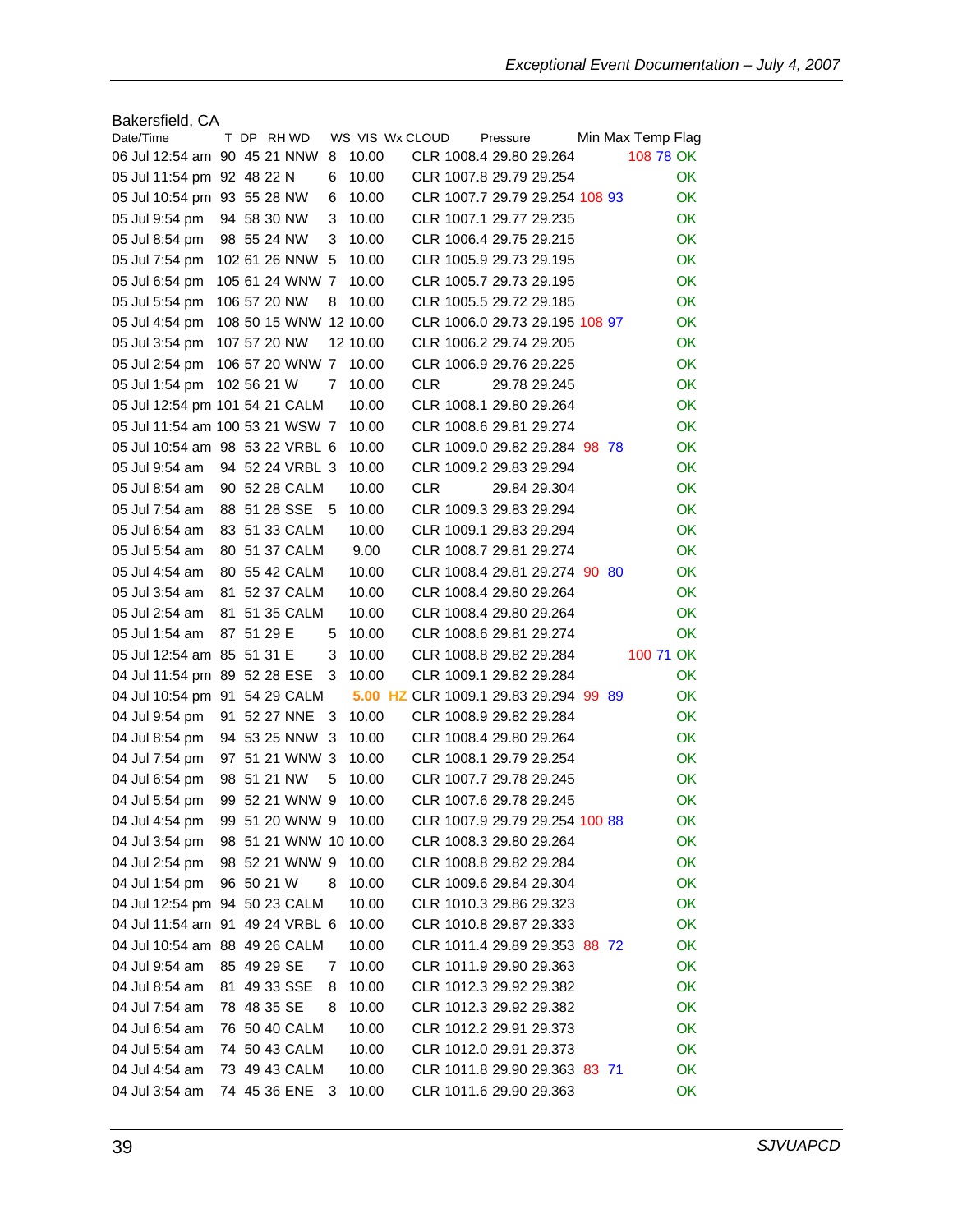| Hanford, CA                          |             |  |                       |                    |            |                                   |          |              |  |                   |           |
|--------------------------------------|-------------|--|-----------------------|--------------------|------------|-----------------------------------|----------|--------------|--|-------------------|-----------|
| Date/Time                            |             |  | T DP RHWD WS VIS      |                    | Wx CLOUDS  |                                   | Pressure |              |  | Min Max Temp Flag |           |
| 06 Jul 12:53 am 79 67 67 CALM        |             |  |                       | 8.00               |            | CLR 1007.8 29.77 29.518           |          |              |  | 107 66 OK         |           |
| 05 Jul 11:53 pm 80 70 71 CALM        |             |  |                       | 8.00               |            | CLR 1008.2 29.78 29.528           |          |              |  |                   | OK.       |
| 05 Jul 10:53 pm 82 69 65 CALM        |             |  |                       | 10.00              |            | CLR 1007.3 29.75 29.498 107 82    |          |              |  |                   | OK.       |
| 05 Jul 9:53 pm                       |             |  | 85 66 53 CALM         | 10.00              | <b>CLR</b> |                                   |          | 29.75 29.498 |  |                   | OK.       |
| 05 Jul 8:53 pm                       |             |  | 91 64 41 CALM         | 10.00              | CLR        |                                   |          | 29.73 29.478 |  |                   | OK        |
| 05 Jul 7:53 pm                       | 100 62 29 W |  |                       | 5 10.00            |            | CLR 1006.1 29.72 29.468           |          |              |  |                   | OK.       |
| 05 Jul 6:53 pm                       |             |  | 105 55 19 CALM        | 10.00              |            | CLR 1005.9 29.71 29.458           |          |              |  |                   | OK        |
| 05 Jul 5:53 pm                       |             |  | 106 59 22 NNE         | 5 10.00            |            | CLR 1005.9 29.71 29.458           |          |              |  |                   | ОK        |
| 05 Jul 4:53 pm                       | 106 57 20 N |  |                       | 7 10.00            |            | CLR 1006.2 29.72 29.468 106 94    |          |              |  |                   | OK.       |
| 05 Jul 3:53 pm                       |             |  | 105 59 22 NNE         | 5 8.00             |            | CLR 1006.8 29.74 29.488           |          |              |  |                   | OK.       |
| 05 Jul 2:53 pm                       |             |  | 103 59 24 CALM        | 10.00              |            | CLR 1007.5 29.76 29.508           |          |              |  |                   | OK.       |
| 05 Jul 12:53 pm 101 62 28 CALM       |             |  |                       | 8.00               |            | CLR 1008.7 29.79 29.538           |          |              |  |                   | OK.       |
| 05 Jul 11:53 am 98 61 30 SSE         |             |  |                       | 6 7.00             |            | CLR 1009.5 29.81 29.558           |          |              |  |                   | OK.       |
| 05 Jul 10:53 am 94 60 33 SSE         |             |  |                       | 5 8.00             |            | CLR 1009.8 29.82 29.568           |          |              |  |                   | OK        |
| 05 Jul 9:53 am                       |             |  |                       |                    |            |                                   |          | 29.83 29.578 |  |                   | <b>OK</b> |
| 05 Jul 7:53 am                       |             |  | 79 65 62 CALM         |                    |            | 4.00 HZ CLR 1009.7 29.82 29.568   |          |              |  |                   | OK        |
| 05 Jul 7:18 am                       |             |  | 75 64 69 CALM         | <b>3.00 HZ CLR</b> |            |                                   |          | 29.82 29.568 |  |                   | ОK        |
| 05 Jul 6:53 am                       |             |  | 72 64 76 CALM         |                    |            | 2.50 HZ CLR 1009.7 29.82 29.568   |          |              |  |                   | OK.       |
| 05 Jul 5:53 am                       |             |  | 67 63 87 CALM         | 2.50               |            | <b>BR CLR 1009.4 29.81 29.558</b> |          |              |  |                   | OK        |
| 05 Jul 4:53 am                       |             |  | 67 61 81 CALM         | 6.00               |            | HZ CLR 1009.1 29.80 29.548 78 67  |          |              |  |                   | OK.       |
| 05 Jul 3:53 am                       |             |  | 69 61 75 CALM         | 7.00               |            | CLR 1008.7 29.79 29.538           |          |              |  |                   | OK        |
| 05 Jul 2:53 am                       |             |  | 71 61 71 CALM         | 8.00               |            | CLR 1009.0 29.80 29.548           |          |              |  |                   | OK.       |
| 05 Jul 1:53 am                       |             |  | 71 62 73 CALM         | 7.00               |            | CLR 1009.0 29.80 29.548           |          |              |  |                   | OK.       |
| 05 Jul 12:53 am                      |             |  | 73 63 71 CALM         | 8.00               |            | CLR 1009.2 29.80 29.548           |          |              |  | 102 62 OK         |           |
| 04 Jul 11:53 pm 74 64 71 CALM        |             |  |                       | 9.00               |            | CLR 1009.5 29.81 29.558           |          |              |  |                   | ОK        |
| 04 Jul 10:53 pm 78 64 62 CALM        |             |  |                       | 8.00               |            | CLR 1009.3 29.81 29.558 102 77    |          |              |  |                   | ΟK        |
| 04 Jul 9:53 pm                       |             |  | 81 63 54 CALM         | 10.00              |            | CLR 1009.1 29.80 29.548           |          |              |  |                   | OK        |
| 04 Jul 8:53 pm                       |             |  | 85 60 43 CALM         | 10.00              |            | CLR 1008.5 29.78 29.528           |          |              |  |                   | OK        |
| 04 Jul 7:53 pm                       |             |  | 97 53 23 WNW 3 10.00  |                    |            | CLR 1008.0 29.77 29.518           |          |              |  |                   | OK        |
| 04 Jul 6:53 pm                       |             |  | 100 51 20 WNW 7 10.00 |                    |            | CLR 1007.7 29.76 29.508           |          |              |  |                   | OK.       |
| 04 Jul 5:53 pm                       |             |  | 101 51 19 NNW 9 10.00 |                    |            | CLR 1007.8 29.76 29.508           |          |              |  |                   | ОK        |
| 04 Jul 4:53 pm                       |             |  | 101 47 16 WNW 7 10.00 |                    |            | CLR 1008.4 29.78 29.528 102 87    |          |              |  |                   | OK        |
| 04 Jul 3:53 pm 101 53 20 NNW 8 10.00 |             |  |                       |                    |            | CLR 1008.7 29.79 29.538           |          |              |  |                   | OK.       |
| 04 Jul 2:53 pm 99 51 20 NNW 8 10.00  |             |  |                       |                    |            | CLR 1009.4 29.81 29.558           |          |              |  |                   | OK        |
| 04 Jul 1:53 pm                       |             |  | 97 54 24 NW           | 8 10.00            |            | CLR 1010.2 29.83 29.578           |          |              |  |                   | OK        |
| 04 Jul 12:53 pm 94 51 24 NW          |             |  |                       | 8 10.00            |            | CLR 1011.1 29.86 29.607           |          |              |  |                   | OK        |
| 04 Jul 11:53 am 91 53 28 CALM        |             |  |                       | 10.00              |            | CLR 1011.6 29.88 29.627           |          |              |  |                   | OK        |
| 04 Jul 10:53 am 87 54 32 WNW 7 10.00 |             |  |                       |                    |            | CLR 1011.9 29.88 29.627 87 63     |          |              |  |                   | OK        |
| 04 Jul 9:53 am                       |             |  | 82 54 38 NNW 5 10.00  |                    |            | CLR 1012.2 29.89 29.637           |          |              |  |                   | OK        |
| 04 Jul 8:53 am                       |             |  | 78 53 42 VRBL 6 10.00 |                    |            | CLR 1012.5 29.90 29.647           |          |              |  |                   | OK        |
| 04 Jul 7:53 am                       |             |  | 74 54 50 WNW 7 10.00  |                    |            | CLR 1012.7 29.91 29.657           |          |              |  |                   | OK        |
| 04 Jul 6:53 am                       | 69 53 57 W  |  |                       | 5 10.00            |            | CLR 1012.6 29.90 29.647           |          |              |  |                   | OK.       |
| 04 Jul 5:53 am                       | 66 55 68 W  |  |                       | 3 10.00            |            | CLR 1012.3 29.90 29.647           |          |              |  |                   | OK        |
| 04 Jul 4:53 am                       |             |  | 63 57 81 CALM         | 10.00              |            | CLR 1011.9 29.88 29.627 81 62     |          |              |  |                   | OK        |
| 04 Jul 3:53 am                       |             |  | 65 57 76 CALM         | 10.00              |            | CLR 1011.9 29.88 29.627           |          |              |  |                   | OK        |
|                                      |             |  |                       |                    |            |                                   |          |              |  |                   |           |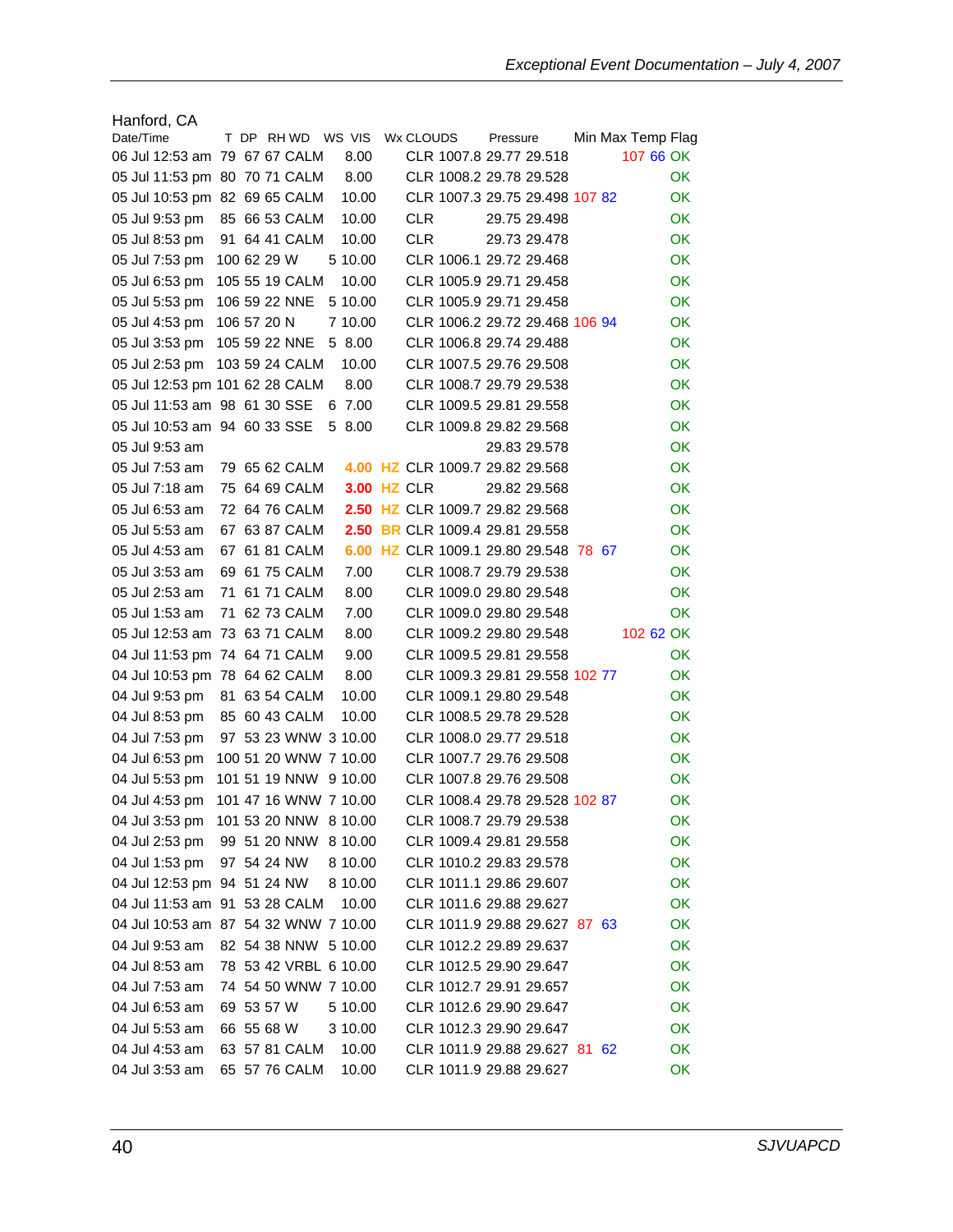| Stockton, CA                     |             |             |                  |     |           |                                                     |                   |
|----------------------------------|-------------|-------------|------------------|-----|-----------|-----------------------------------------------------|-------------------|
| Date/Time                        |             |             | T DP RHWD        | WS  |           | VIS Wx CLOUDS Pressure<br>Precip                    | Min Max Temp Flag |
| 06 Jul 12:55 am 77 59 54 NE      |             |             |                  | 7   |           | 10.00 CLR 1007.4 29.75 29.727                       | 110 68 OK         |
| 05 Jul 11:55 pm 82 57 43 NE      |             |             |                  | 7   |           | 10.00 CLR 1007.3 29.75 29.727                       | OK.               |
| 05 Jul 10:55 pm 87 54 32 W       |             |             |                  | 9   |           | 10.00 CLR 1007.1 29.74 29.717<br>110 86             | 0K                |
| 05 Jul 9:55 pm                   |             |             | 89 57 34 WNW 10  |     |           | 10.00 CLR 1006.6 29.73 29.707                       | OK                |
| 05 Jul 8:55 pm                   |             |             | 92 58 32 WNW 14  |     |           | 10.00 CLR 1006.7 29.73 29.707                       | OK                |
| 05 Jul 7:55 pm                   |             |             | 101 48 17 NW     | 13  |           | 10.00 CLR 1006.1 29.71 29.687                       | OK                |
| 05 Jul 6:55 pm                   |             |             | 107 51 16 NW     | 10  |           | 10.00 CLR 1005.9 29.71 29.687                       | OK                |
| 05 Jul 5:55 pm                   |             |             | 108 46 13 WNW 9  |     |           | 10.00 CLR 1005.6 29.70 29.677                       | OK                |
| 05 Jul 4:55 pm                   | 108 46 13 W |             |                  | 6   |           | 10.00 CLR 1006.0 29.71 29.687<br>109 96             | OK                |
| 05 Jul 3:55 pm                   |             |             | 107 52 16 VRBL 5 |     |           | 10.00 CLR 1006.7 29.73 29.707                       | OK                |
| 05 Jul 2:55 pm                   |             |             | 106 53 18 NW     | 10  |           | 10.00 CLR 1007.1 29.74 29.717                       | OK                |
| 05 Jul 1:55 pm                   |             |             | 104 56 20 WNW 8  |     |           | 10.00 CLR 1007.8 29.76 29.737                       | OK                |
| 05 Jul 12:55 pm 102 53 20 VRBL 6 |             |             |                  |     |           | 10.00 CLR 1008.4 29.78 29.757                       | OK.               |
| 05 Jul 11:55 am 100 54 22 VRBL 7 |             |             |                  |     |           | 10.00 CLR 1008.8 29.79 29.767                       | OK                |
| 05 Jul 10:55 am 96 55 25 VRBL 3  |             |             |                  |     |           | 10.00 CLR 1009.2 29.80 29.777 0.01<br>96 68<br>0.01 | OK                |
| 05 Jul 9:55 am                   |             | 91 57 32 NE |                  | 5   |           | 10.00 CLR 1009.4 29.81 29.787                       | OK                |
| 05 Jul 8:55 am                   |             |             | 86 55 35 VRBL 3  |     | 10.00 CLR | 29.82 29.797                                        | OK                |
| 05 Jul 7:55 am                   |             |             | 80 57 45 CALM    |     |           | 10.00 CLR 1009.3 29.81 29.787                       | OK                |
| 05 Jul 6:55 am                   |             |             | 73 57 57 CALM    |     |           | 10.00 CLR 1009.0 29.80 29.777                       | OK                |
| 05 Jul 5:55 am                   |             |             | 69 57 65 CALM    |     |           | 10.00 CLR 1008.7 29.79 29.767                       | OK                |
| 05 Jul 4:55 am                   |             |             | 70 56 61 CALM    |     |           | 10.00 CLR 1008.3 29.78 29.757<br>86 69              | 0K                |
| 05 Jul 3:55 am                   |             |             | 70 56 61 CALM    |     |           | 10.00 CLR 1008.0 29.77 29.747                       | OK                |
| 05 Jul 2:55 am                   |             |             | 72 54 53 CALM    |     |           | 10.00 CLR 1007.9 29.77 29.747                       | OK                |
| 05 Jul 1:55 am                   |             |             | 74 56 53 ENE     | - 6 |           | 10.00 CLR 1007.9 29.77 29.747                       | OK                |
| 05 Jul 12:55 am 76 56 50 ENE     |             |             |                  | - 7 |           | 10.00 CLR 1007.8 29.76 29.737                       | 106 62 OK         |
| 04 Jul 11:55 pm 83 54 37 WNW 3   |             |             |                  |     |           | 10.00 CLR 1007.8 29.76 29.737                       | OK                |
| 04 Jul 10:55 pm 86 54 33 W       |             |             |                  | 6   |           | 10.00 CLR 1008.1 29.77 29.747<br>106 85             | OK                |
| 04 Jul 9:55 pm                   |             |             | 87 56 35 WNW 8   |     |           | 10.00 CLR 1007.9 29.76 29.737                       | OK                |
| 04 Jul 8:55 pm                   |             |             | 94 53 25 WNW 12  |     |           | 10.00 CLR 1007.5 29.75 29.727                       | OK                |
| 04 Jul 7:55 pm                   |             |             | 99 49 19 NW      | 13  |           | 10.00 CLR 1007.3 29.75 29.727                       | OK                |
| 04 Jul 6:55 pm                   |             |             | 104 54 19 NNW    | -10 |           | 10.00 CLR 1007.2 29.74 29.717                       | <b>OK</b>         |
| 04 Jul 5:55 pm 105 54 19 NNW 13  |             |             |                  |     |           | 10.00 CLR 1007.2 29.74 29.717                       | OK.               |
| 04 Jul 4:55 pm 106 52 17 NW      |             |             |                  |     |           | 12G16 10.00 CLR 1007.7 29.76 29.737<br>10689        | OK.               |
| 04 Jul 3:55 pm 106 49 15 W       |             |             |                  | 9   |           | 10.00 CLR 1008.4 29.78 29.757                       | <b>OK</b>         |
| 04 Jul 2:55 pm 103 55 21 NW      |             |             |                  | 10  |           | 10.00 CLR 1009.1 29.80 29.777                       | OK                |
| 04 Jul 1:55 pm                   |             |             | 100 57 24 WNW 8  |     |           | 10.00 CLR 1009.7 29.82 29.797                       | OK                |
|                                  |             |             |                  |     |           |                                                     |                   |
| 04 Jul 12:55 pm 96 56 26 W       |             |             |                  | 7   |           | 10.00 CLR 1010.5 29.84 29.816                       | OK                |
| 04 Jul 11:55 am 92 55 29 CALM    |             |             |                  |     |           | 10.00 CLR 1011.0 29.86 29.836                       | OK                |
| 04 Jul 10:55 am 89 52 28 VRBL 7  |             |             |                  |     |           | 10.00 CLR 1011.2 29.86 29.836<br>89 62<br>т         | <b>OK</b>         |
| 04 Jul 9:55 am                   |             |             | 86 52 31 WNW 7   |     |           | 10.00 CLR 1011.6 29.88 29.856                       | OK                |
| 04 Jul 8:55 am                   |             | 81 51 35 W  |                  | 6   |           | 10.00 CLR 1012.0 29.89 29.866<br>т                  | OK                |
| 04 Jul 7:55 am                   |             |             | 76 53 45 NNE     | - 5 |           | 10.00 CLR 1012.2 29.89 29.866                       | OK                |
| 04 Jul 6:55 am                   |             |             | 67 51 57 CALM    |     |           | 10.00 CLR 1012.2 29.89 29.866                       | <b>OK</b>         |
| 04 Jul 5:55 am                   |             |             | 62 50 65 CALM    |     |           | 10.00 CLR 1012.0 29.89 29.866                       | OK                |
| 04 Jul 4:55 am                   |             |             | 65 52 63 CALM    |     |           | 10.00 CLR 1011.4 29.87 29.846<br>79 64              | OK                |
| 04 Jul 3:55 am                   |             | 66 53 63 NE |                  | 5   |           | 10.00 CLR 1011.4 29.87 29.846                       | OK                |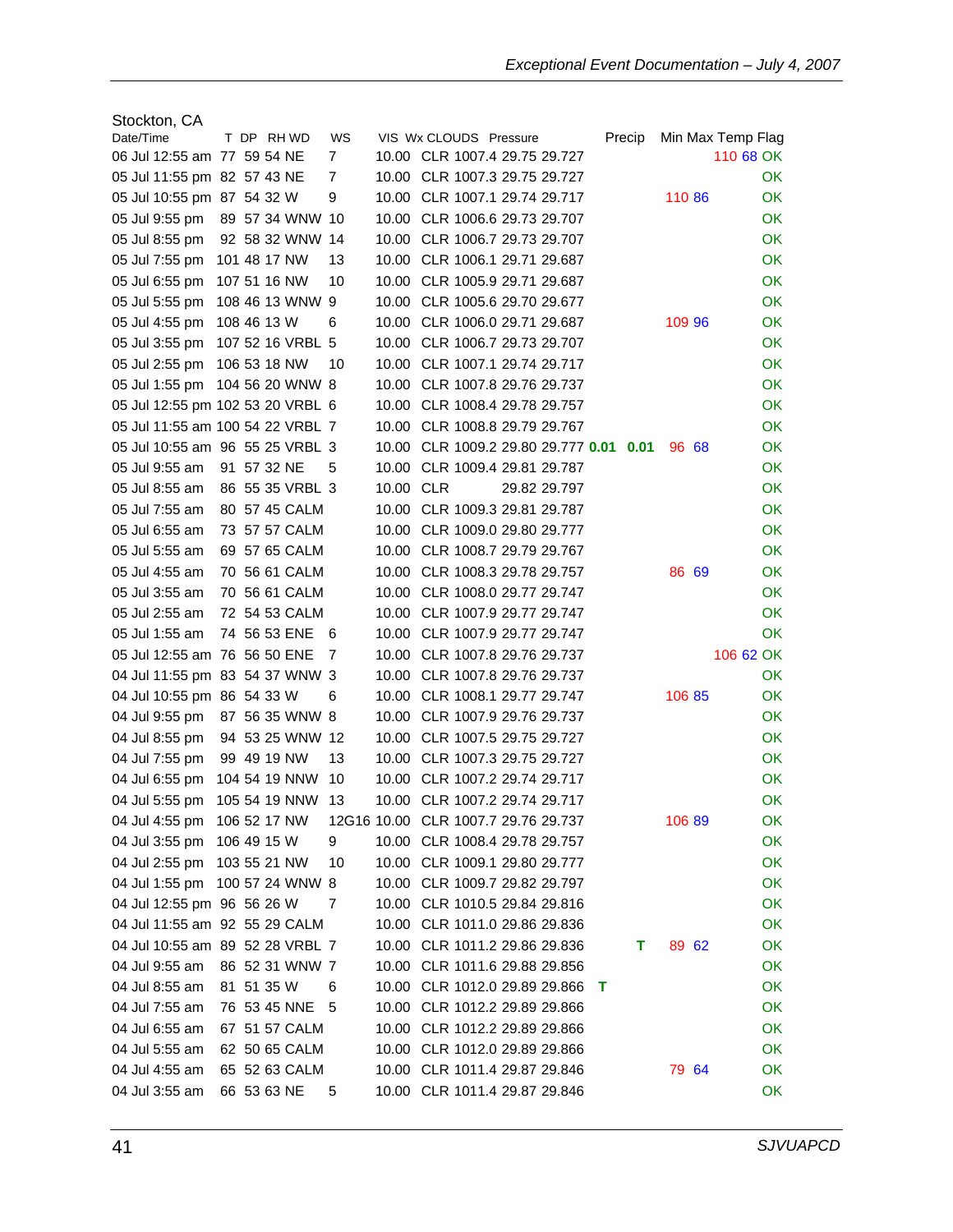| Modesto, CA                     |             |  |                  |   |                    |                  |                                   |  |                   |           |
|---------------------------------|-------------|--|------------------|---|--------------------|------------------|-----------------------------------|--|-------------------|-----------|
| Date/Time                       |             |  | T DP RHWD        |   |                    | WS VIS Wx CLOUDS | Pressure                          |  | Min Max Temp Flag |           |
| 06 Jul 12:53 am 86 56 36 NNE    |             |  |                  | 6 | 10.00              | <b>CLR</b>       | 1007.5 29.75 29.657               |  | 110 71            | 0K        |
| 05 Jul 11:53 pm 86 58 39 CALM   |             |  |                  |   | 10.00              | <b>CLR</b>       | 1007.2 29.75 29.657               |  |                   | OK        |
| 05 Jul 10:53 pm 91 57 32 NNE    |             |  |                  | 3 | 10.00              | <b>CLR</b>       | 1007.2 29.75 29.657 109 91        |  |                   | <b>OK</b> |
| 05 Jul 9:53 pm                  |             |  | 93 56 29 WNW 6   |   | 10.00              | <b>CLR</b>       | 1006.8 29.73 29.637               |  |                   | <b>OK</b> |
| 05 Jul 8:53 pm                  |             |  | 101 55 22 WNW 8  |   | 10.00              | <b>CLR</b>       | 1006.2 29.72 29.627               |  |                   | OK        |
| 05 Jul 7:53 pm                  |             |  | 103 47 15 WNW 8  |   | 10.00              | <b>CLR</b>       | 1006.1 29.71 29.617               |  |                   | OK        |
| 05 Jul 6:53 pm                  |             |  | 107 49 15 NNW 7  |   | 10.00              | <b>CLR</b>       | 1005.9 29.71 29.617               |  |                   | <b>OK</b> |
| 05 Jul 5:53 pm                  |             |  | 108 51 15 NW     |   | 10 10.00           | <b>CLR</b>       | 1005.7 29.70 29.607               |  |                   | <b>OK</b> |
| 05 Jul 4:53 pm                  |             |  | 109 53 16 VRBL 5 |   | 10.00              |                  | FEW095 1006.0 29.71 29.617 110 97 |  |                   | OK        |
| 05 Jul 3:53 pm                  | 108 51 15 W |  |                  | 6 | 10.00              |                  | FEW100 1006.7 29.73 29.637        |  |                   | OK        |
| 05 Jul 2:53 pm                  |             |  | 108 54 17 NNW    | 8 | 10.00              | <b>CLR</b>       | 1007.2 29.75 29.657               |  |                   | OK        |
| 05 Jul 12:53 pm 103 56 21 N     |             |  |                  | 5 | 10.00              | <b>CLR</b>       | 1008.4 29.78 29.687               |  |                   | OK        |
| 05 Jul 11:53 am 99 59 27 VRBL 3 |             |  |                  |   | 10.00              | <b>CLR</b>       | 1008.9 29.80 29.707               |  |                   | OK        |
| 05 Jul 10:53 am 97 57 27 N      |             |  |                  | 5 | 10.00              | <b>CLR</b>       | 1009.1 29.80 29.707 97 71         |  |                   | OK        |
| 05 Jul 9:53 am                  |             |  | 93 56 29 VRBL 3  |   | 10.00              | <b>CLR</b>       | 1009.2 29.81 29.717               |  |                   | OK        |
| 05 Jul 7:53 am                  |             |  | 84 56 38 CALM    |   | 10.00              | <b>CLR</b>       | 1009.3 29.81 29.717               |  |                   | OK.       |
| 05 Jul 6:53 am                  |             |  | 73 63 71 CALM    |   | <b>5.00 HZ CLR</b> |                  | 1009.0 29.80 29.707               |  |                   | <b>OK</b> |
| 05 Jul 5:53 am                  |             |  | 72 61 68 CALM    |   | <b>4.00 HZ CLR</b> |                  | 1008.7 29.79 29.697               |  |                   | OK        |
| 05 Jul 4:53 am                  |             |  | 72 61 68 CALM    |   | <b>6.00 HZ CLR</b> |                  | 1008.4 29.78 29.687 88 72         |  |                   | Caution   |
| 05 Jul 3:53 am                  |             |  | 74 61 64 CALM    |   | 8.00               | <b>CLR</b>       | 1008.1 29.77 29.677               |  |                   | OK        |
| 05 Jul 2:53 am                  |             |  | 75 61 62 CALM    |   | 8.00               | <b>CLR</b>       | 1008.0 29.77 29.677               |  |                   | OK        |
| 05 Jul 1:53 am                  |             |  | 76 60 58 CALM    |   | 8.00               | <b>CLR</b>       | 1008.1 29.77 29.677               |  |                   | OK        |
| 05 Jul 12:53 am 83 57 41 CALM   |             |  |                  |   | 10.00              | <b>CLR</b>       | 1008.0 29.77 29.677               |  | 106 65            | OK        |
| 04 Jul 11:53 pm 84 57 40 CALM   |             |  |                  |   | 7.00               | <b>CLR</b>       | 1008.1 29.77 29.677               |  |                   | OK        |
| 04 Jul 10:53 pm 88 57 35 NW     |             |  |                  | 3 | <b>5.00 HZ CLR</b> |                  | 1008.1 29.77 29.677 106 88        |  |                   | OK        |
| 04 Jul 9:53 pm                  |             |  | 92 56 30 NNW 7   |   | 9.00               | <b>CLR</b>       | 1008.0 29.77 29.677               |  |                   | OK        |
| 04 Jul 8:53 pm                  |             |  | 93 60 34 NW      | 7 | 10.00              | <b>CLR</b>       | 1007.5 29.75 29.657               |  |                   | OK        |
| 04 Jul 7:53 pm                  |             |  | 100 56 23 NNW    | 8 | 10.00              | <b>CLR</b>       | 1007.3 29.75 29.657               |  |                   | OK        |
| 04 Jul 6:53 pm                  |             |  | 104 54 19 NW     | 9 | 10.00              | <b>CLR</b>       | 1007.2 29.75 29.657               |  |                   | <b>OK</b> |
| 04 Jul 5:53 pm                  |             |  | 105 47 14 NNW    |   | 10 10.00           | <b>CLR</b>       | 1007.4 29.75 29.657               |  |                   | OK        |
| 04 Jul 4:53 pm                  |             |  | 105 50 16 NW     |   | 14 10.00           | <b>CLR</b>       | 1007.8 29.76 29.667 105 89        |  |                   | OK        |
| 04 Jul 3:53 pm                  | 104 50 17 N |  |                  | 8 | 10.00              | <b>CLR</b>       | 1008.6 29.79 29.697               |  |                   | OK        |
| 04 Jul 2:53 pm 103 51 18 NNW 9  |             |  |                  |   | 10.00              | <b>CLR</b>       | 1009.2 29.80 29.707               |  |                   | OK        |
| 04 Jul 1:53 pm 100 55 23 W      |             |  |                  | 6 | 10.00              | <b>CLR</b>       | 1009.9 29.83 29.737               |  |                   | OK        |
| 04 Jul 12:53 pm 96 56 26 NNW 6  |             |  |                  |   | 10.00              | <b>CLR</b>       | 1010.5 29.84 29.746               |  |                   | OK        |
| 04 Jul 11:53 am 94 54 26 VRBL 6 |             |  |                  |   | 10.00              | <b>CLR</b>       | 1010.9 29.86 29.766               |  |                   | OK        |
| 04 Jul 10:53 am 89 52 28 VRBL 3 |             |  |                  |   | 10.00              | <b>CLR</b>       | 1011.2 29.86 29.766 90 65         |  |                   | OK        |
| 04 Jul 9:53 am                  |             |  | 85 51 31 CALM    |   | 10.00              | <b>CLR</b>       | 1011.7 29.88 29.786               |  |                   | OK        |
| 04 Jul 8:53 am                  |             |  | 81 53 38 NW      | 3 | 10.00              | <b>CLR</b>       | 1012.0 29.89 29.796               |  |                   | OK        |
| 04 Jul 7:53 am                  | 78 52 40 N  |  |                  | 6 | 10.00              | <b>CLR</b>       | 1012.1 29.89 29.796               |  |                   | OK        |
| 04 Jul 6:53 am                  |             |  | 72 54 53 CALM    |   | 10.00              | <b>CLR</b>       | 1012.2 29.89 29.796               |  |                   | OK        |
| 04 Jul 5:53 am                  |             |  | 66 56 70 CALM    |   | 10.00              | <b>CLR</b>       | 1012.0 29.89 29.796               |  |                   | OK        |
| 04 Jul 4:53 am                  |             |  | 68 56 65 CALM    |   | 10.00              | <b>CLR</b>       | 1011.6 29.87 29.776 80 67         |  |                   | OK        |
| 04 Jul 3:53 am                  |             |  | 69 55 61 CALM    |   | 10.00              | <b>CLR</b>       | 1011.4 29.87 29.776               |  |                   | OK        |
|                                 |             |  |                  |   |                    |                  |                                   |  |                   |           |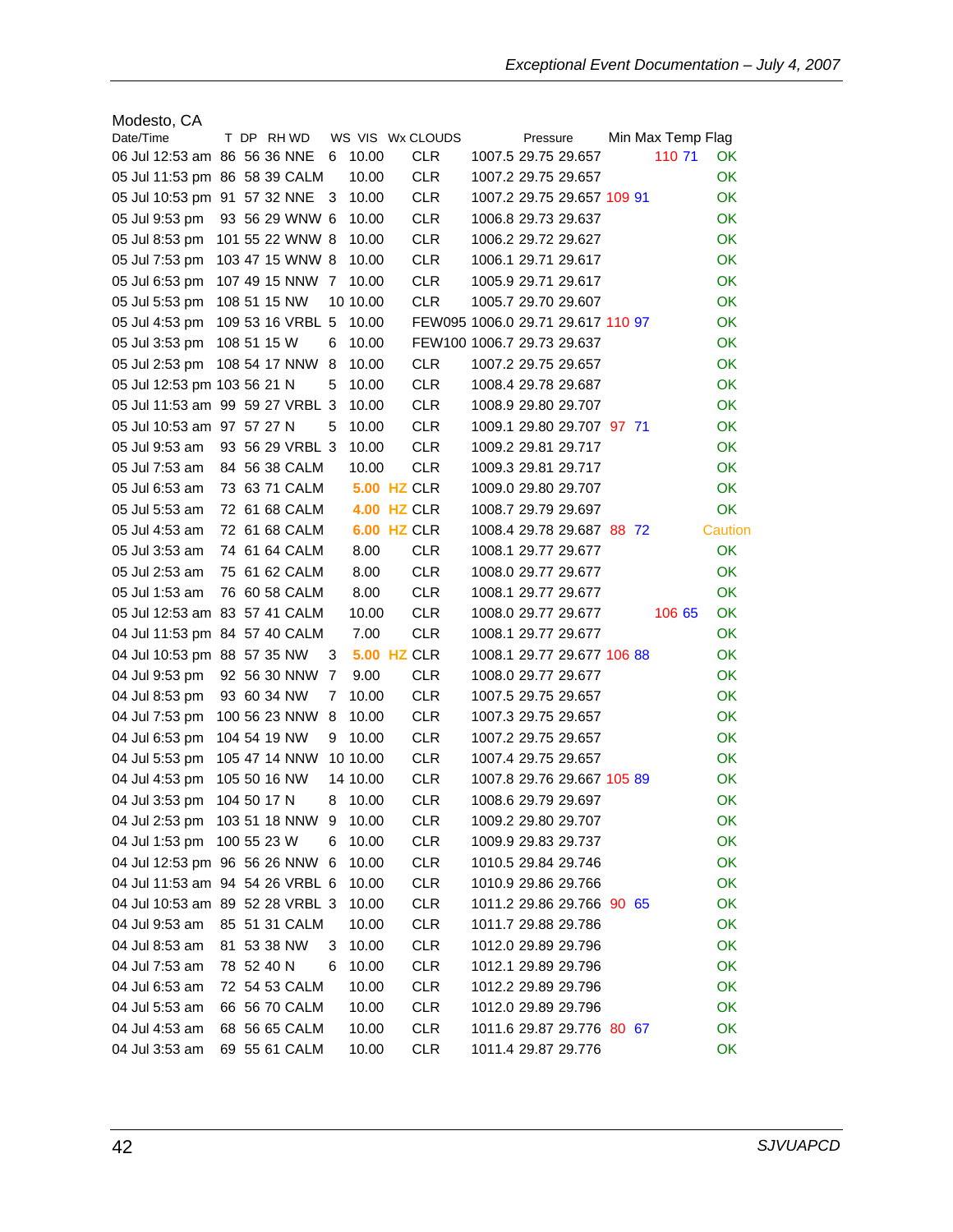| Merced, CA                      |             |         |                 |   |              |                  |                                  |  |                   |     |
|---------------------------------|-------------|---------|-----------------|---|--------------|------------------|----------------------------------|--|-------------------|-----|
| Date/Time                       |             |         | T DP RHWD       |   |              | WS VIS Wx CLOUDS | Pressure                         |  | Min Max Temp Flag |     |
| 06 Jul 12:53 am 78 58 50 WSW 5  |             |         |                 |   | 10.00 CLR    |                  | 1007.6 29.76 29.603              |  | 106 67 OK         |     |
| 05 Jul 11:53 pm 81 58 46 CALM   |             |         |                 |   | 10.00 CLR    |                  | 1007.2 29.75 29.593              |  |                   | OK. |
| 05 Jul 10:53 pm 82 55 40 W      |             |         |                 | 9 | 10.00 CLR    |                  | 1007.2 29.75 29.593 106 82       |  |                   | OK. |
| 05 Jul 9:53 pm                  |             |         | 84 61 46 WSW    | 7 | 10.00 CLR    |                  | 1006.9 29.74 29.583              |  |                   | OK. |
| 05 Jul 8:53 pm                  |             |         | 92 64 40 WNW 3  |   | 10.00 CLR    |                  | 1006.3 29.72 29.564              |  |                   | OK  |
| 05 Jul 7:53 pm                  |             |         | 96 64 35 NW     | 7 | 10.00 CLR    |                  | 1005.9 29.71 29.554              |  |                   | OK  |
| 05 Jul 6:53 pm                  |             |         | 104 54 19 NW    | 6 | 10.00 CLR    |                  | 1005.7 29.71 29.554              |  |                   | OK  |
| 05 Jul 5:53 pm                  | 105 55 19 W |         |                 | 5 | 10.00 CLR    |                  | 1005.5 29.70 29.544              |  |                   | OK. |
| 05 Jul 4:53 pm                  |             |         | 105 52 17 SW    | 6 | 10.00 CLR    |                  | 1005.8 29.71 29.554 106 94       |  |                   | OK. |
| 05 Jul 3:53 pm                  | 105 51 17 W |         |                 | 6 | 10.00 CLR    |                  | 1006.4 29.73 29.574              |  |                   | OK. |
| 05 Jul 2:53 pm                  | 104 55 20 W |         |                 | 7 | 10.00 CLR    |                  | 1007.0 29.74 29.583              |  |                   | OK  |
| 05 Jul 12:53 pm 100 53 21 W     |             |         |                 | 7 |              |                  | 10.00 FEW090 1008.2 29.78 29.623 |  |                   | OK  |
| 05 Jul 11:53 am 97 58 28 VRBL 3 |             |         |                 |   | 10.00        | <b>CLR</b>       | 1008.6 29.79 29.633              |  |                   | ОK  |
| 05 Jul 10:53 am 95 51 23 CALM   |             |         |                 |   | 10.00        | <b>CLR</b>       | 1009.0 29.80 29.643 95 67        |  |                   | OK  |
| 05 Jul 9:53 am                  |             |         | 87 61 42 VRBL 5 |   | 8.00         | <b>CLR</b>       | 1009.3 29.81 29.653              |  |                   | OK  |
| 05 Jul 7:53 am                  | 78 59 52 S  |         |                 | 3 | 7.00         | <b>CLR</b>       | 1009.1 29.81 29.653              |  |                   | OK  |
| 05 Jul 6:53 am                  |             |         | 72 59 64 CALM   |   | 8.00         | <b>CLR</b>       | 1008.9 29.80 29.643              |  |                   | OK. |
| 05 Jul 5:53 am                  |             |         | 70 60 71 CALM   |   | 7.00         | <b>CLR</b>       | 1008.7 29.79 29.633              |  |                   | OK. |
| 05 Jul 4:53 am                  |             |         | 72 61 68 CALM   |   | 10.00        | <b>CLR</b>       | 1008.2 29.78 29.623 79 68        |  |                   | OK. |
| 05 Jul 3:53 am                  |             |         | 69 59 70 CALM   |   | 10.00 CLR    |                  | 1008.1 29.78 29.623              |  |                   | OK. |
| 05 Jul 2:53 am                  |             |         | 72 62 71 CALM   |   | 10.00 CLR    |                  | 1007.9 29.77 29.613              |  |                   | OK  |
| 05 Jul 1:53 am                  |             |         | 73 60 64 CALM   |   | 10.00 CLR    |                  | 1008.1 29.78 29.623              |  |                   | ОK  |
| 05 Jul 12:53 am 74 62 67 CALM   |             |         |                 |   | 10.00 CLR    |                  | 1008.2 29.78 29.623              |  | 103 62 OK         |     |
| 04 Jul 11:53 pm 77 64 64 CALM   |             |         |                 |   | 10.00 CLR    |                  | 1008.3 29.78 29.623              |  |                   | OK  |
| 04 Jul 10:53 pm 80 65 60 CALM   |             |         |                 |   | 10.00 CLR    |                  | 1008.3 29.78 29.623 103 80       |  |                   | OK  |
| 04 Jul 9:53 pm                  |             |         | 85 61 45 CALM   |   | 10.00 CLR    |                  | 1008.1 29.78 29.623              |  |                   | OK. |
| 04 Jul 8:53 pm                  | 91          | 59 34 W |                 | 5 | 10.00 CLR    |                  | 1007.3 29.75 29.593              |  |                   | OK. |
| 04 Jul 7:53 pm                  |             |         | 93 60 34 WNW 6  |   | 10.00        | <b>CLR</b>       | 1007.1 29.75 29.593              |  |                   | OK. |
| 04 Jul 6:53 pm                  |             |         | 97 57 27 NW     | 8 | 10.00 CLR    |                  | 1007.0 29.74 29.583              |  |                   | OK. |
| 04 Jul 5:53 pm                  |             |         | 101 44 15 NW    |   | 12 10.00 CLR |                  | 1007.4 29.76 29.603              |  |                   | OK. |
| 04 Jul 4:53 pm                  |             |         | 102 47 16 NNW   |   | 12 10.00     | <b>CLR</b>       | 1007.7 29.76 29.603 102 86       |  |                   | OK  |
| 04 Jul 3:53 pm                  |             |         | 100 51 20 NW    | 8 | 10.00 CLR    |                  | 1008.3 29.78 29.623              |  |                   | OK  |
| 04 Jul 2:53 pm                  | 100 49 18   |         |                 |   | 10.00 CLR    |                  | 1009.1 29.81 29.653              |  |                   | OK. |
| 04 Jul 1:53 pm                  |             |         | 97 53 23 VRBL 3 |   | 10.00 CLR    |                  | 1009.7 29.82 29.663              |  |                   | OK  |
| 04 Jul 12:53 pm 94 53 25 WSW 8  |             |         |                 |   | 10.00 CLR    |                  | 1010.3 29.84 29.683              |  |                   | OK  |
| 04 Jul 11:53 am 90 56 32 VRBL 5 |             |         |                 |   | 10.00 CLR    |                  | 1010.8 29.86 29.703              |  |                   | OK  |
| 04 Jul 10:53 am 87 51 29 W      |             |         |                 | 6 | 10.00 CLR    |                  | 1011.2 29.87 29.713 88 62        |  |                   | OK  |
| 04 Jul 9:53 am                  |             |         | 84 50 31 WNW 6  |   | 10.00 CLR    |                  | 1011.4 29.87 29.713              |  |                   | OK  |
| 04 Jul 8:53 am                  | 80 52 38 N  |         |                 | 7 | 10.00 CLR    |                  | 1011.9 29.89 29.733              |  |                   | OK  |
| 04 Jul 7:53 am                  | 73 54 51 N  |         |                 | 3 | 10.00 CLR    |                  | 1012.0 29.89 29.733              |  |                   | OK. |
| 04 Jul 6:53 am                  |             |         | 67 55 66 CALM   |   | 10.00 CLR    |                  | 1012.1 29.89 29.733              |  |                   | OK  |
| 04 Jul 5:53 am                  |             |         | 63 54 72 CALM   |   | 10.00 CLR    |                  | 1011.9 29.89 29.733              |  |                   | OK  |
| 04 Jul 4:53 am                  | 63 54 72 W  |         |                 | 3 | 10.00 CLR    |                  | 1011.6 29.88 29.723 76 63        |  |                   | OK  |
| 04 Jul 3:53 am                  |             |         | 64 55 73 CALM   |   | 10.00 CLR    |                  | 1011.3 29.87 29.713              |  |                   | OK  |
|                                 |             |         |                 |   |              |                  |                                  |  |                   |     |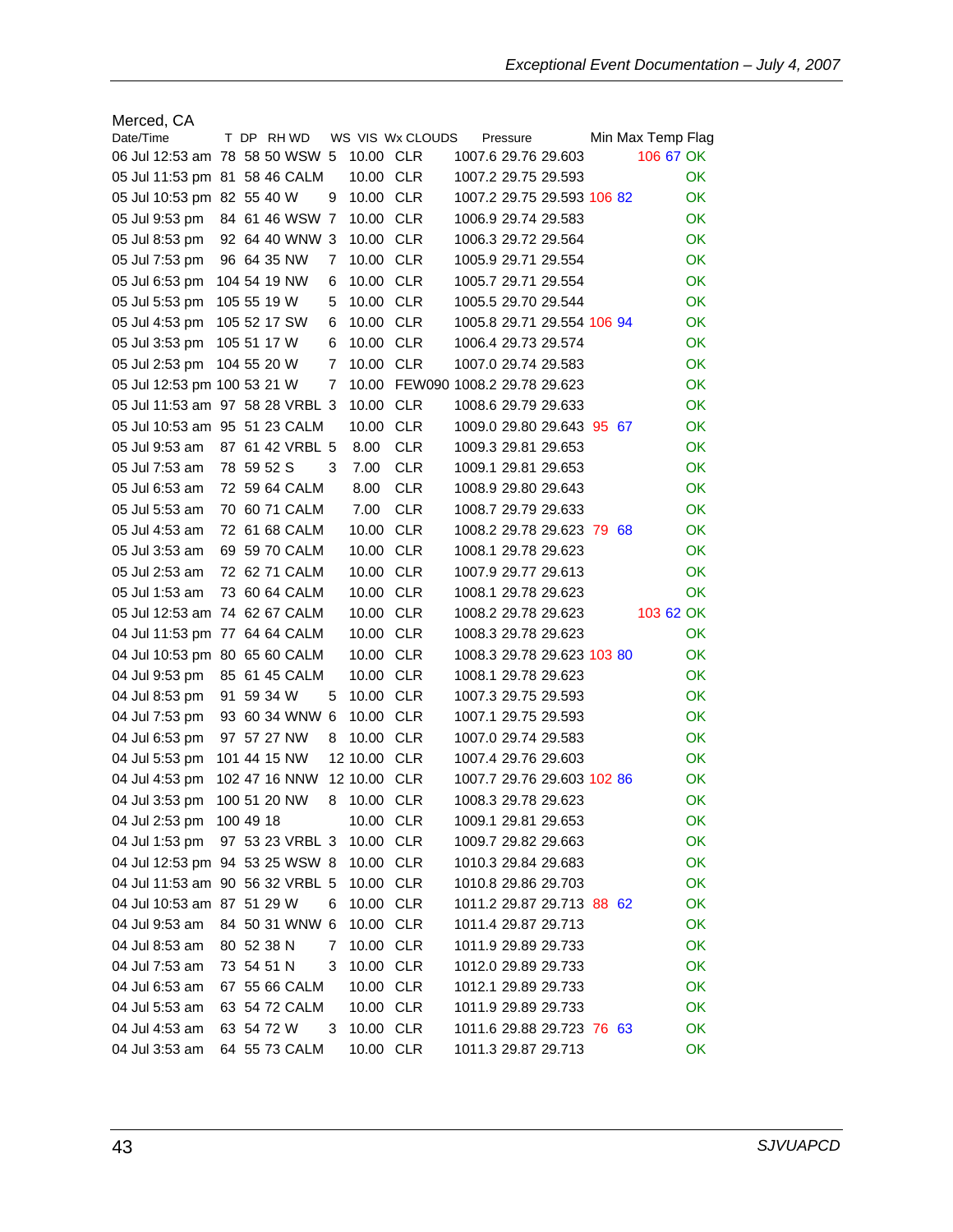| Madera, CA                       |             |  |                  |   |                           |  |                                 |  |                   |           |
|----------------------------------|-------------|--|------------------|---|---------------------------|--|---------------------------------|--|-------------------|-----------|
| Date/Time                        |             |  | T DP RHWD        |   | WS VIS Wx CLOUDS Pressure |  |                                 |  | Min Max Temp Flag |           |
| 06 Jul 12:53 am 81 58 46 NNW 5   |             |  |                  |   | 10.00                     |  | CLR 1007.7 29.77 29.507         |  | 109 70 OK         |           |
| 05 Jul 11:53 pm 81 58 46 WNW 6   |             |  |                  |   | 10.00                     |  | CLR 1007.4 29.76 29.497         |  |                   | OK.       |
| 05 Jul 10:53 pm 83 62 49 NW      |             |  |                  | 7 | 10.00                     |  | CLR 1007.4 29.76 29.497 108 83  |  |                   | OK        |
| 05 Jul 9:53 pm                   |             |  | 87 67 51 WNW 8   |   | 10.00                     |  | CLR 1007.2 29.75 29.488         |  |                   | ОK        |
| 05 Jul 8:53 pm                   |             |  | 92 64 40 NNW 6   |   | 10.00                     |  | CLR 1006.6 29.74 29.478         |  |                   | OK.       |
| 05 Jul 7:53 pm                   | 99 64 32 W  |  |                  | 7 | 10.00                     |  | CLR 1006.0 29.72 29.458         |  |                   | ОK        |
| 05 Jul 6:53 pm                   |             |  | 105 61 24 WNW 6  |   | 10.00                     |  | CLR 1005.8 29.71 29.448         |  |                   | ОK        |
| 05 Jul 5:53 pm                   |             |  | 107 58 20 WNW 6  |   | 10.00                     |  | CLR 1005.9 29.71 29.448         |  |                   | ОK        |
| 05 Jul 4:53 pm                   | 108 56 18 W |  |                  | 7 | 10.00                     |  | CLR 1006.0 29.72 29.458 109 93  |  |                   | ОK        |
| 05 Jul 3:53 pm                   | 107 55 18 W |  |                  | 7 | 10.00                     |  | CLR 1006.7 29.74 29.478         |  |                   | OK        |
| 05 Jul 2:53 pm                   |             |  | 106 55 19 VRBL 3 |   | 10.00                     |  | CLR 1007.4 29.76 29.497         |  |                   | <b>OK</b> |
| 05 Jul 12:53 pm 101 58 24 VRBL 5 |             |  |                  |   | 10.00                     |  | CLR 1008.5 29.79 29.527         |  |                   | OK        |
| 05 Jul 11:53 am 98 61 30 WNW 6   |             |  |                  |   | 10.00                     |  | CLR 1009.0 29.81 29.547         |  |                   | OK.       |
| 05 Jul 10:53 am 93 64 39 SW      |             |  |                  | 6 | 8.00                      |  | CLR 1009.3 29.82 29.557 94 71   |  |                   | OK.       |
| 05 Jul 9:53 am                   |             |  | 90 63 41 SSW     | 3 |                           |  | 4.00 HZ CLR 1009.5 29.82 29.557 |  |                   | ОK        |
| 05 Jul 7:53 am                   | 82 59 46 SE |  |                  | 6 | 6.00                      |  | HZ CLR 1009.4 29.82 29.557      |  |                   | ОK        |
| 05 Jul 6:53 am                   |             |  | 75 58 55 CALM    |   |                           |  | 6.00 HZ CLR 1009.4 29.82 29.557 |  |                   | ОK        |
| 05 Jul 5:53 am                   | 72 57 59 E  |  |                  | 5 | 8.00                      |  | CLR 1009.0 29.81 29.547         |  |                   | OK.       |
| 05 Jul 4:53 am                   |             |  | 72 57 59 CALM    |   | 9.00                      |  | CLR 1008.6 29.80 29.537 81 70   |  |                   | OK        |
| 05 Jul 3:53 am                   |             |  | 73 59 61 CALM    |   | 7.00                      |  | CLR 1008.4 29.79 29.527         |  |                   | OK        |
| 05 Jul 2:53 am                   |             |  | 74 60 62 CALM    |   |                           |  | 6.00 HZ CLR 1008.4 29.79 29.527 |  |                   | ОK        |
| 05 Jul 1:53 am                   | 77 59 54 E  |  |                  | 3 |                           |  | 6.00 HZ CLR 1008.4 29.79 29.527 |  |                   | ОK        |
| 05 Jul 12:53 am 75 60 60 CALM    |             |  |                  |   | 10.00                     |  | CLR 1008.6 29.80 29.537         |  | 103 61 OK         |           |
| 04 Jul 11:53 pm 78 62 58 CALM    |             |  |                  |   | 10.00                     |  | CLR 1008.7 29.80 29.537         |  |                   | ОK        |
| 04 Jul 10:53 pm 81 62 53 CALM    |             |  |                  |   | 10.00                     |  | CLR 1008.6 29.80 29.537 103 81  |  |                   | ОK        |
| 04 Jul 9:53 pm                   | 82 63 53 W  |  |                  | 5 | 10.00                     |  | CLR 1008.4 29.79 29.527         |  |                   | ОK        |
| 04 Jul 8:53 pm                   | 84 62 48 W  |  |                  | 5 | 10.00                     |  | CLR 1007.8 29.77 29.507         |  |                   | OK.       |
| 04 Jul 7:53 pm                   | 94 60 33 W  |  |                  | 7 | 10.00                     |  | CLR 1007.5 29.76 29.497         |  |                   | OK.       |
| 04 Jul 6:53 pm                   |             |  | 100 57 24 WNW 7  |   | 10.00                     |  | CLR 1007.2 29.75 29.488         |  |                   | <b>OK</b> |
| 04 Jul 5:53 pm                   |             |  |                  |   | 102 56 22 VRBL 6G31 10.00 |  | CLR 1007.5 29.76 29.497         |  |                   | OK.       |
| 04 Jul 4:53 pm                   |             |  | 103 52 19 WNW 9  |   | 10.00                     |  | CLR 1008.0 29.78 29.517 103 89  |  |                   | ОK        |
| 04 Jul 3:53 pm 102 51 18 WNW 10  |             |  |                  |   | 10.00                     |  | CLR 1008.5 29.79 29.527         |  |                   | ОK        |
| 04 Jul 2:53 pm 100 54 22 WNW 8   |             |  |                  |   | 10.00                     |  | CLR 1009.4 29.82 29.557         |  |                   | OK        |
| 04 Jul 1:53 pm                   |             |  | 97 55 25 NW      | 9 | 10.00                     |  | CLR 1010.1 29.84 29.577         |  |                   | OK        |
| 04 Jul 12:53 pm 95 55 26 W       |             |  |                  | 8 | 10.00                     |  | CLR 1010.6 29.85 29.587         |  |                   | OK        |
| 04 Jul 11:53 am 92 54 28 VRBL 5  |             |  |                  |   |                           |  | CLR 1011.1 29.87 29.607         |  |                   | OK        |
| 04 Jul 10:53 am 89 55 32 W       |             |  |                  | 6 | 10.00                     |  |                                 |  |                   |           |
|                                  |             |  |                  |   | 10.00                     |  | CLR 1011.4 29.88 29.617 89 61   |  |                   | OK        |
| 04 Jul 9:53 am                   |             |  | 84 58 41 VRBL 3  |   | 10.00                     |  | CLR 1011.7 29.89 29.626         |  |                   | <b>OK</b> |
| 04 Jul 8:53 am                   |             |  | 80 55 42 CALM    |   | 10.00                     |  | CLR 1012.1 29.90 29.636         |  |                   | OK        |
| 04 Jul 7:53 am                   |             |  | 74 56 53 CALM    |   | 10.00                     |  | CLR 1012.3 29.90 29.636         |  |                   | <b>OK</b> |
| 04 Jul 6:53 am                   | 68 56 65    |  |                  |   | 10.00                     |  | CLR 1012.4 29.91 29.646         |  |                   | OK        |
| 04 Jul 5:53 am                   |             |  | 62 55 78 CALM    |   | 10.00                     |  | CLR 1012.0 29.89 29.626         |  |                   | OK        |
| 04 Jul 4:53 am                   |             |  | 65 56 73 CALM    |   | 10.00                     |  | CLR 1011.8 29.89 29.626 73 63   |  |                   | OK        |
| 04 Jul 3:53 am                   |             |  | 64 55 73 CALM    |   | 10.00                     |  | CLR 1011.7 29.89 29.626         |  |                   | OK        |